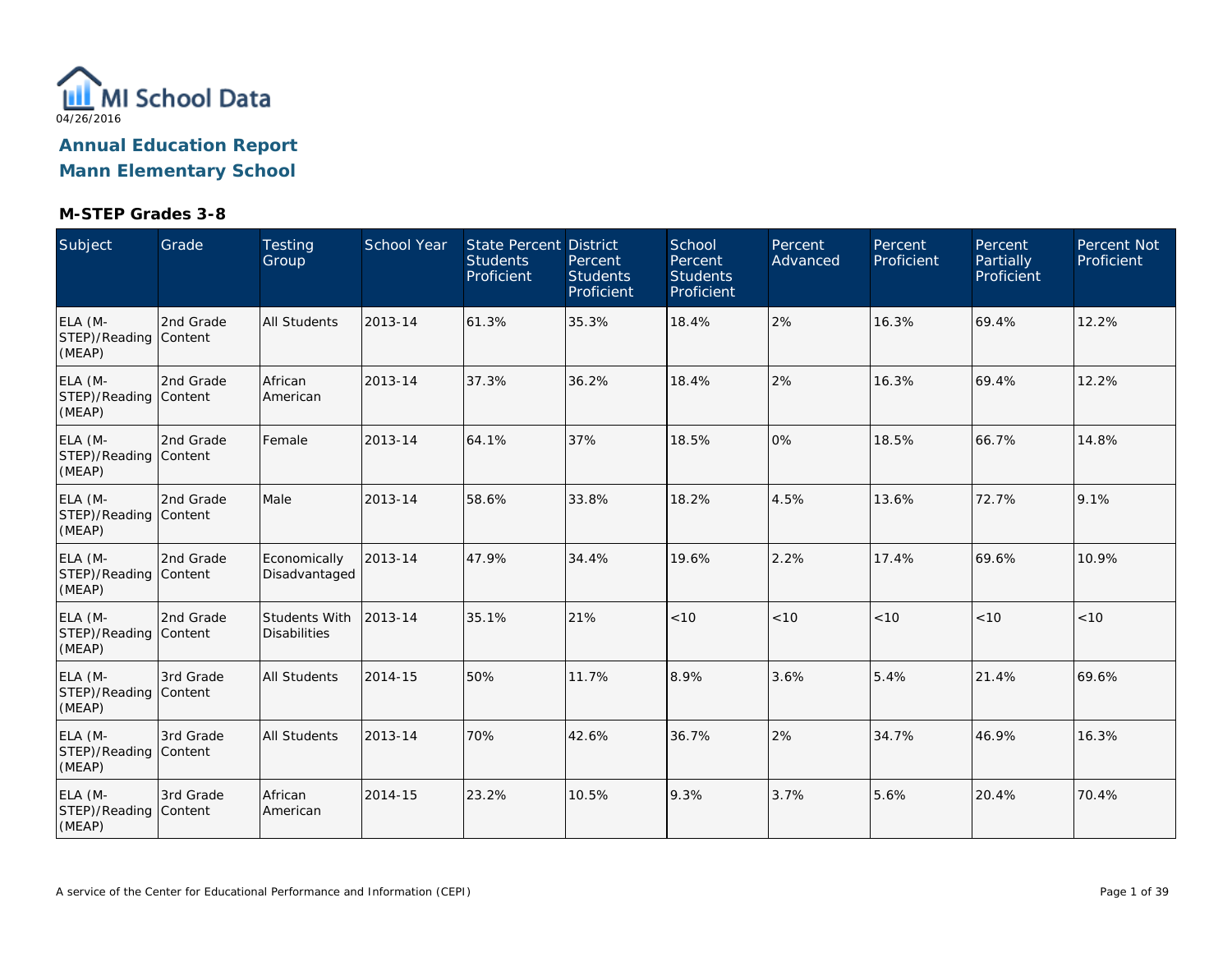

| Subject                                    | Grade     | Testing<br>Group                     | School Year | State Percent District<br><b>Students</b><br>Proficient | Percent<br><b>Students</b><br>Proficient | School<br>Percent<br><b>Students</b><br>Proficient | Percent<br>Advanced | Percent<br>Proficient | Percent<br><b>Partially</b><br>Proficient | <b>Percent Not</b><br>Proficient |
|--------------------------------------------|-----------|--------------------------------------|-------------|---------------------------------------------------------|------------------------------------------|----------------------------------------------------|---------------------|-----------------------|-------------------------------------------|----------------------------------|
| ELA (M-<br>STEP)/Reading Content<br>(MEAP) | 3rd Grade | African<br>American                  | 2013-14     | 47.6%                                                   | 41.8%                                    | 36.7%                                              | 2%                  | 34.7%                 | 46.9%                                     | 16.3%                            |
| ELA (M-<br>STEP)/Reading Content<br>(MEAP) | 3rd Grade | White                                | 2014-15     | 58.2%                                                   | 12.1%                                    | < 10                                               | < 10                | < 10                  | < 10                                      | < 10                             |
| ELA (M-<br>STEP)/Reading Content<br>(MEAP) | 3rd Grade | Female                               | 2014-15     | 54.7%                                                   | 14.1%                                    | 9.7%                                               | 6.5%                | 3.2%                  | 29%                                       | 61.3%                            |
| ELA (M-<br>STEP)/Reading Content<br>(MEAP) | 3rd Grade | Female                               | 2013-14     | 73%                                                     | 46.6%                                    | 46.2%                                              | 0%                  | 46.2%                 | 42.3%                                     | 11.5%                            |
| ELA (M-<br>STEP)/Reading Content<br>(MEAP) | 3rd Grade | Male                                 | 2014-15     | 45.5%                                                   | 9.1%                                     | 8%                                                 | 0%                  | 8%                    | 12%                                       | 80%                              |
| ELA (M-<br>STEP)/Reading Content<br>(MEAP) | 3rd Grade | Male                                 | 2013-14     | 67%                                                     | 38.7%                                    | 26.1%                                              | 4.3%                | 21.7%                 | 52.2%                                     | 21.7%                            |
| ELA (M-<br>STEP)/Reading Content<br>(MEAP) | 3rd Grade | Economically<br>Disadvantaged        | 2014-15     | 35.3%                                                   | 10.4%                                    | 7.7%                                               | 3.8%                | 3.8%                  | 19.2%                                     | 73.1%                            |
| ELA (M-<br>STEP)/Reading Content<br>(MEAP) | 3rd Grade | Economically<br>Disadvantaged        | 2013-14     | 57.3%                                                   | 40.9%                                    | 40%                                                | 2.2%                | 37.8%                 | 44.4%                                     | 15.6%                            |
| ELA (M-<br>STEP)/Reading Content<br>(MEAP) | 3rd Grade | Students With<br><b>Disabilities</b> | 2014-15     | 23.3%                                                   | 7.9%                                     | < 10                                               | < 10                | < 10                  | < 10                                      | $<10$                            |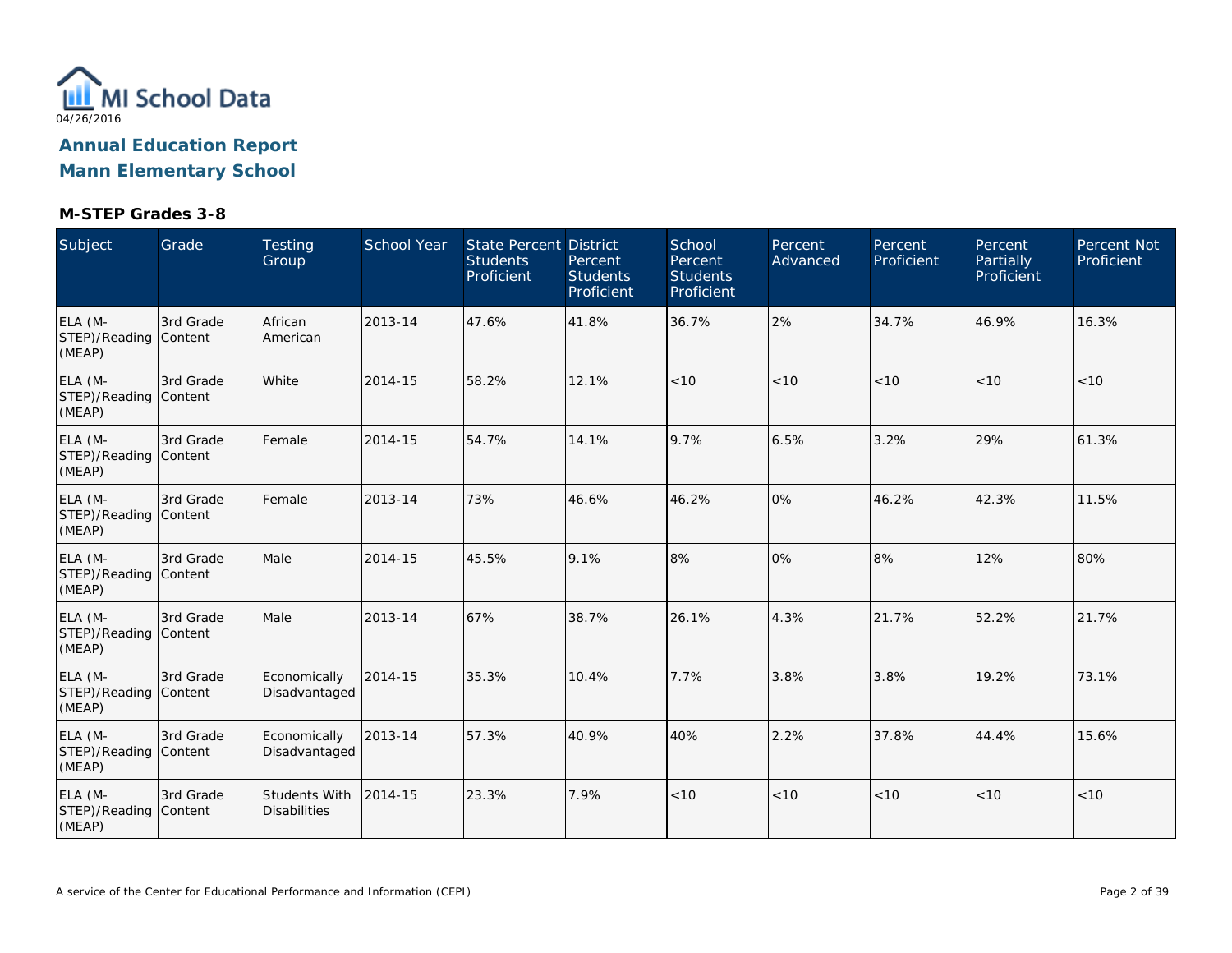

| Subject                                    | Grade     | Testing<br>Group                            | School Year | <b>State Percent District</b><br><b>Students</b><br>Proficient | Percent<br><b>Students</b><br>Proficient | School<br>Percent<br><b>Students</b><br>Proficient | Percent<br>Advanced | Percent<br>Proficient | Percent<br><b>Partially</b><br>Proficient | Percent Not<br>Proficient |
|--------------------------------------------|-----------|---------------------------------------------|-------------|----------------------------------------------------------------|------------------------------------------|----------------------------------------------------|---------------------|-----------------------|-------------------------------------------|---------------------------|
| ELA (M-<br>STEP)/Reading Content<br>(MEAP) | 3rd Grade | <b>Students With</b><br><b>Disabilities</b> | 2013-14     | 41.6%                                                          | 24.1%                                    | $<10$                                              | < 10                | < 10                  | < 10                                      | < 10                      |
| ELA (M-<br>STEP)/Reading Content<br>(MEAP) | 4th Grade | <b>All Students</b>                         | 2014-15     | 46.6%                                                          | 11.5%                                    | 7.7%                                               | 2.6%                | 5.1%                  | 15.4%                                     | 76.9%                     |
| ELA (M-<br>STEP)/Reading Content<br>(MEAP) | 4th Grade | <b>All Students</b>                         | 2013-14     | 71.7%                                                          | 43.6%                                    | 47.7%                                              | 4.5%                | 43.2%                 | 34.1%                                     | 18.2%                     |
| ELA (M-<br>STEP)/Reading Content<br>(MEAP) | 4th Grade | African<br>American                         | 2014-15     | 21.2%                                                          | 10.6%                                    | 7.7%                                               | 2.6%                | 5.1%                  | 15.4%                                     | 76.9%                     |
| ELA (M-<br>STEP)/Reading Content<br>(MEAP) | 4th Grade | African<br>American                         | 2013-14     | 48.7%                                                          | 43%                                      | 47.7%                                              | 4.5%                | 43.2%                 | 34.1%                                     | 18.2%                     |
| ELA (M-<br>STEP)/Reading Content<br>(MEAP) | 4th Grade | Female                                      | 2014-15     | 51.5%                                                          | 14.5%                                    | 13.6%                                              | 4.5%                | 9.1%                  | 9.1%                                      | 77.3%                     |
| ELA (M-<br>STEP)/Reading Content<br>(MEAP) | 4th Grade | Female                                      | 2013-14     | 74.2%                                                          | 46.1%                                    | 52.2%                                              | 4.3%                | 47.8%                 | 30.4%                                     | 17.4%                     |
| ELA (M-<br>STEP)/Reading Content<br>(MEAP) | 4th Grade | Male                                        | 2014-15     | 41.8%                                                          | 8.7%                                     | 0%                                                 | 0%                  | 10%                   | 23.5%                                     | 76.5%                     |
| ELA (M-<br>STEP)/Reading Content<br>(MEAP) | 4th Grade | Male                                        | 2013-14     | 69.2%                                                          | 41%                                      | 42.9%                                              | 4.8%                | 38.1%                 | 38.1%                                     | 19%                       |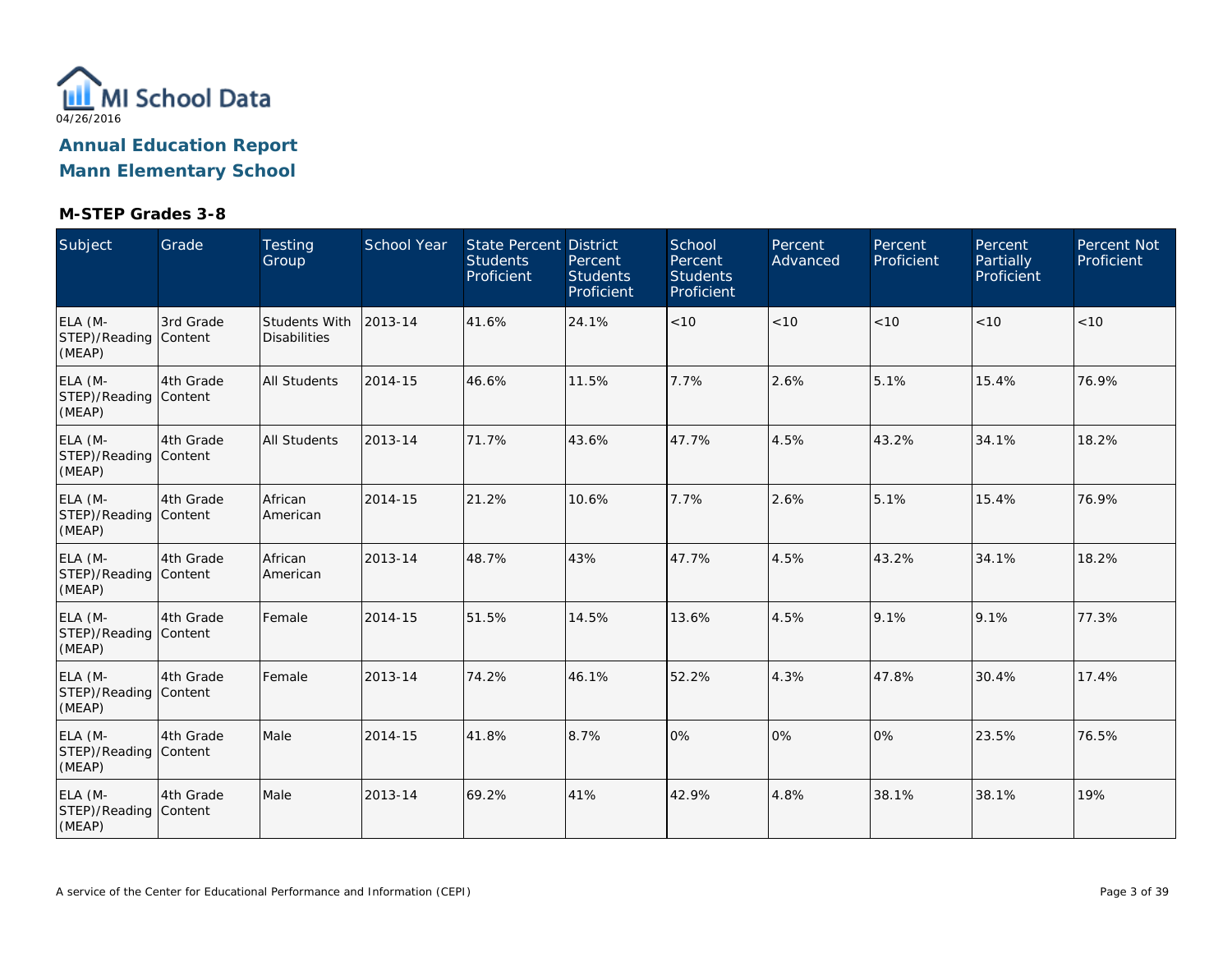

| Subject                                    | Grade     | Testing<br>Group                            | School Year | <b>State Percent District</b><br><b>Students</b><br>Proficient | Percent<br><b>Students</b><br>Proficient | School<br>Percent<br><b>Students</b><br>Proficient | Percent<br>Advanced | Percent<br>Proficient | Percent<br><b>Partially</b><br>Proficient | <b>Percent Not</b><br>Proficient |
|--------------------------------------------|-----------|---------------------------------------------|-------------|----------------------------------------------------------------|------------------------------------------|----------------------------------------------------|---------------------|-----------------------|-------------------------------------------|----------------------------------|
| ELA (M-<br>STEP)/Reading Content<br>(MEAP) | 4th Grade | Economically<br>Disadvantaged               | 2014-15     | 30.9%                                                          | 10%                                      | 5.7%                                               | 2.9%                | 2.9%                  | 17.1%                                     | 77.1%                            |
| ELA (M-<br>STEP)/Reading Content<br>(MEAP) | 4th Grade | Economically<br>Disadvantaged               | 2013-14     | 59.4%                                                          | 41.1%                                    | 48.7%                                              | 5.1%                | 43.6%                 | 30.8%                                     | 20.5%                            |
| ELA (M-<br>STEP)/Reading Content<br>(MEAP) | 4th Grade | Students With<br><b>Disabilities</b>        | 2014-15     | 17.2%                                                          | 3.8%                                     | < 10                                               | < 10                | < 10                  | < 10                                      | < 10                             |
| ELA (M-<br>STEP)/Reading Content<br>(MEAP) | 4th Grade | <b>Students With</b><br><b>Disabilities</b> | 2013-14     | 41.1%                                                          | 24%                                      | < 10                                               | < 10                | < 10                  | < 10                                      | < 10                             |
| ELA (M-<br>STEP)/Reading Content<br>(MEAP) | 5th Grade | <b>All Students</b>                         | 2014-15     | 48.7%                                                          | 12.7%                                    | 2.5%                                               | 0%                  | 2.5%                  | 10%                                       | 87.5%                            |
| ELA (M-<br>STEP)/Reading Content<br>(MEAP) | 5th Grade | African<br>American                         | 2014-15     | 22.5%                                                          | 11.4%                                    | 2.5%                                               | 0%                  | 2.5%                  | 10%                                       | 87.5%                            |
| ELA (M-<br>STEP)/Reading Content<br>(MEAP) | 5th Grade | Female                                      | 2014-15     | 54.3%                                                          | 14.6%                                    | 4.8%                                               | 0%                  | 4.8%                  | 14.3%                                     | 81%                              |
| ELA (M-<br>STEP)/Reading Content<br>(MEAP) | 5th Grade | Male                                        | 2014-15     | 43.3%                                                          | 10.8%                                    | 0%                                                 | 0%                  | 0%                    | 5.3%                                      | 94.7%                            |
| ELA (M-<br>STEP)/Reading Content<br>(MEAP) | 5th Grade | Economically<br>Disadvantaged               | 2014-15     | 32.6%                                                          | 10.8%                                    | 2.8%                                               | 0%                  | 2.8%                  | 8.3%                                      | 88.9%                            |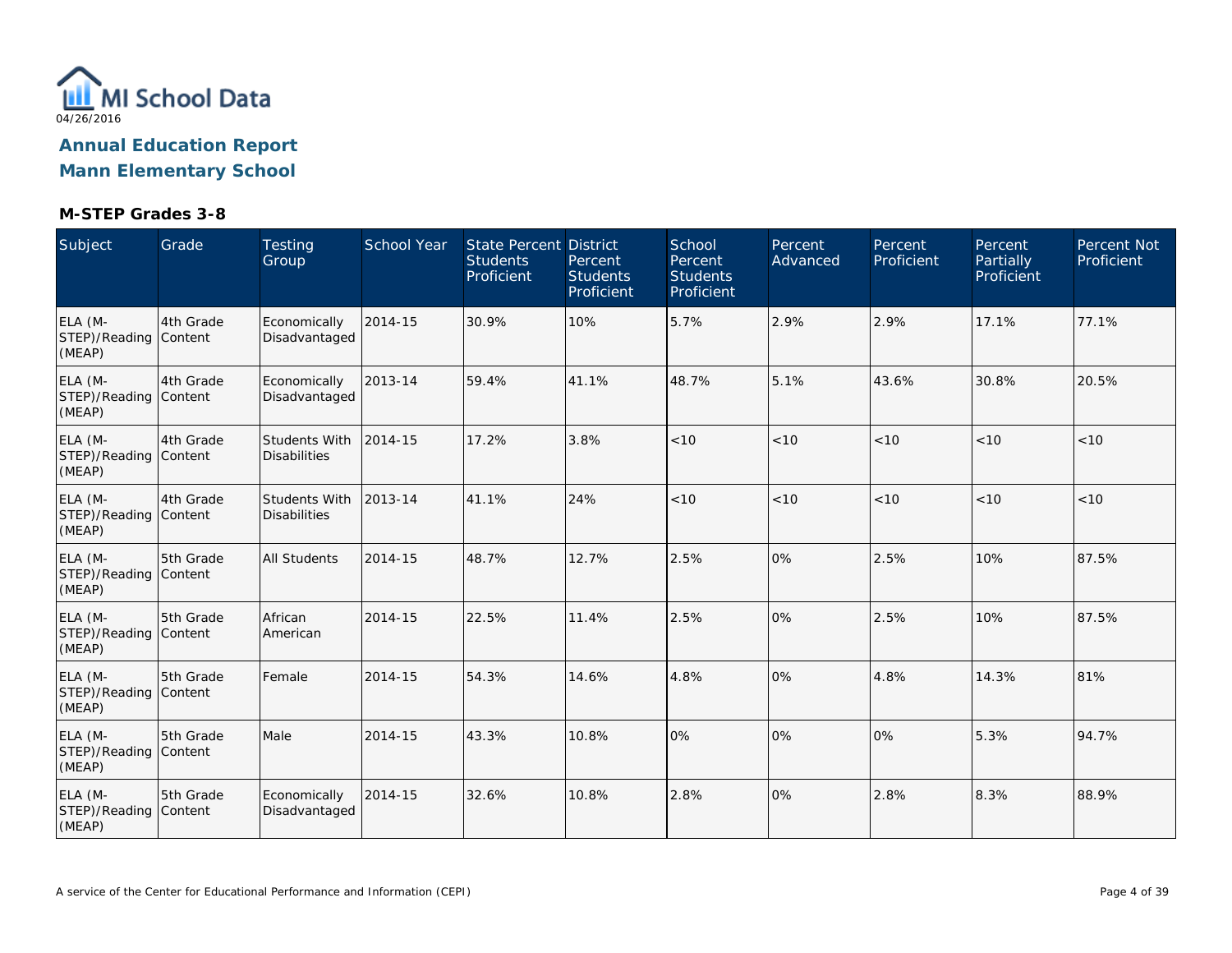

| Subject                                    | Grade                 | Testing<br>Group                     | <b>School Year</b> | <b>State Percent District</b><br><b>Students</b><br>Proficient | Percent<br><b>Students</b><br>Proficient | School<br>Percent<br><b>Students</b><br>Proficient | Percent<br>Advanced | Percent<br>Proficient | Percent<br>Partially<br>Proficient | Percent Not<br>Proficient |
|--------------------------------------------|-----------------------|--------------------------------------|--------------------|----------------------------------------------------------------|------------------------------------------|----------------------------------------------------|---------------------|-----------------------|------------------------------------|---------------------------|
| ELA (M-<br>STEP)/Reading Content<br>(MEAP) | 5th Grade             | Students With<br><b>Disabilities</b> | 2014-15            | 14.6%                                                          | 5.7%                                     | < 10                                               | < 10                | < 10                  | < 10                               | < 10                      |
| Mathematics                                | 2nd Grade<br>Content  | <b>All Students</b>                  | 2013-14            | 40.1%                                                          | 14.6%                                    | 8.2%                                               | 0%                  | 8.2%                  | 12.2%                              | 79.6%                     |
| Mathematics                                | 2nd Grade<br>Content  | African<br>American                  | 2013-14            | 18.2%                                                          | 14.6%                                    | 8.2%                                               | 0%                  | 8.2%                  | 12.2%                              | 79.6%                     |
| Mathematics                                | 2nd Grade<br>Content  | Female                               | 2013-14            | 39.7%                                                          | 14.5%                                    | 3.7%                                               | 0%                  | 3.7%                  | 7.4%                               | 88.9%                     |
| Mathematics                                | 2nd Grade<br>Content  | Male                                 | 2013-14            | 40.6%                                                          | 14.8%                                    | 13.6%                                              | 0%                  | 13.6%                 | 18.2%                              | 68.2%                     |
| Mathematics                                | 2nd Grade<br>Content  | Economically<br>Disadvantaged        | 2013-14            | 26.9%                                                          | 13.9%                                    | 6.5%                                               | 0%                  | 6.5%                  | 13%                                | 80.4%                     |
| Mathematics                                | 2nd Grade<br>Content  | Students With<br><b>Disabilities</b> | 2013-14            | 22.2%                                                          | 9.5%                                     | < 10                                               | < 10                | < 10                  | < 10                               | < 10                      |
| Mathematics                                | 3rd Grade<br>Content  | <b>All Students</b>                  | 2014-15            | 48.8%                                                          | 12.8%                                    | 1.9%                                               | 0%                  | 1.9%                  | 22.2%                              | 75.9%                     |
| Mathematics                                | 3rd Grade<br> Content | <b>All Students</b>                  | 2013-14            | 45.3%                                                          | 17.2%                                    | 28.6%                                              | 4.1%                | 24.5%                 | 18.4%                              | 53.1%                     |
| Mathematics                                | 3rd Grade<br>Content  | African<br>American                  | 2014-15            | 20.3%                                                          | 11.5%                                    | 1.9%                                               | 0%                  | 1.9%                  | 19.2%                              | 78.8%                     |
| Mathematics                                | 3rd Grade<br>Content  | African<br>American                  | 2013-14            | 18.2%                                                          | 15.8%                                    | 28.6%                                              | 4.1%                | 24.5%                 | 18.4%                              | 53.1%                     |
| Mathematics                                | 3rd Grade<br>Content  | White                                | 2014-15            | 57.3%                                                          | 18%                                      | < 10                                               | < 10                | < 10                  | < 10                               | < 10                      |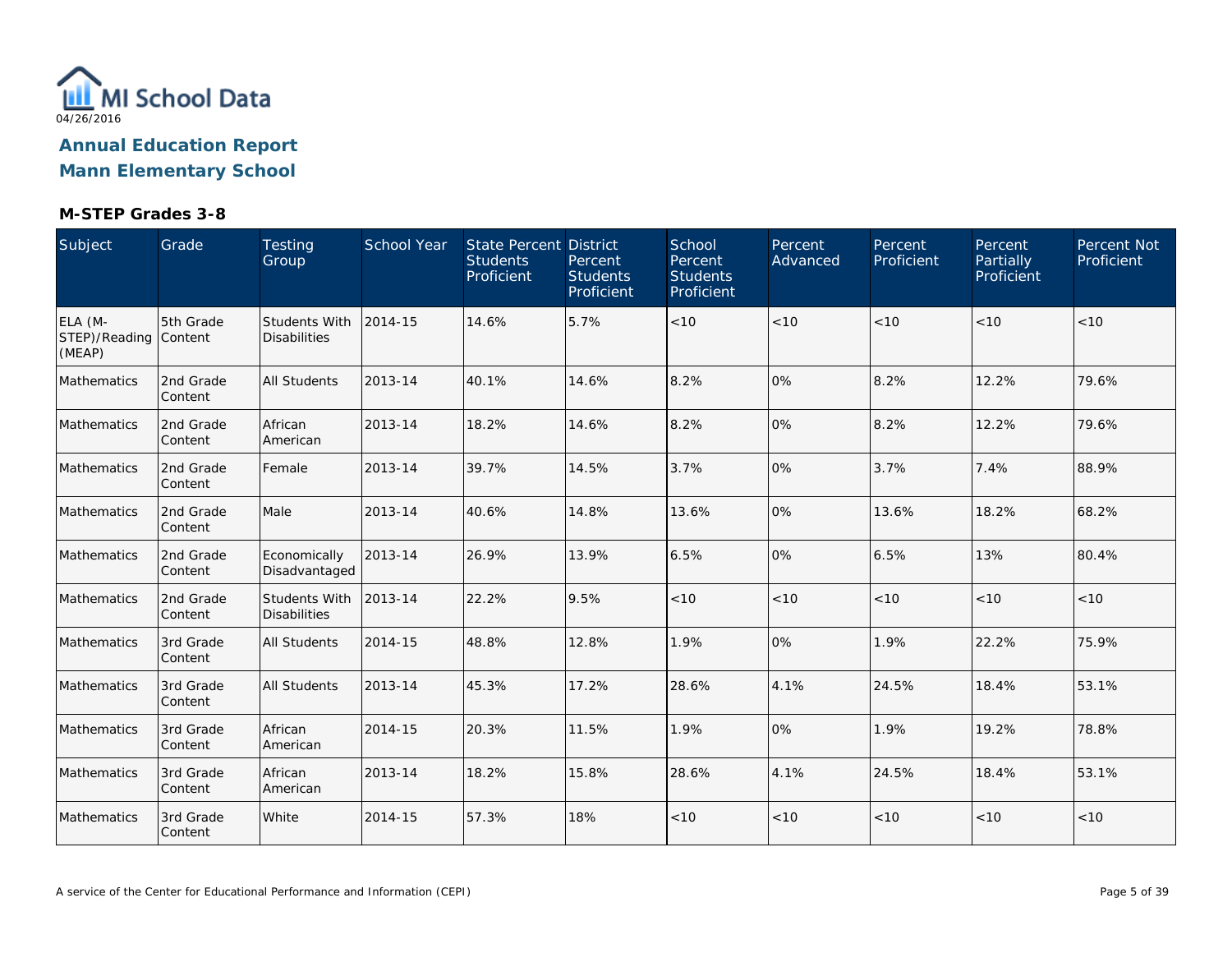

### **M-STEP Grades 3-8**

| Subject     | Grade                | Testing<br>Group                            | School Year | State Percent District<br><b>Students</b><br>Proficient | Percent<br><b>Students</b><br>Proficient | School<br>Percent<br><b>Students</b><br>Proficient | Percent<br>Advanced | Percent<br>Proficient | Percent<br>Partially<br>Proficient | Percent Not<br>Proficient |
|-------------|----------------------|---------------------------------------------|-------------|---------------------------------------------------------|------------------------------------------|----------------------------------------------------|---------------------|-----------------------|------------------------------------|---------------------------|
| Mathematics | 3rd Grade<br>Content | Female                                      | 2014-15     | 48.1%                                                   | 12.9%                                    | 3.3%                                               | 0%                  | 3.3%                  | 20%                                | 76.7%                     |
| Mathematics | 3rd Grade<br>Content | Female                                      | 2013-14     | 43.4%                                                   | 16.5%                                    | 30.8%                                              | 3.8%                | 26.9%                 | 11.5%                              | 57.7%                     |
| Mathematics | 3rd Grade<br>Content | Male                                        | 2014-15     | 49.5%                                                   | 12.7%                                    | 0%                                                 | 0%                  | 0%                    | 25%                                | 75%                       |
| Mathematics | 3rd Grade<br>Content | Male                                        | 2013-14     | 47.2%                                                   | 18%                                      | 26.1%                                              | 4.3%                | 21.7%                 | 26.1%                              | 47.8%                     |
| Mathematics | 3rd Grade<br>Content | Economically<br>Disadvantaged               | 2014-15     | 33.5%                                                   | 11.4%                                    | 2%                                                 | 0%                  | 2%                    | 20%                                | 78%                       |
| Mathematics | 3rd Grade<br>Content | Economically<br>Disadvantaged               | 2013-14     | 29.5%                                                   | 16.7%                                    | 28.9%                                              | 4.4%                | 24.4%                 | 20%                                | 51.1%                     |
| Mathematics | 3rd Grade<br>Content | <b>Students With</b><br><b>Disabilities</b> | 2014-15     | 24.5%                                                   | 9.9%                                     | < 10                                               | < 10                | < 10                  | < 10                               | < 10                      |
| Mathematics | 3rd Grade<br>Content | <b>Students With</b><br><b>Disabilities</b> | 2013-14     | 23.2%                                                   | 10.6%                                    | < 10                                               | < 10                | < 10                  | < 10                               | < 10                      |
| Mathematics | 4th Grade<br>Content | <b>All Students</b>                         | 2014-15     | 41.4%                                                   | 7.6%                                     | 2.4%                                               | 0%                  | 2.4%                  | 26.8%                              | 70.7%                     |
| Mathematics | 4th Grade<br>Content | <b>All Students</b>                         | 2013-14     | 45.2%                                                   | 15.4%                                    | 31.8%                                              | 0%                  | 31.8%                 | 29.5%                              | 38.6%                     |
| Mathematics | 4th Grade<br>Content | African<br>American                         | 2014-15     | 13.2%                                                   | 6.2%                                     | 2.4%                                               | 0%                  | 2.4%                  | 26.8%                              | 70.7%                     |
| Mathematics | 4th Grade<br>Content | African<br>American                         | 2013-14     | 20%                                                     | 15.3%                                    | 31.8%                                              | 0%                  | 31.8%                 | 29.5%                              | 38.6%                     |
| Mathematics | 4th Grade<br>Content | Female                                      | 2014-15     | 40.3%                                                   | 7.9%                                     | 0%                                                 | 0%                  | 0%                    | 27.3%                              | 72.7%                     |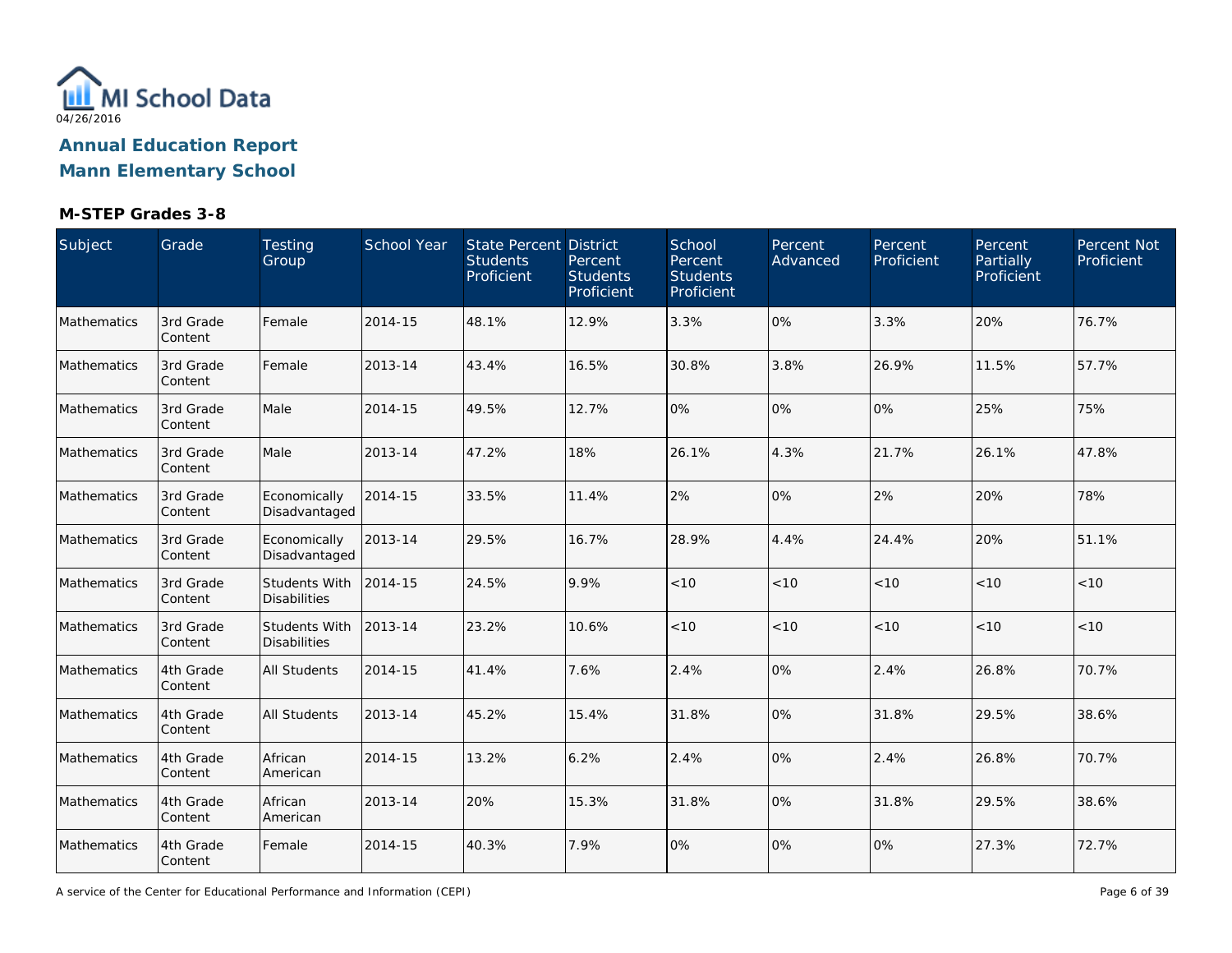

### **M-STEP Grades 3-8**

| Subject     | Grade                | Testing<br>Group                            | School Year | State Percent District<br><b>Students</b><br>Proficient | Percent<br><b>Students</b><br>Proficient | School<br>Percent<br><b>Students</b><br>Proficient | Percent<br>Advanced | Percent<br>Proficient | <b>Percent</b><br>Partially<br>Proficient | Percent Not<br>Proficient |
|-------------|----------------------|---------------------------------------------|-------------|---------------------------------------------------------|------------------------------------------|----------------------------------------------------|---------------------|-----------------------|-------------------------------------------|---------------------------|
| Mathematics | 4th Grade<br>Content | Female                                      | 2013-14     | 44.7%                                                   | 14.4%                                    | 30.4%                                              | 0%                  | 30.4%                 | 34.8%                                     | 34.8%                     |
| Mathematics | 4th Grade<br>Content | Male                                        | 2014-15     | 42.4%                                                   | 7.4%                                     | 5.3%                                               | 0%                  | 5.3%                  | 26.3%                                     | 68.4%                     |
| Mathematics | 4th Grade<br>Content | Male                                        | 2013-14     | 45.7%                                                   | 16.5%                                    | 33.3%                                              | 0%                  | 33.3%                 | 23.8%                                     | 42.9%                     |
| Mathematics | 4th Grade<br>Content | Economically<br>Disadvantaged               | 2014-15     | 25.4%                                                   | 6.9%                                     | 2.7%                                               | 0%                  | 2.7%                  | 27%                                       | 70.3%                     |
| Mathematics | 4th Grade<br>Content | Economically<br>Disadvantaged               | 2013-14     | 29.5%                                                   | 13.6%                                    | 30.8%                                              | 0%                  | 30.8%                 | 33.3%                                     | 35.9%                     |
| Mathematics | 4th Grade<br>Content | <b>Students With</b><br><b>Disabilities</b> | 2014-15     | 17.2%                                                   | 3.7%                                     | < 10                                               | < 10                | < 10                  | < 10                                      | $<10$                     |
| Mathematics | 4th Grade<br>Content | <b>Students With</b><br><b>Disabilities</b> | 2013-14     | 20%                                                     | 5.1%                                     | < 10                                               | < 10                | < 10                  | < 10                                      | < 10                      |
| Mathematics | 5th Grade<br>Content | <b>All Students</b>                         | 2014-15     | 33.4%                                                   | 4.1%                                     | 0%                                                 | 0%                  | $ 0\%$                | 12.2%                                     | 87.8%                     |
| Mathematics | 5th Grade<br>Content | African<br>American                         | 2014-15     | 9.1%                                                    | 3.2%                                     | 0%                                                 | 0%                  | 0%                    | 12.2%                                     | 87.8%                     |
| Mathematics | 5th Grade<br>Content | Female                                      | 2014-15     | 32.6%                                                   | 4%                                       | 0%                                                 | 0%                  | 0%                    | 14.3%                                     | 85.7%                     |
| Mathematics | 5th Grade<br>Content | Male                                        | 2014-15     | 34.1%                                                   | 4.1%                                     | 0%                                                 | 0%                  | 0%                    | 10%                                       | 90%                       |
| Mathematics | 5th Grade<br>Content | Economically<br>Disadvantaged               | 2014-15     | 18.2%                                                   | 3.4%                                     | 0%                                                 | 0%                  | 0%                    | 13.9%                                     | 86.1%                     |
| Mathematics | 5th Grade<br>Content | Students With<br><b>Disabilities</b>        | 2014-15     | 9.4%                                                    | 1.3%                                     | < 10                                               | < 10                | < 10                  | < 10                                      | $<10$                     |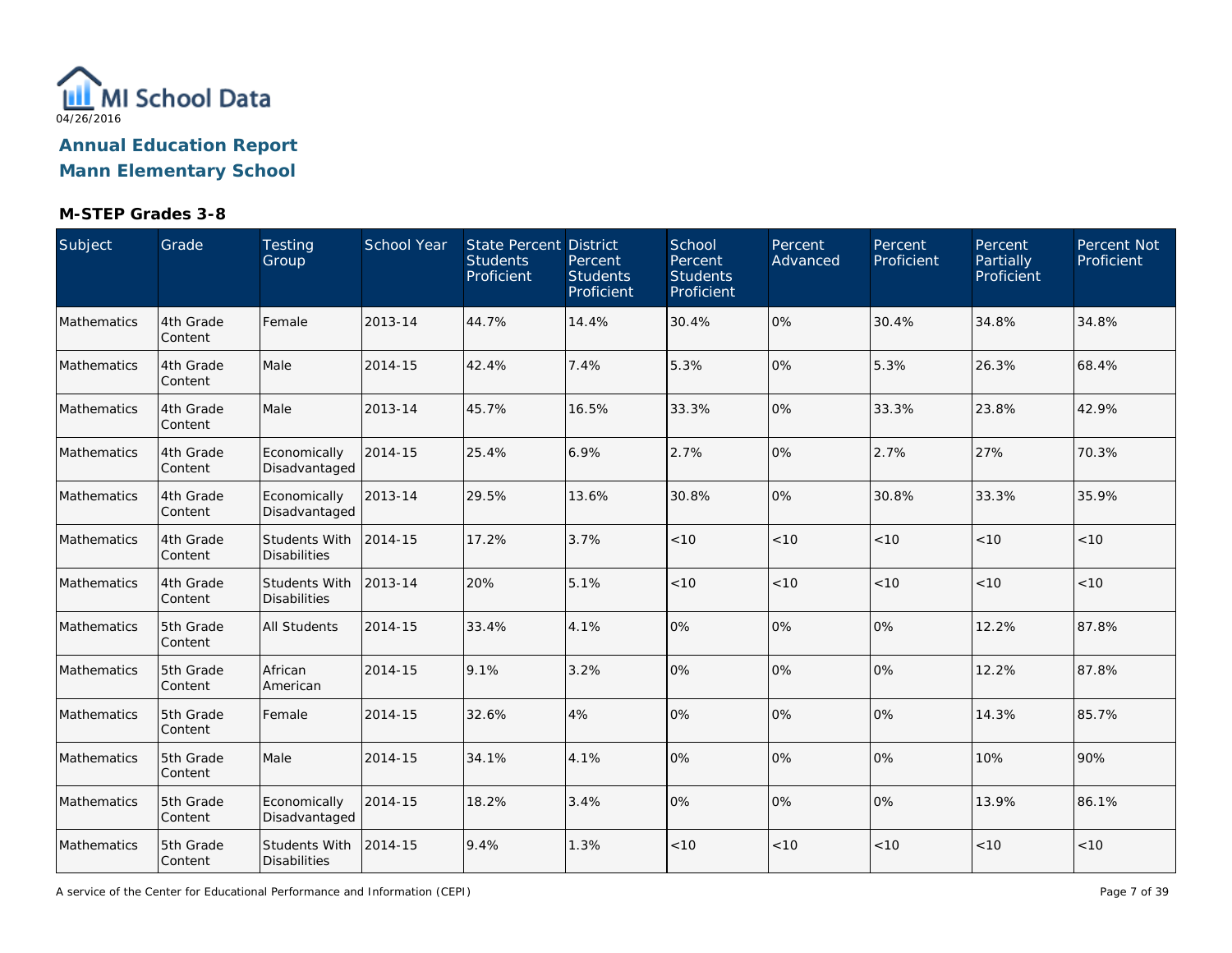

### **M-STEP Grades 3-8**

| Subject               | Grade                | Testing<br>Group                     | School Year | State Percent District<br><b>Students</b><br>Proficient | Percent<br><b>Students</b><br>Proficient | School<br>Percent<br><b>Students</b><br>Proficient | Percent<br>Advanced | Percent<br>Proficient | Percent<br>Partially<br>Proficient | Percent Not<br>Proficient |
|-----------------------|----------------------|--------------------------------------|-------------|---------------------------------------------------------|------------------------------------------|----------------------------------------------------|---------------------|-----------------------|------------------------------------|---------------------------|
| Science               | 4th Grade<br>Content | <b>All Students</b>                  | 2014-15     | 12.4%                                                   | 1.4%                                     | 2.4%                                               | 0%                  | 2.4%                  | 9.8%                               | 87.8%                     |
| Science               | 4th Grade<br>Content | <b>All Students</b>                  | 2013-14     | 16.8%                                                   | 2.9%                                     | 0%                                                 | 0%                  | 0%                    | 13.6%                              | 86.4%                     |
| Science               | 4th Grade<br>Content | African<br>American                  | 2014-15     | 2%                                                      | 1%                                       | 2.4%                                               | 0%                  | 2.4%                  | 9.8%                               | 87.8%                     |
| Science               | 4th Grade<br>Content | African<br>American                  | 2013-14     | 3.3%                                                    | 2.9%                                     | 0%                                                 | 0%                  | 0%                    | 13.6%                              | 86.4%                     |
| Science               | 4th Grade<br>Content | Female                               | 2014-15     | 10.4%                                                   | 1%                                       | 4.5%                                               | 0%                  | 4.5%                  | 4.5%                               | 90.9%                     |
| Science               | 4th Grade<br>Content | Female                               | 2013-14     | 15.9%                                                   | 2.9%                                     | 0%                                                 | 0%                  | 0%                    | 13%                                | 87%                       |
| Science               | 4th Grade<br>Content | Male                                 | 2014-15     | 14.3%                                                   | 1.8%                                     | 0%                                                 | 0%                  | 0%                    | 15.8%                              | 84.2%                     |
| Science               | 4th Grade<br>Content | Male                                 | 2013-14     | 17.7%                                                   | 2.9%                                     | 0%                                                 | 0%                  | 0%                    | 14.3%                              | 85.7%                     |
| Science               | 4th Grade<br>Content | Economically<br>Disadvantaged        | 2014-15     | 5.5%                                                    | 1.3%                                     | 2.7%                                               | 0%                  | 2.7%                  | 10.8%                              | 86.5%                     |
| Science               | 4th Grade<br>Content | Economically<br>Disadvantaged        | 2013-14     | 8%                                                      | 2.4%                                     | 0%                                                 | 0%                  | 0%                    | 12.8%                              | 87.2%                     |
| Science               | 4th Grade<br>Content | Students With<br><b>Disabilities</b> | 2014-15     | 4.6%                                                    | 0.5%                                     | < 10                                               | < 10                | < 10                  | < 10                               | < 10                      |
| Science               | 4th Grade<br>Content | Students With<br><b>Disabilities</b> | 2013-14     | 5.6%                                                    | 2.4%                                     | < 10                                               | < 10                | < 10                  | < 10                               | < 10                      |
| <b>Social Studies</b> | 5th Grade<br>Content | <b>All Students</b>                  | 2014-15     | 22.2%                                                   | 3.2%                                     | 0%                                                 | 0%                  | 0%                    | 61%                                | 39%                       |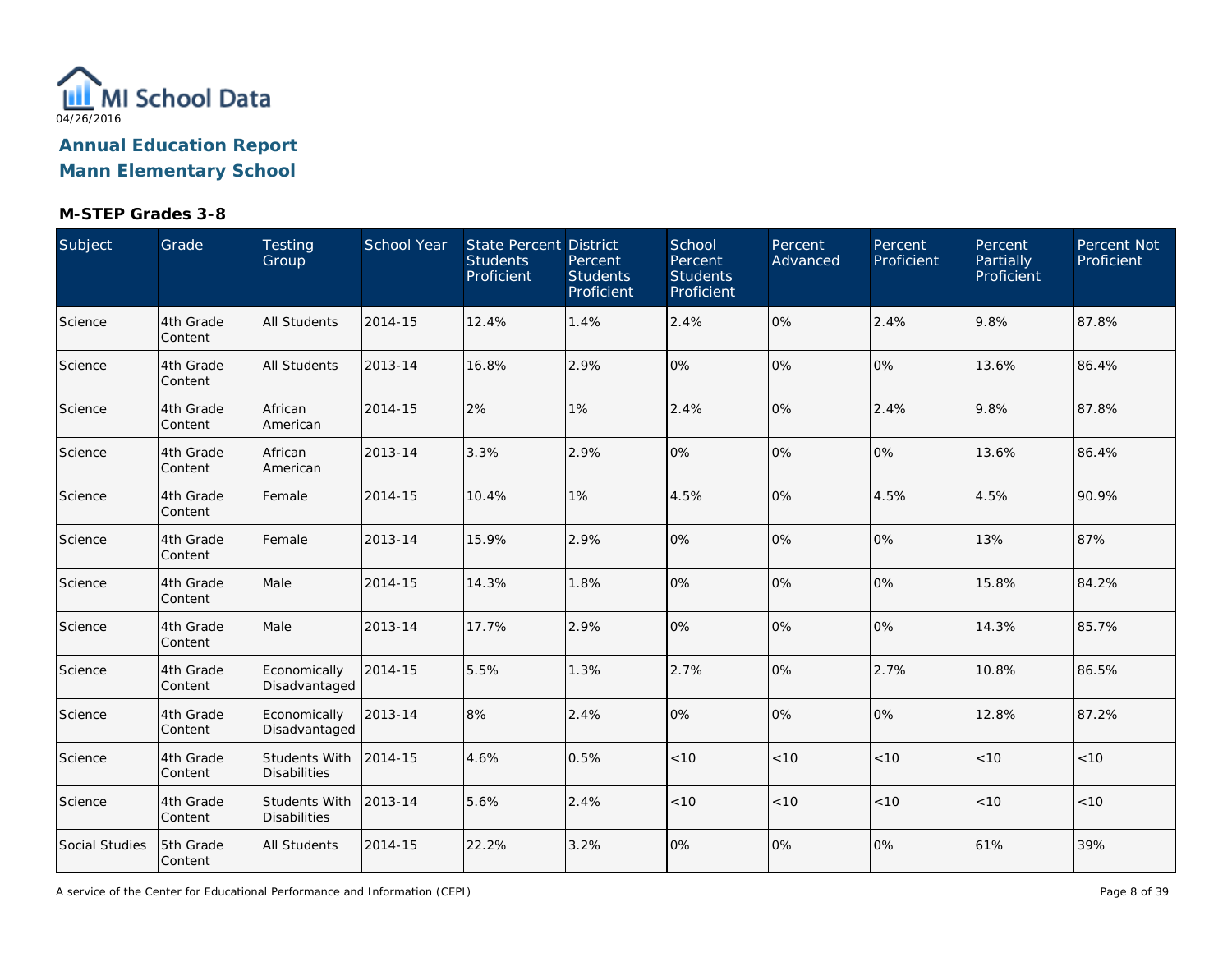

| Subject               | Grade                              | <b>Testing</b><br>Group                       | School Year | State Percent District<br><b>Students</b><br>Proficient | Percent<br><b>Students</b><br>Proficient | School<br>Percent<br>Students<br>Proficient | Percent<br>Advanced | Percent<br>Proficient | Percent<br><b>Partially</b><br>Proficient | <b>Percent Not</b><br>Proficient |
|-----------------------|------------------------------------|-----------------------------------------------|-------------|---------------------------------------------------------|------------------------------------------|---------------------------------------------|---------------------|-----------------------|-------------------------------------------|----------------------------------|
| Social Studies        | 5th Grade<br>lContent              | African<br>American                           | 2014-15     | 5.4%                                                    | 2.5%                                     | 0%                                          | $0\%$               | 10%                   | 61%                                       | 39%                              |
| <b>Social Studies</b> | 15th Grade<br> Content             | Female                                        | 2014-15     | 20.6%                                                   | 3.3%                                     | 10%                                         | 0%                  | 10%                   | 66.7%                                     | 33.3%                            |
| <b>Social Studies</b> | 5th Grade<br>lContent              | Male                                          | 2014-15     | 23.8%                                                   | 3.2%                                     | 10%                                         | 0%                  | 10%                   | 55%                                       | 45%                              |
| Social Studies        | <b>5th Grade</b><br><b>Content</b> | Economically<br>Disadvantaged                 | 2014-15     | 10.9%                                                   | 2.6%                                     | 0%                                          | 0%                  | $ 0\%$                | 63.9%                                     | 36.1%                            |
| Social Studies        | 15th Grade<br>lContent             | Students With 12014-15<br><b>Disabilities</b> |             | 6.9%                                                    | 2.4%                                     | < 10                                        | < 10                | < 10                  | < 10                                      | < 10                             |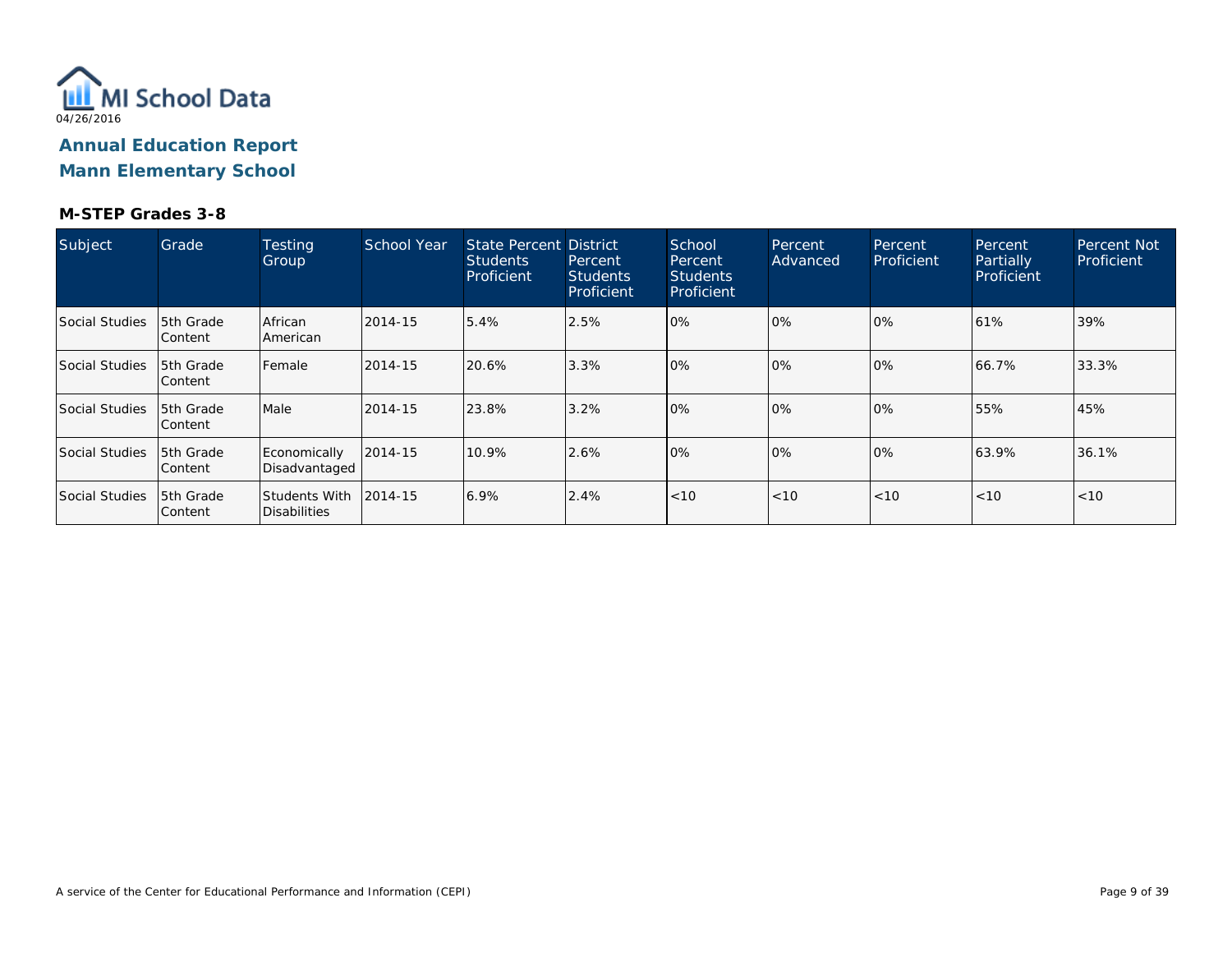

**MME**

| Subject                     | Grade | Testing<br>Group | School Year | State Percent District<br><b>Students</b><br>Proficient | Percent<br><b>Students</b><br>Proficient | School<br>Percent<br><b>Students</b><br>Proficient | Percent<br>Advanced | Percent<br>Proficient | Percent<br>Partially<br>Proficient | <b>Percent Not</b><br>Proficient |
|-----------------------------|-------|------------------|-------------|---------------------------------------------------------|------------------------------------------|----------------------------------------------------|---------------------|-----------------------|------------------------------------|----------------------------------|
| <b>ALCOHOL: U. D. L. L.</b> |       |                  |             |                                                         |                                          |                                                    |                     |                       |                                    |                                  |

No Data to Display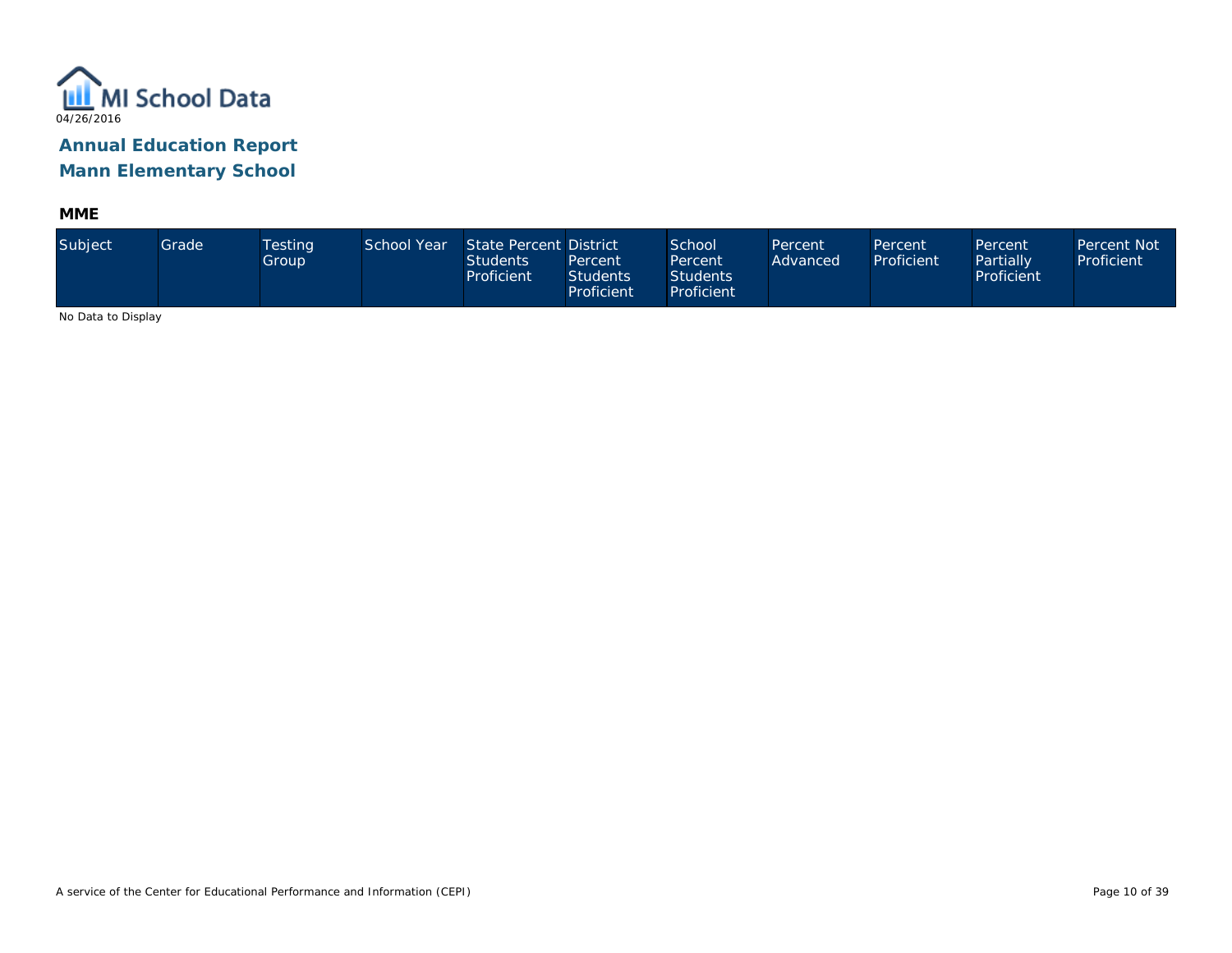

#### **Michigan Educational Assessment Program Access (MEAP - Access)**

| Subject            | Grade | Testing Group School Year     |         | <b>State Percent</b><br><b>Students</b><br>Proficient | <b>District</b><br>Percent<br><b>Students</b><br>Proficient | <b>School Percent Percent</b><br><b>Students</b><br>Proficient | Exceeded | Percent Met | Percent<br>Progressing |
|--------------------|-------|-------------------------------|---------|-------------------------------------------------------|-------------------------------------------------------------|----------------------------------------------------------------|----------|-------------|------------------------|
| Mathematics        | 4th   | <b>All Students</b>           | 2013-14 | 55.3%                                                 | 49.7%                                                       | 50%                                                            | 0%       | 50%         | 50%                    |
| Mathematics        | 4th   | African<br>American           | 2013-14 | 46.3%                                                 | 53.1%                                                       | 50%                                                            | 0%       | 50%         | 50%                    |
| Mathematics        | 4th   | Female                        | 2013-14 | 53.7%                                                 | 54.7%                                                       | < 10                                                           | < 10     | < 10        | < 10                   |
| Mathematics        | 4th   | Male                          | 2013-14 | 56.2%                                                 | 47.1%                                                       | < 10                                                           | < 10     | < 10        | < 10                   |
| Mathematics        | 4th   | Economically<br>Disadvantaged | 2013-14 | 53.4%                                                 | 50%                                                         | 50%                                                            | 0%       | 50%         | 50%                    |
| Mathematics        | 5th   | <b>All Students</b>           | 2013-14 | 56.8%                                                 | 51.3%                                                       | < 10                                                           | < 10     | < 10        | < 10                   |
| <b>Mathematics</b> | 5th   | African<br>American           | 2013-14 | 44.8%                                                 | 51.3%                                                       | < 10                                                           | < 10     | < 10        | < 10                   |
| Mathematics        | 5th   | Female                        | 2013-14 | 53.3%                                                 | 46.6%                                                       | < 10                                                           | < 10     | < 10        | < 10                   |
| Mathematics        | 5th   | Economically<br>Disadvantaged | 2013-14 | 54.1%                                                 | 51.2%                                                       | < 10                                                           | < 10     | < 10        | < 10                   |
| Reading            | 4th   | All Students                  | 2013-14 | 45.6%                                                 | 39.9%                                                       | 0%                                                             | 0%       | 0%          | 100%                   |
| Reading            | 4th   | African<br>American           | 2013-14 | 35.2%                                                 | 42%                                                         | 0%                                                             | 0%       | 0%          | 100%                   |
| Reading            | 4th   | Female                        | 2013-14 | 46.2%                                                 | 42.3%                                                       | < 10                                                           | < 10     | < 10        | < 10                   |
| Reading            | 4th   | Male                          | 2013-14 | 45.4%                                                 | 38.7%                                                       | < 10                                                           | < 10     | < 10        | < 10                   |
| Reading            | 4th   | Economically<br>Disadvantaged | 2013-14 | 41.3%                                                 | 40%                                                         | 0%                                                             | 0%       | 0%          | 100%                   |
| Reading            | 5th   | All Students                  | 2013-14 | 59.8%                                                 | 47.6%                                                       | < 10                                                           | < 10     | < 10        | < 10                   |
| Reading            | 5th   | African<br>American           | 2013-14 | 48.5%                                                 | 48%                                                         | < 10                                                           | < 10     | < 10        | < 10                   |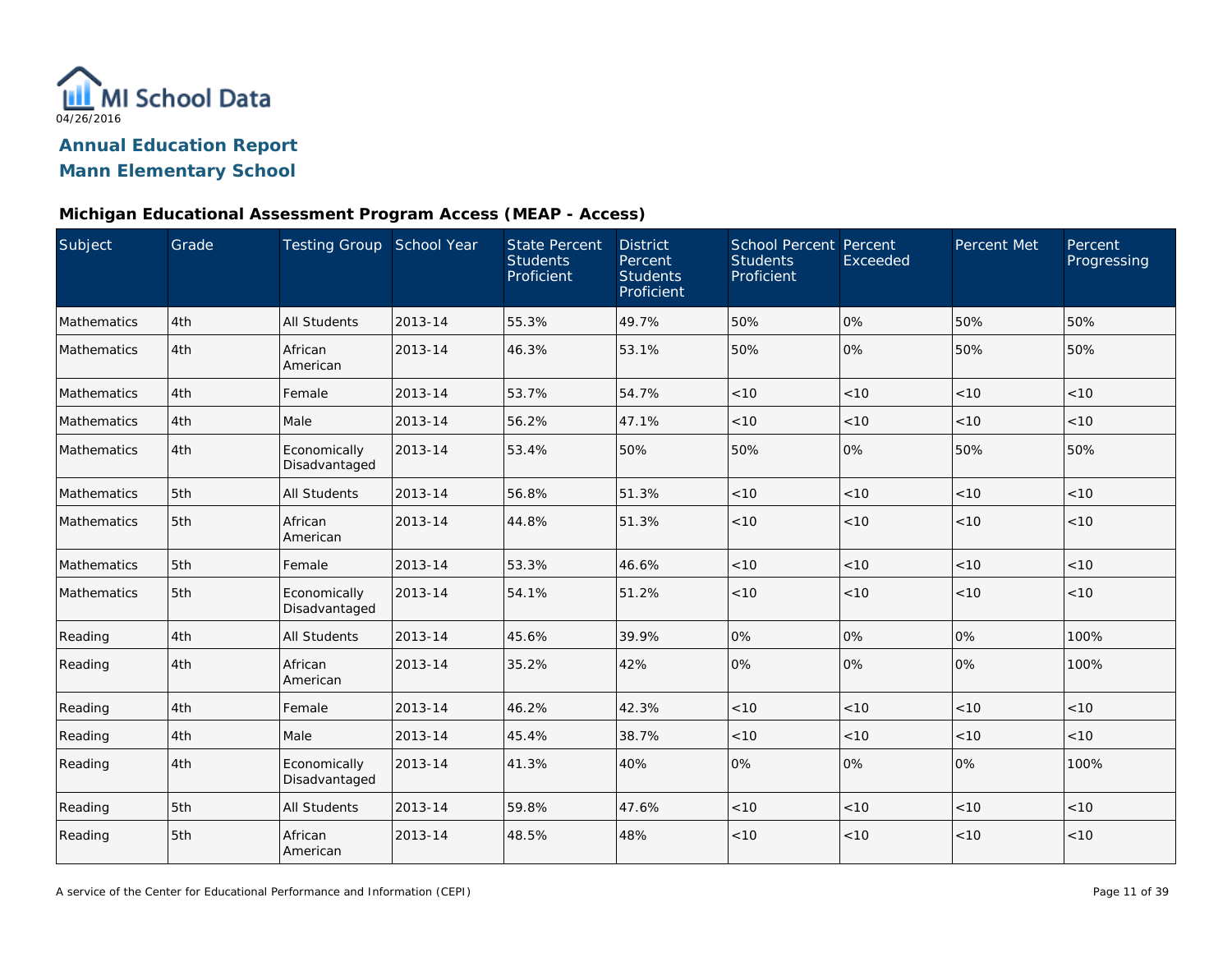

#### **Michigan Educational Assessment Program Access (MEAP - Access)**

| Subject | Grade | Testing Group School Year     |         | <b>State Percent</b><br><b>Students</b><br>Proficient | <b>District</b><br>Percent<br><b>Students</b><br>Proficient | School Percent Percent<br>Students<br>Proficient | Exceeded | <b>Percent Met</b> | Percent<br>Progressing |
|---------|-------|-------------------------------|---------|-------------------------------------------------------|-------------------------------------------------------------|--------------------------------------------------|----------|--------------------|------------------------|
| Reading | 5th   | Female                        | 2013-14 | 65.6%                                                 | 55.9%                                                       | < 10                                             | < 10     | < 10               | 1 < 10                 |
| Reading | 5th   | Economically<br>Disadvantaged | 2013-14 | 156.9%                                                | 48.8%                                                       | < 10                                             | < 10     | < 10               | < 10                   |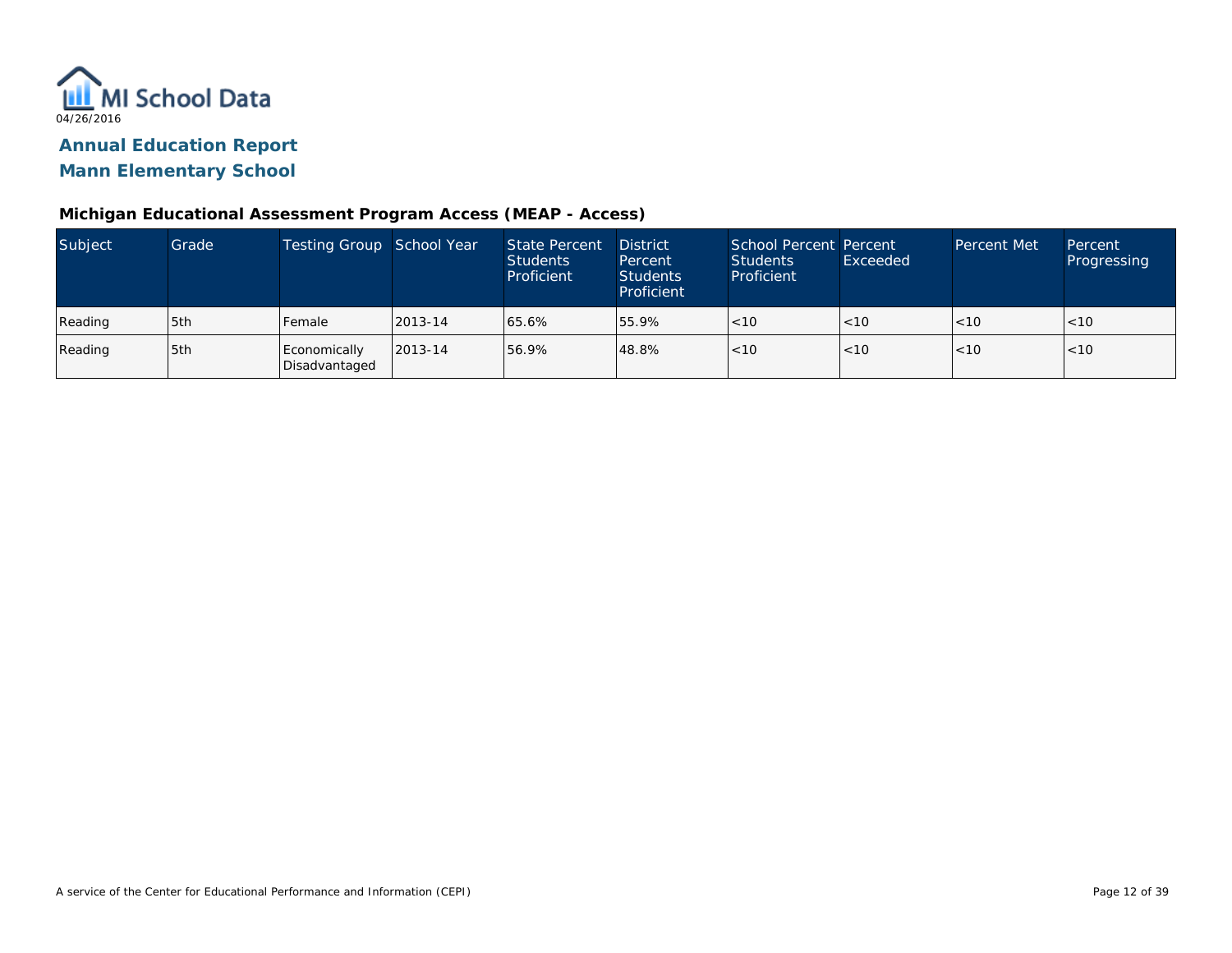

### **MI-Access Functional Independence**

| Subject     | Grade                | Testing Group School Year     |         | <b>State Percent</b><br><b>Students</b><br>Proficient | <b>District</b><br>Percent<br><b>Students</b><br>Proficient | School Percent Percent<br><b>Students</b><br>Proficient | Surpassed | Percent<br>Attained | Percent<br>Emerging |
|-------------|----------------------|-------------------------------|---------|-------------------------------------------------------|-------------------------------------------------------------|---------------------------------------------------------|-----------|---------------------|---------------------|
| Mathematics | 3rd Grade<br>Content | <b>All Students</b>           | 2013-14 | 81.3%                                                 | 72.2%                                                       | $<10$                                                   | < 10      | < 10                | < 10                |
| Reading     | 3rd Grade<br>Content | <b>All Students</b>           | 2013-14 | 76.5%                                                 | 64.1%                                                       | < 10                                                    | < 10      | < 10                | < 10                |
| Mathematics | 3rd Grade<br>Content | African<br>American           | 2013-14 | 76.6%                                                 | 69.4%                                                       | $<10$                                                   | < 10      | < 10                | $<10$               |
| Reading     | 3rd Grade<br>Content | African<br>American           | 2013-14 | 71.6%                                                 | 64.8%                                                       | < 10                                                    | < 10      | < 10                | < 10                |
| Mathematics | 3rd Grade<br>Content | Female                        | 2013-14 | 77.8%                                                 | 63.3%                                                       | $<10$                                                   | < 10      | < 10                | < 10                |
| Reading     | 3rd Grade<br>Content | Female                        | 2013-14 | 77.2%                                                 | 62.1%                                                       | < 10                                                    | < 10      | < 10                | < 10                |
| Mathematics | 3rd Grade<br>Content | Male                          | 2013-14 | 83.3%                                                 | 77.6%                                                       | < 10                                                    | < 10      | < 10                | < 10                |
| Reading     | 3rd Grade<br>Content | Male                          | 2013-14 | 76.1%                                                 | 65.3%                                                       | < 10                                                    | < 10      | < 10                | < 10                |
| Mathematics | 3rd Grade<br>Content | Economically<br>Disadvantaged | 2013-14 | 82.3%                                                 | 72%                                                         | $<10$                                                   | < 10      | < 10                | < 10                |
| Reading     | 3rd Grade<br>Content | Economically<br>Disadvantaged | 2013-14 | 75.1%                                                 | 64.9%                                                       | $<10$                                                   | < 10      | < 10                | < 10                |
| Mathematics | 5th Grade<br>Content | <b>All Students</b>           | 2014-15 | 65.5%                                                 | 50.5%                                                       | $<10$                                                   | < 10      | < 10                | < 10                |
| <b>ELA</b>  | 5th Grade<br>Content | <b>All Students</b>           | 2014-15 | 66.4%                                                 | 48.7%                                                       | $<10$                                                   | < 10      | < 10                | < 10                |
| Mathematics | 5th Grade<br>Content | African<br>American           | 2014-15 | 57.9%                                                 | 51.6%                                                       | < 10                                                    | $<10$     | < 10                | < 10                |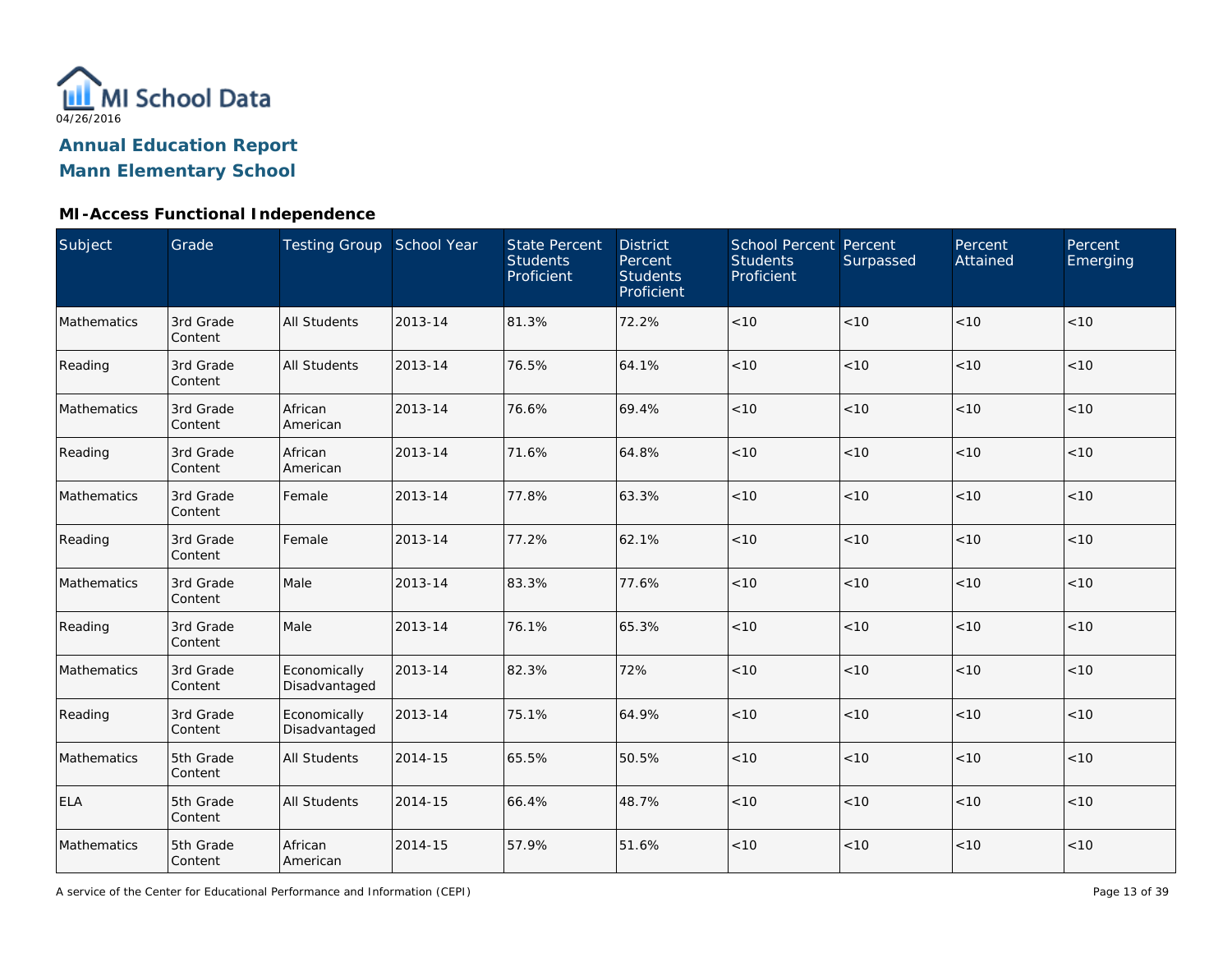

#### **MI-Access Functional Independence**

| Subject            | Grade                | <b>Testing Group</b>          | School Year | <b>State Percent</b><br><b>Students</b><br>Proficient | <b>District</b><br>Percent<br><b>Students</b><br>Proficient | School Percent Percent<br><b>Students</b><br>Proficient | Surpassed | Percent<br>Attained | Percent<br>Emerging |
|--------------------|----------------------|-------------------------------|-------------|-------------------------------------------------------|-------------------------------------------------------------|---------------------------------------------------------|-----------|---------------------|---------------------|
| <b>ELA</b>         | 5th Grade<br>Content | African<br>American           | 2014-15     | 56.1%                                                 | 53.6%                                                       | < 10                                                    | < 10      | < 10                | < 10                |
| Mathematics        | 5th Grade<br>Content | Female                        | 2014-15     | 61.4%                                                 | 44.7%                                                       | < 10                                                    | < 10      | < 10                | < 10                |
| <b>ELA</b>         | 5th Grade<br>Content | l Female                      | 2014-15     | 68.3%                                                 | 50%                                                         | < 10                                                    | < 10      | < 10                | < 10                |
| <b>Mathematics</b> | 5th Grade<br>Content | Male                          | 2014-15     | 67.8%                                                 | 53.8%                                                       | < 10                                                    | < 10      | < 10                | < 10                |
| <b>ELA</b>         | 5th Grade<br>Content | Male                          | 2014-15     | 65.3%                                                 | 48%                                                         | < 10                                                    | < 10      | < 10                | < 10                |
| <b>Mathematics</b> | 5th Grade<br>Content | Economically<br>Disadvantaged | 2014-15     | 66.3%                                                 | 50.5%                                                       | < 10                                                    | < 10      | < 10                | < 10                |
| <b>ELA</b>         | 5th Grade<br>Content | Economically<br>Disadvantaged | 2014-15     | 66%                                                   | 47.1%                                                       | < 10                                                    | < 10      | < 10                | < 10                |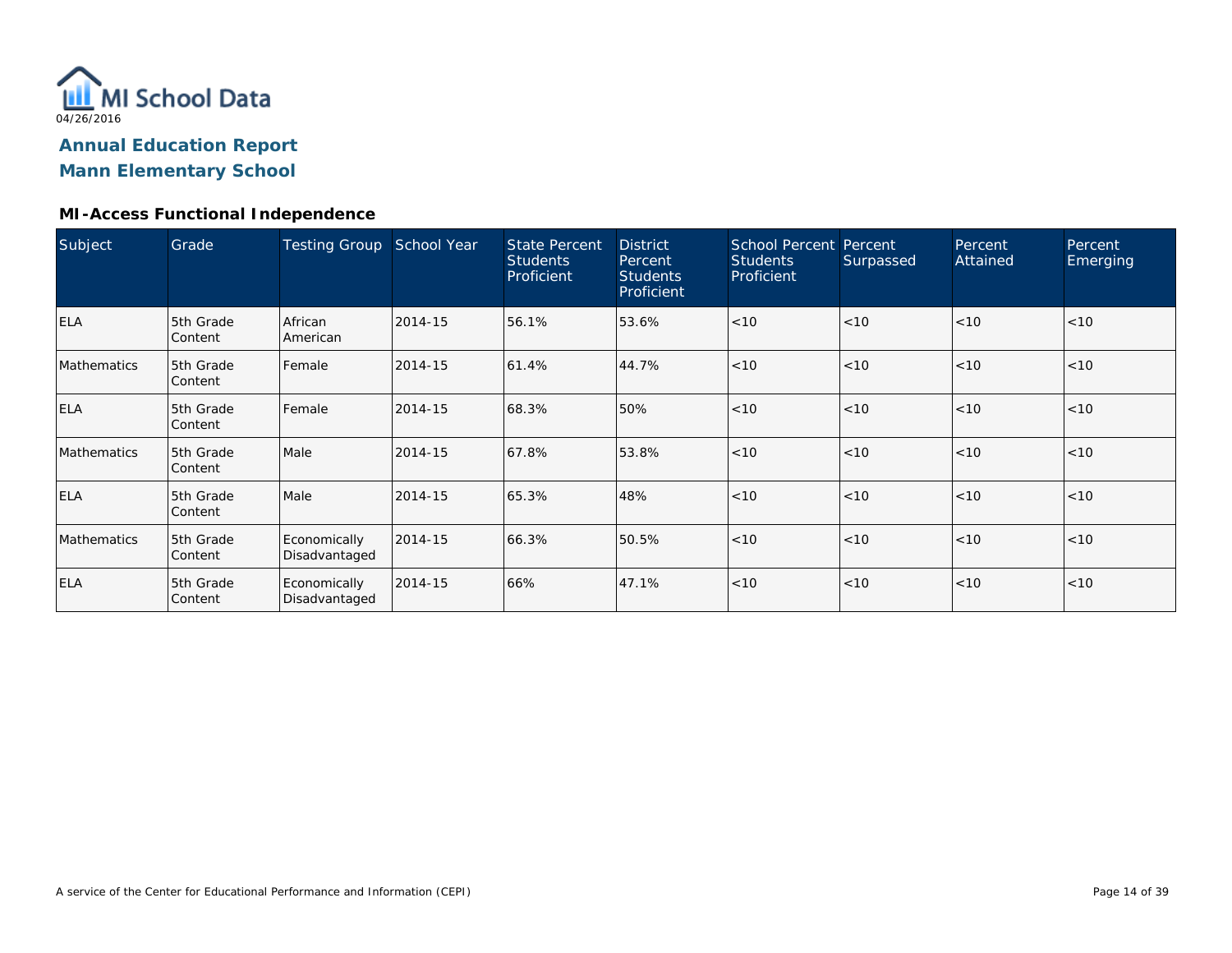

### **MI-Access Supported Independence**

| Subject     | Grade                | Testing Group School Year     |         | <b>State Percent</b><br><b>Students</b><br>Proficient | <b>District</b><br>Percent<br><b>Students</b><br>Proficient | School Percent Percent<br><b>Students</b><br>Proficient | Surpassed | Percent<br>Attained | Percent<br>Emerging |
|-------------|----------------------|-------------------------------|---------|-------------------------------------------------------|-------------------------------------------------------------|---------------------------------------------------------|-----------|---------------------|---------------------|
| Mathematics | 2nd Grade<br>Content | <b>All Students</b>           | 2013-14 | 88.4%                                                 | 91.7%                                                       | $<10$                                                   | < 10      | < 10                | < 10                |
| ELA         | 2nd Grade<br>Content | <b>All Students</b>           | 2013-14 | 82.4%                                                 | 83.3%                                                       | < 10                                                    | < 10      | < 10                | < 10                |
| Mathematics | 2nd Grade<br>Content | African<br>American           | 2013-14 | 87.7%                                                 | 90.9%                                                       | < 10                                                    | < 10      | < 10                | $<10$               |
| <b>ELA</b>  | 2nd Grade<br>Content | African<br>American           | 2013-14 | 81.7%                                                 | 81.8%                                                       | < 10                                                    | < 10      | < 10                | < 10                |
| Mathematics | 2nd Grade<br>Content | Male                          | 2013-14 | 87.7%                                                 | 93.1%                                                       | $<10$                                                   | < 10      | < 10                | < 10                |
| <b>ELA</b>  | 2nd Grade<br>Content | Male                          | 2013-14 | 81%                                                   | 86.2%                                                       | $<10$                                                   | < 10      | < 10                | < 10                |
| Mathematics | 2nd Grade<br>Content | Economically<br>Disadvantaged | 2013-14 | 87.8%                                                 | 93.8%                                                       | < 10                                                    | < 10      | < 10                | < 10                |
| ELA         | 2nd Grade<br>Content | Economically<br>Disadvantaged | 2013-14 | 84.3%                                                 | 84.4%                                                       | < 10                                                    | < 10      | < 10                | < 10                |
| Mathematics | 3rd Grade<br>Content | <b>All Students</b>           | 2014-15 | 73.8%                                                 | 84.8%                                                       | $<10$                                                   | < 10      | < 10                | < 10                |
| Mathematics | 3rd Grade<br>Content | <b>All Students</b>           | 2013-14 | 87.1%                                                 | 86.5%                                                       | $<10$                                                   | < 10      | < 10                | < 10                |
| <b>ELA</b>  | 3rd Grade<br>Content | <b>All Students</b>           | 2014-15 | 80.6%                                                 | 87%                                                         | $<10$                                                   | < 10      | < 10                | < 10                |
| ELA         | 3rd Grade<br>Content | <b>All Students</b>           | 2013-14 | 80%                                                   | 83.8%                                                       | $<10$                                                   | < 10      | < 10                | < 10                |
| Mathematics | 3rd Grade<br>Content | African<br>American           | 2014-15 | 76.3%                                                 | 82.9%                                                       | $<10$                                                   | $<10$     | < 10                | < 10                |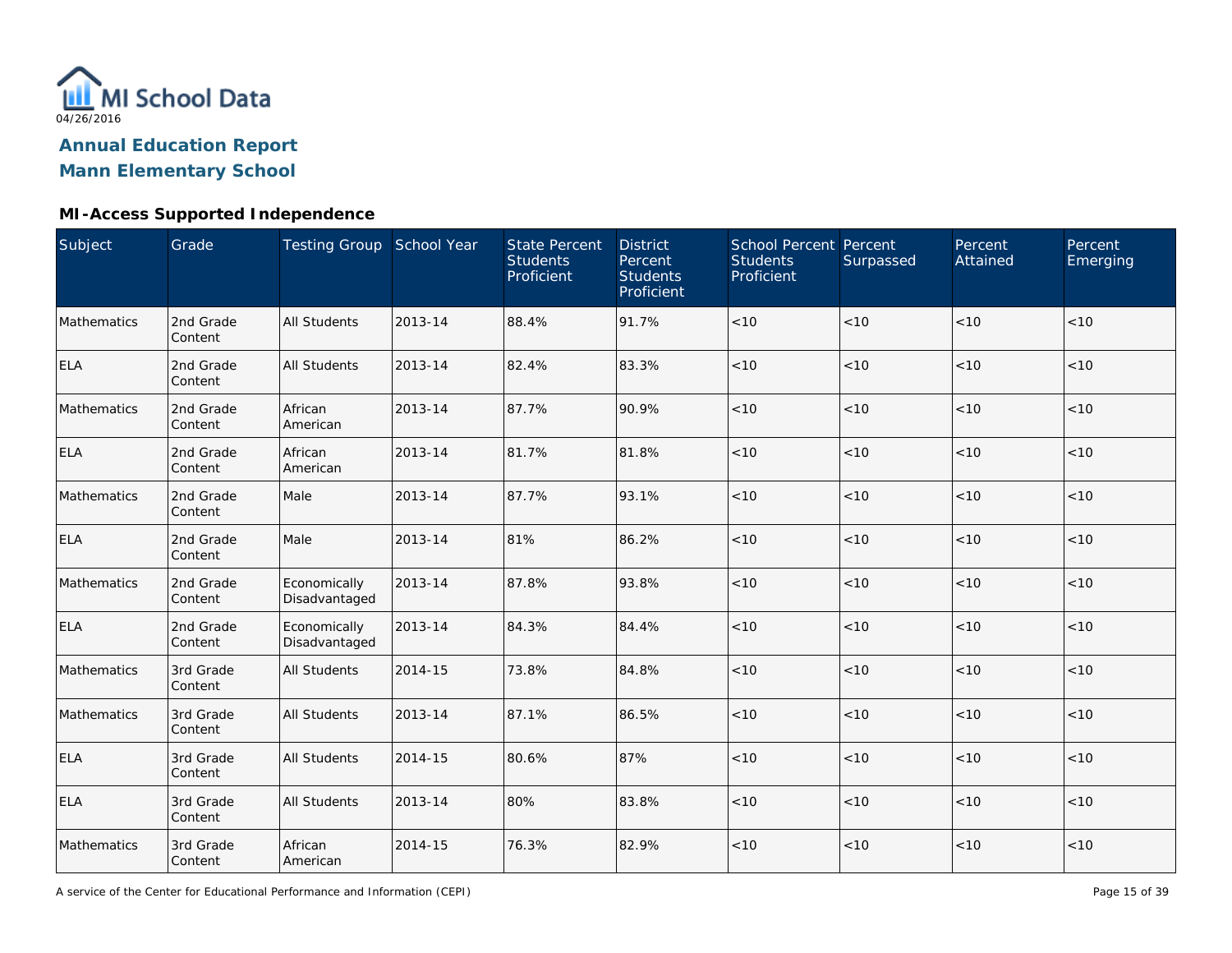

### **MI-Access Supported Independence**

| Subject            | Grade                | Testing Group School Year     |         | <b>State Percent</b><br><b>Students</b><br>Proficient | <b>District</b><br>Percent<br><b>Students</b><br>Proficient | School Percent Percent<br><b>Students</b><br>Proficient | Surpassed | Percent<br>Attained | Percent<br>Emerging |
|--------------------|----------------------|-------------------------------|---------|-------------------------------------------------------|-------------------------------------------------------------|---------------------------------------------------------|-----------|---------------------|---------------------|
| Mathematics        | 3rd Grade<br>Content | African<br>American           | 2013-14 | 86.2%                                                 | 88.6%                                                       | $<10$                                                   | < 10      | < 10                | < 10                |
| <b>ELA</b>         | 3rd Grade<br>Content | African<br>American           | 2014-15 | 78.2%                                                 | 87.8%                                                       | < 10                                                    | < 10      | < 10                | < 10                |
| <b>ELA</b>         | 3rd Grade<br>Content | African<br>American           | 2013-14 | 79.7%                                                 | 85.7%                                                       | < 10                                                    | < 10      | < 10                | < 10                |
| <b>Mathematics</b> | 3rd Grade<br>Content | Male                          | 2014-15 | 74.2%                                                 | 87.1%                                                       | < 10                                                    | < 10      | < 10                | < 10                |
| Mathematics        | 3rd Grade<br>Content | Male                          | 2013-14 | 87.7%                                                 | 90%                                                         | $<10$                                                   | < 10      | < 10                | < 10                |
| <b>ELA</b>         | 3rd Grade<br>Content | Male                          | 2014-15 | 81.7%                                                 | 90.3%                                                       | $<10$                                                   | < 10      | < 10                | < 10                |
| <b>ELA</b>         | 3rd Grade<br>Content | Male                          | 2013-14 | 79.5%                                                 | 90%                                                         | < 10                                                    | < 10      | < 10                | < 10                |
| Mathematics        | 3rd Grade<br>Content | Economically<br>Disadvantaged | 2014-15 | 76.9%                                                 | 86.8%                                                       | $<10$                                                   | $<10$     | <10                 | < 10                |
| Mathematics        | 3rd Grade<br>Content | Economically<br>Disadvantaged | 2013-14 | 89.1%                                                 | 85.7%                                                       | < 10                                                    | < 10      | < 10                | < 10                |
| <b>ELA</b>         | 3rd Grade<br>Content | Economically<br>Disadvantaged | 2014-15 | 81%                                                   | 89.5%                                                       | < 10                                                    | < 10      | < 10                | < 10                |
| <b>ELA</b>         | 3rd Grade<br>Content | Economically<br>Disadvantaged | 2013-14 | 81%                                                   | 82.9%                                                       | < 10                                                    | < 10      | < 10                | < 10                |
| Mathematics        | 4th Grade<br>Content | <b>All Students</b>           | 2014-15 | 79.2%                                                 | 92.1%                                                       | $<10$                                                   | < 10      | < 10                | $<10$               |
| Mathematics        | 4th Grade<br>Content | <b>All Students</b>           | 2013-14 | 84.9%                                                 | 88.2%                                                       | $<10$                                                   | $<10$     | < 10                | < 10                |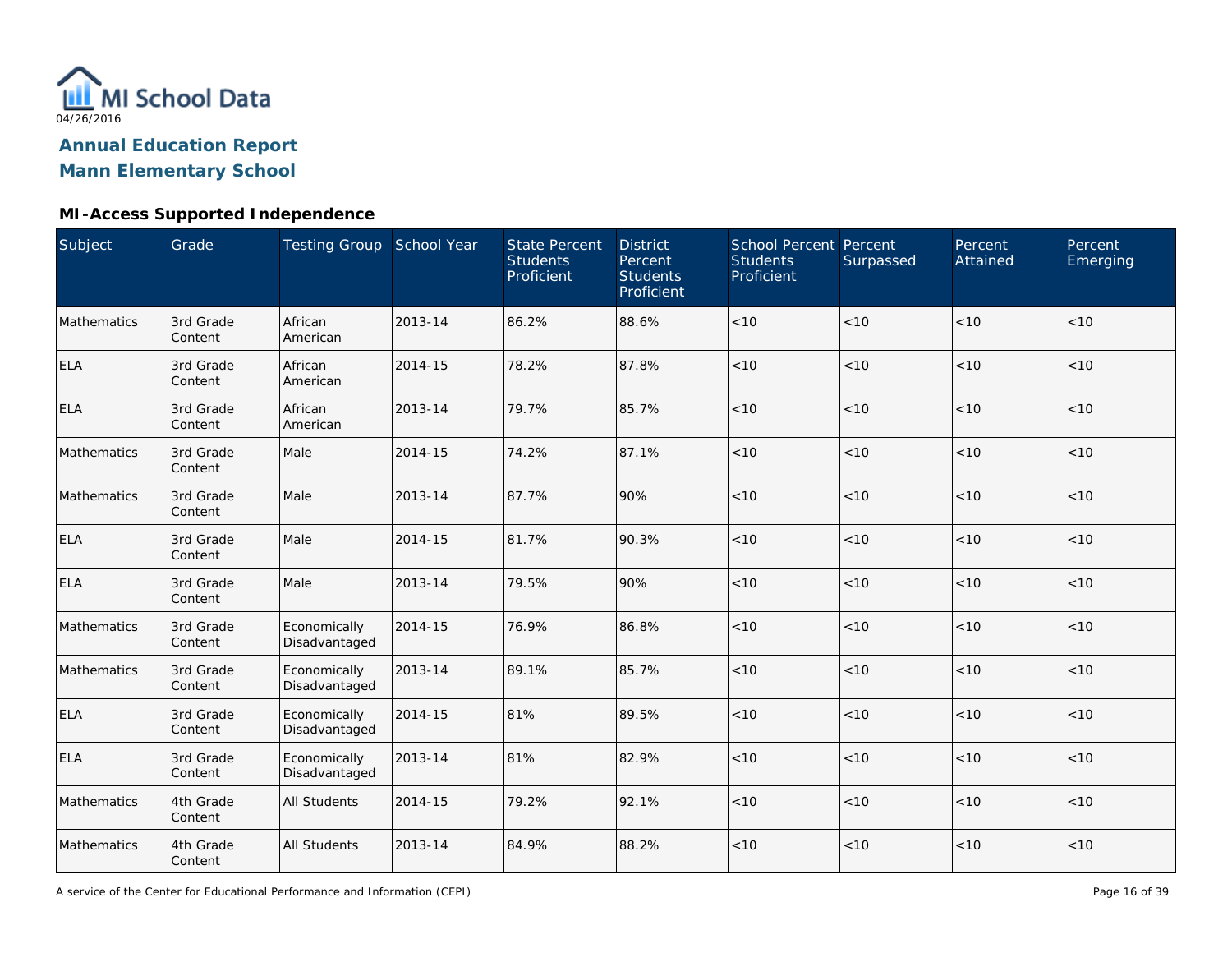

### **MI-Access Supported Independence**

| Subject     | Grade                | Testing Group School Year |         | <b>State Percent</b><br><b>Students</b><br>Proficient | <b>District</b><br>Percent<br><b>Students</b><br>Proficient | School Percent Percent<br><b>Students</b><br>Proficient | Surpassed | Percent<br>Attained | Percent<br>Emerging |
|-------------|----------------------|---------------------------|---------|-------------------------------------------------------|-------------------------------------------------------------|---------------------------------------------------------|-----------|---------------------|---------------------|
| <b>ELA</b>  | 4th Grade<br>Content | <b>All Students</b>       | 2014-15 | 83.3%                                                 | 81.6%                                                       | $<10$                                                   | < 10      | < 10                | < 10                |
| <b>ELA</b>  | 4th Grade<br>Content | <b>All Students</b>       | 2013-14 | 76.2%                                                 | 73.5%                                                       | $<10$                                                   | < 10      | < 10                | < 10                |
| Science     | 4th Grade<br>Content | <b>All Students</b>       | 2014-15 | 89.3%                                                 | 92.1%                                                       | $<10$                                                   | $<10$     | < 10                | < 10                |
| Science     | 4th Grade<br>Content | <b>All Students</b>       | 2013-14 | 81%                                                   | 76.5%                                                       | $<10$                                                   | < 10      | <10                 | $<10$               |
| Mathematics | 4th Grade<br>Content | African<br>American       | 2014-15 | 88.1%                                                 | 91.7%                                                       | < 10                                                    | < 10      | < 10                | < 10                |
| Mathematics | 4th Grade<br>Content | African<br>American       | 2013-14 | 86.4%                                                 | 86.7%                                                       | < 10                                                    | < 10      | < 10                | < 10                |
| <b>ELA</b>  | 4th Grade<br>Content | African<br>American       | 2014-15 | 86.1%                                                 | 80.6%                                                       | < 10                                                    | < 10      | < 10                | < 10                |
| <b>ELA</b>  | 4th Grade<br>Content | African<br>American       | 2013-14 | 77.5%                                                 | 76.7%                                                       | $<10$                                                   | < 10      | < 10                | < 10                |
| Science     | 4th Grade<br>Content | African<br>American       | 2014-15 | 89.6%                                                 | 91.7%                                                       | $<10$                                                   | < 10      | < 10                | < 10                |
| Science     | 4th Grade<br>Content | African<br>American       | 2013-14 | 78.7%                                                 | 80%                                                         | $<10$                                                   | < 10      | < 10                | < 10                |
| Mathematics | 4th Grade<br>Content | White                     | 2013-14 | 84.6%                                                 | < 10                                                        | $<10$                                                   | < 10      | < 10                | < 10                |
| <b>ELA</b>  | 4th Grade<br>Content | White                     | 2013-14 | 77.6%                                                 | $<10$                                                       | $<10$                                                   | < 10      | < 10                | < 10                |
| Science     | 4th Grade<br>Content | White                     | 2013-14 | 83.1%                                                 | $<10$                                                       | $<10$                                                   | $<10$     | < 10                | < 10                |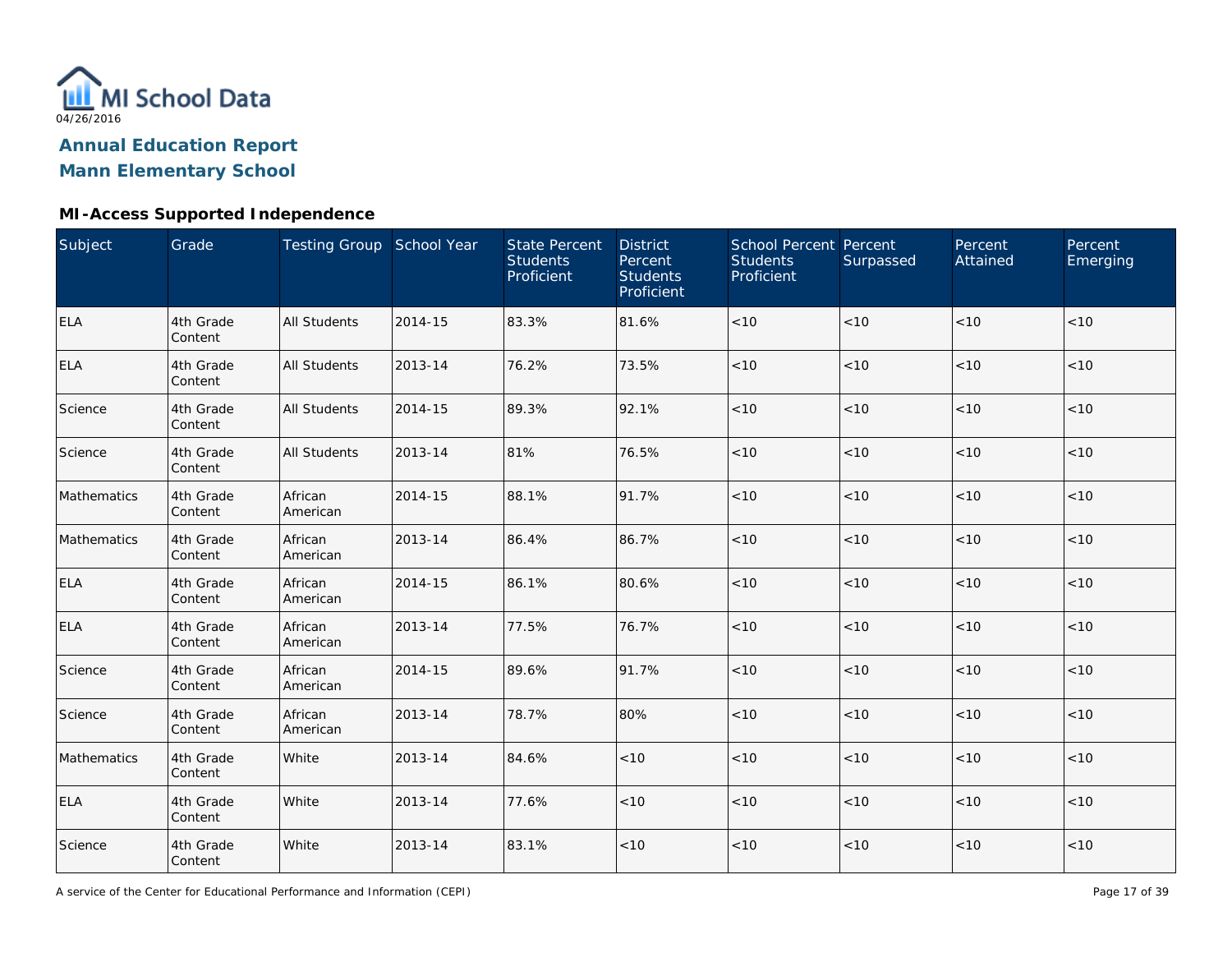

### **MI-Access Supported Independence**

| Subject     | Grade                | Testing Group School Year     |         | <b>State Percent</b><br><b>Students</b><br>Proficient | <b>District</b><br>Percent<br><b>Students</b><br>Proficient | School Percent Percent<br><b>Students</b><br>Proficient | Surpassed | Percent<br>Attained | Percent<br>Emerging |
|-------------|----------------------|-------------------------------|---------|-------------------------------------------------------|-------------------------------------------------------------|---------------------------------------------------------|-----------|---------------------|---------------------|
| Mathematics | 4th Grade<br>Content | Female                        | 2013-14 | 85.4%                                                 | < 10                                                        | < 10                                                    | < 10      | < 10                | < 10                |
| <b>ELA</b>  | 4th Grade<br>Content | Female                        | 2013-14 | 80.8%                                                 | < 10                                                        | < 10                                                    | < 10      | < 10                | < 10                |
| Science     | 4th Grade<br>Content | Female                        | 2013-14 | 83.7%                                                 | < 10                                                        | < 10                                                    | < 10      | < 10                | $<10$               |
| Mathematics | 4th Grade<br>Content | Male                          | 2014-15 | 79.2%                                                 | 96.6%                                                       | < 10                                                    | < 10      | < 10                | < 10                |
| Mathematics | 4th Grade<br>Content | Male                          | 2013-14 | 84.6%                                                 | 88.9%                                                       | < 10                                                    | < 10      | < 10                | < 10                |
| <b>ELA</b>  | 4th Grade<br>Content | Male                          | 2014-15 | 83.2%                                                 | 82.8%                                                       | < 10                                                    | < 10      | < 10                | < 10                |
| <b>ELA</b>  | 4th Grade<br>Content | Male                          | 2013-14 | 73.9%                                                 | 74.1%                                                       | < 10                                                    | < 10      | < 10                | < 10                |
| Science     | 4th Grade<br>Content | Male                          | 2014-15 | 89.4%                                                 | 93.1%                                                       | < 10                                                    | < 10      | < 10                | < 10                |
| Science     | 4th Grade<br>Content | Male                          | 2013-14 | 79.7%                                                 | 81.5%                                                       | $<10$                                                   | < 10      | <10                 | < 10                |
| Mathematics | 4th Grade<br>Content | Economically<br>Disadvantaged | 2014-15 | 80.6%                                                 | 93.8%                                                       | $<10$                                                   | < 10      | < 10                | < 10                |
| Mathematics | 4th Grade<br>Content | Economically<br>Disadvantaged | 2013-14 | 86.1%                                                 | 89.3%                                                       | $<10$                                                   | $<10$     | < 10                | < 10                |
| <b>ELA</b>  | 4th Grade<br>Content | Economically<br>Disadvantaged | 2014-15 | 84.5%                                                 | 81.3%                                                       | $<10$                                                   | < 10      | < 10                | < 10                |
| ELA         | 4th Grade<br>Content | Economically<br>Disadvantaged | 2013-14 | 77%                                                   | 71.4%                                                       | $<10$                                                   | < 10      | < 10                | < 10                |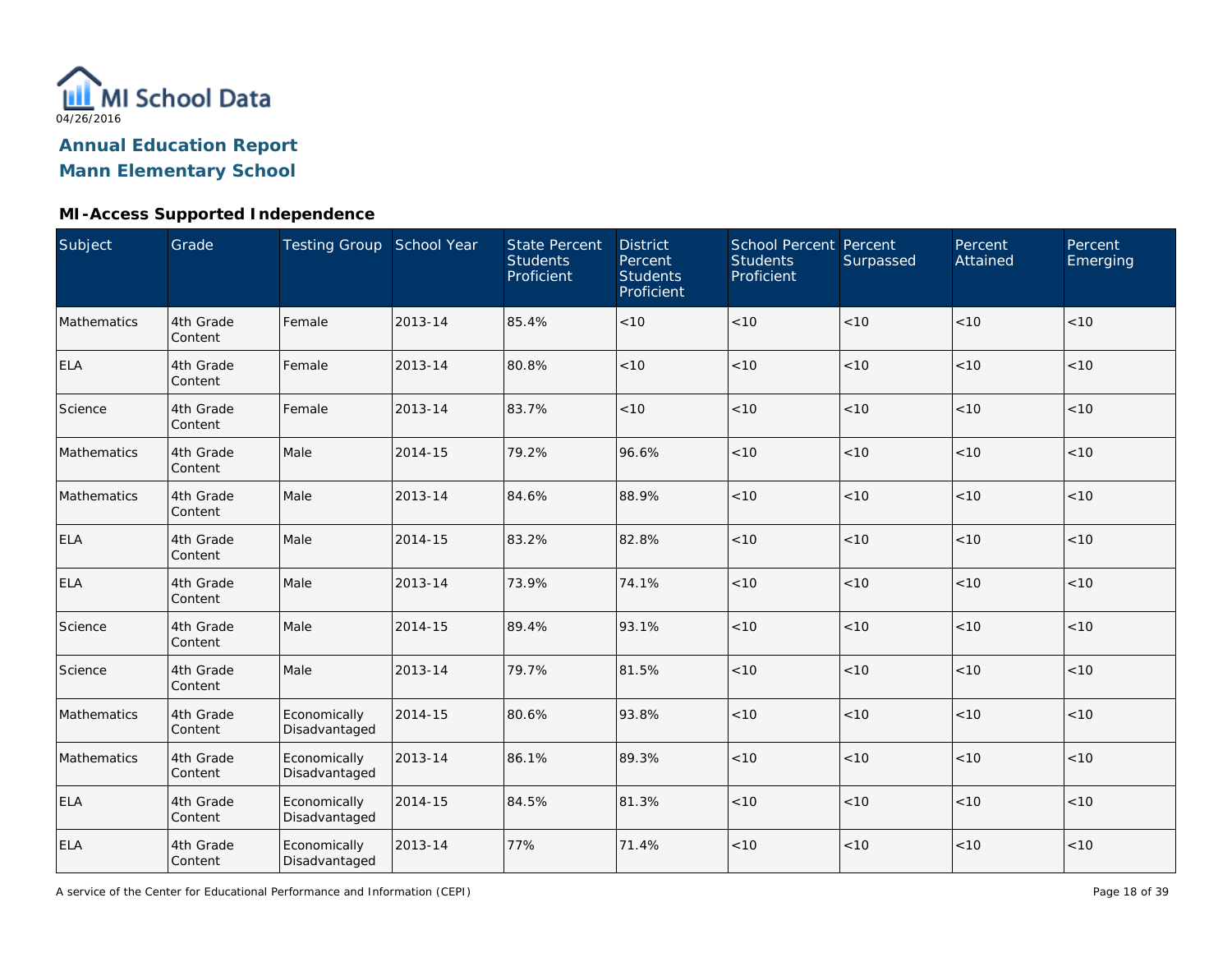

### **MI-Access Supported Independence**

| Subject     | Grade                | Testing Group School Year       |         | <b>State Percent</b><br><b>Students</b><br>Proficient | <b>District</b><br>Percent<br><b>Students</b><br>Proficient | <b>School Percent Percent</b><br><b>Students</b><br>Proficient | Surpassed | Percent<br>Attained | Percent<br>Emerging |
|-------------|----------------------|---------------------------------|---------|-------------------------------------------------------|-------------------------------------------------------------|----------------------------------------------------------------|-----------|---------------------|---------------------|
| Science     | 4th Grade<br>Content | Economically<br>Disadvantaged   | 2014-15 | 91.3%                                                 | 90.6%                                                       | $<10$                                                          | < 10      | < 10                | < 10                |
| Science     | 4th Grade<br>Content | Economically<br>Disadvantaged   | 2013-14 | 81.2%                                                 | 75.9%                                                       | < 10                                                           | < 10      | < 10                | < 10                |
| Mathematics | 4th Grade<br>Content | English<br>Language<br>Learners | 2013-14 | 85%                                                   | < 10                                                        | < 10                                                           | < 10      | < 10                | < 10                |
| <b>ELA</b>  | 4th Grade<br>Content | English<br>Language<br>Learners | 2013-14 | 65%                                                   | < 10                                                        | < 10                                                           | < 10      | < 10                | < 10                |
| Science     | 4th Grade<br>Content | English<br>Language<br>Learners | 2013-14 | 65%                                                   | < 10                                                        | < 10                                                           | < 10      | < 10                | < 10                |
| Mathematics | 5th Grade<br>Content | <b>All Students</b>             | 2014-15 | 82.6%                                                 | 88.4%                                                       | < 10                                                           | < 10      | < 10                | < 10                |
| <b>ELA</b>  | 5th Grade<br>Content | <b>All Students</b>             | 2014-15 | 86.8%                                                 | 90.7%                                                       | $<10$                                                          | < 10      | < 10                | < 10                |
| Mathematics | 5th Grade<br>Content | African<br>American             | 2014-15 | 88.2%                                                 | 90.2%                                                       | $<10$                                                          | < 10      | < 10                | < 10                |
| <b>ELA</b>  | 5th Grade<br>Content | African<br>American             | 2014-15 | 89.9%                                                 | 90.2%                                                       | $<10$                                                          | < 10      | < 10                | < 10                |
| Mathematics | 5th Grade<br>Content | Female                          | 2014-15 | 82.5%                                                 | 90.9%                                                       | < 10                                                           | < 10      | < 10                | < 10                |
| <b>ELA</b>  | 5th Grade<br>Content | Female                          | 2014-15 | 89.2%                                                 | 100%                                                        | < 10                                                           | < 10      | < 10                | < 10                |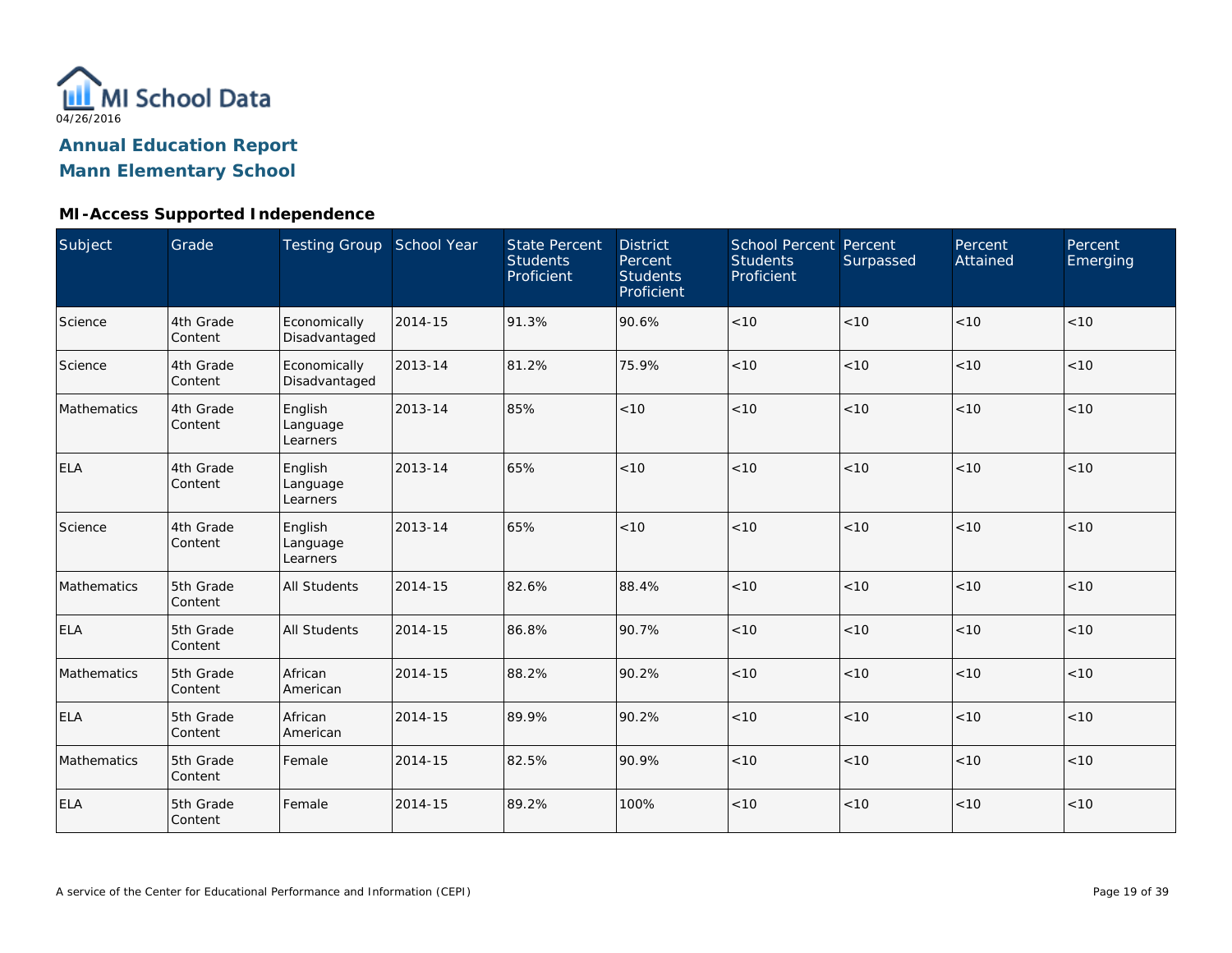

#### **MI-Access Supported Independence**

| Subject            | Grade                       | Testing Group School Year     |         | State Percent<br><b>Students</b><br>Proficient | <b>District</b><br>Percent<br><b>Students</b><br>Proficient | <b>School Percent Percent</b><br><b>Students</b><br>Proficient | Surpassed | Percent<br>Attained | Percent<br><b>Emerging</b> |
|--------------------|-----------------------------|-------------------------------|---------|------------------------------------------------|-------------------------------------------------------------|----------------------------------------------------------------|-----------|---------------------|----------------------------|
| <b>Mathematics</b> | 5th Grade<br><b>Content</b> | Male                          | 2014-15 | 82.6%                                          | 87.5%                                                       | < 10                                                           | < 10      | < 10                | < 10                       |
| <b>ELA</b>         | 5th Grade<br>Content        | Male                          | 2014-15 | 85.6%                                          | 87.5%                                                       | < 10                                                           | $ $ < 10  | < 10                | < 10                       |
| <b>Mathematics</b> | 5th Grade<br>Content        | Economically<br>Disadvantaged | 2014-15 | 84.1%                                          | 93.9%                                                       | < 10                                                           | < 10      | < 10                | < 10                       |
| <b>ELA</b>         | 5th Grade<br>Content        | Economically<br>Disadvantaged | 2014-15 | 87.9%                                          | 87.9%                                                       | < 10                                                           | $ $ < 10  | < 10                | < 10                       |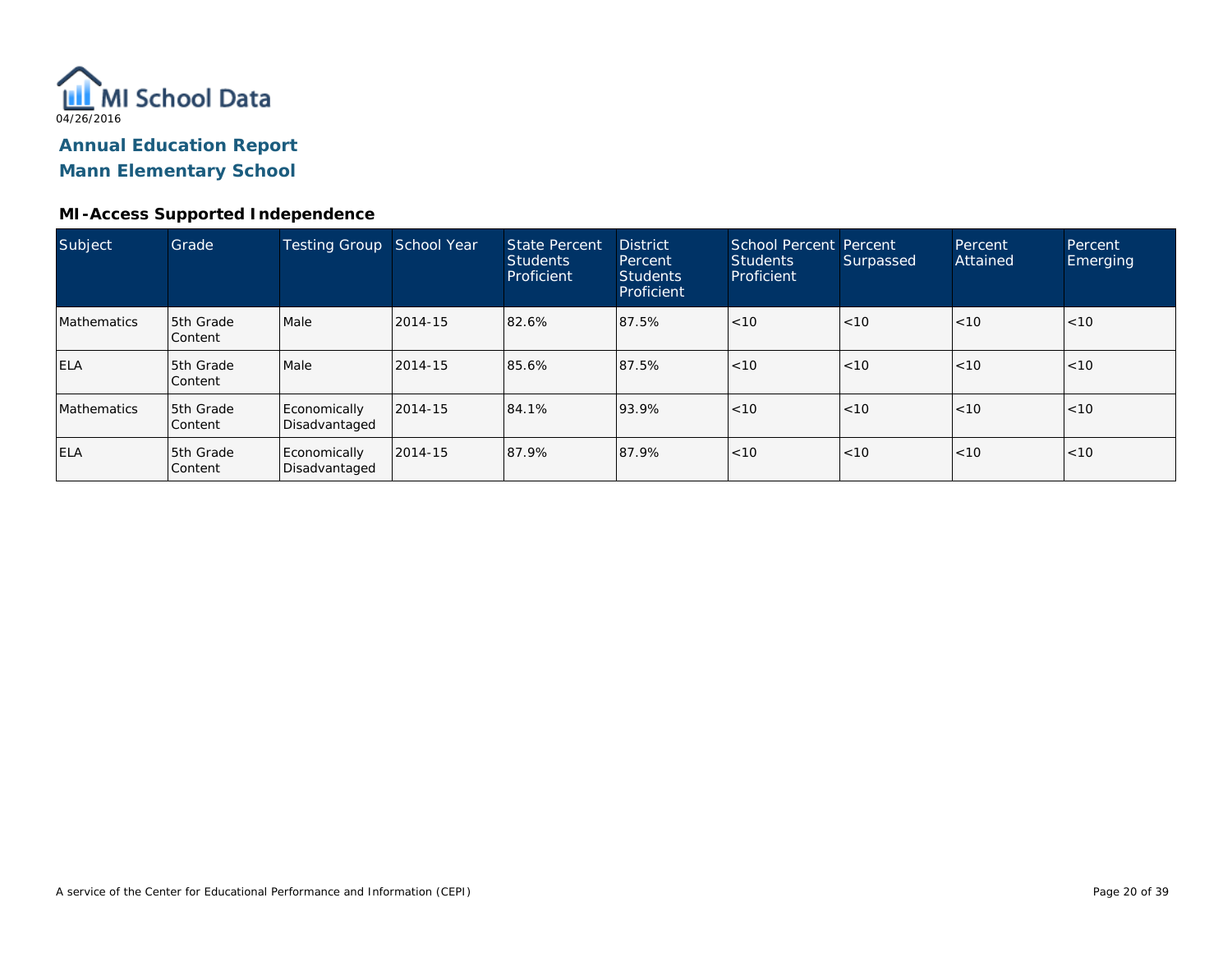

### **MI-Access Participation**

| Subject     | Grade                | Testing Group School Year     |         | <b>State Percent</b><br><b>Students</b><br>Proficient | <b>District</b><br>Percent<br><b>Students</b><br>Proficient | School Percent Percent<br><b>Students</b><br>Proficient | Surpassed | Percent<br>Attained | Percent<br>Emerging |
|-------------|----------------------|-------------------------------|---------|-------------------------------------------------------|-------------------------------------------------------------|---------------------------------------------------------|-----------|---------------------|---------------------|
| Mathematics | 2nd Grade<br>Content | <b>All Students</b>           | 2013-14 | 77.4%                                                 | 82.1%                                                       | < 10                                                    | < 10      | < 10                | < 10                |
| <b>ELA</b>  | 2nd Grade<br>Content | <b>All Students</b>           | 2013-14 | 73%                                                   | 72.5%                                                       | < 10                                                    | < 10      | < 10                | < 10                |
| Mathematics | 2nd Grade<br>Content | African<br>American           | 2013-14 | 81.2%                                                 | 81.8%                                                       | < 10                                                    | < 10      | < 10                | < 10                |
| <b>ELA</b>  | 2nd Grade<br>Content | African<br>American           | 2013-14 | 74.5%                                                 | 73.5%                                                       | < 10                                                    | < 10      | < 10                | < 10                |
| Mathematics | 2nd Grade<br>Content | Male                          | 2013-14 | 76.3%                                                 | 75%                                                         | < 10                                                    | < 10      | < 10                | < 10                |
| <b>ELA</b>  | 2nd Grade<br>Content | Male                          | 2013-14 | 70.3%                                                 | 65.5%                                                       | $<10$                                                   | < 10      | < 10                | < 10                |
| Mathematics | 2nd Grade<br>Content | Economically<br>Disadvantaged | 2013-14 | 80.8%                                                 | 81.1%                                                       | < 10                                                    | < 10      | < 10                | < 10                |
| <b>ELA</b>  | 2nd Grade<br>Content | Economically<br>Disadvantaged | 2013-14 | 74.2%                                                 | 71.1%                                                       | < 10                                                    | < 10      | < 10                | < 10                |
| Mathematics | 3rd Grade<br>Content | <b>All Students</b>           | 2014-15 | 56.3%                                                 | 57.7%                                                       | $<10$                                                   | < 10      | < 10                | < 10                |
| Mathematics | 3rd Grade<br>Content | <b>All Students</b>           | 2013-14 | 70.5%                                                 | 72.7%                                                       | $<10$                                                   | < 10      | < 10                | < 10                |
| <b>ELA</b>  | 3rd Grade<br>Content | <b>All Students</b>           | 2014-15 | 62.3%                                                 | 59.6%                                                       | $<10$                                                   | < 10      | < 10                | < 10                |
| <b>ELA</b>  | 3rd Grade<br>Content | <b>All Students</b>           | 2013-14 | 70%                                                   | 70.5%                                                       | $<10$                                                   | < 10      | < 10                | < 10                |
| Mathematics | 3rd Grade<br>Content | African<br>American           | 2014-15 | 51.9%                                                 | 59.2%                                                       | $<10$                                                   | < 10      | < 10                | < 10                |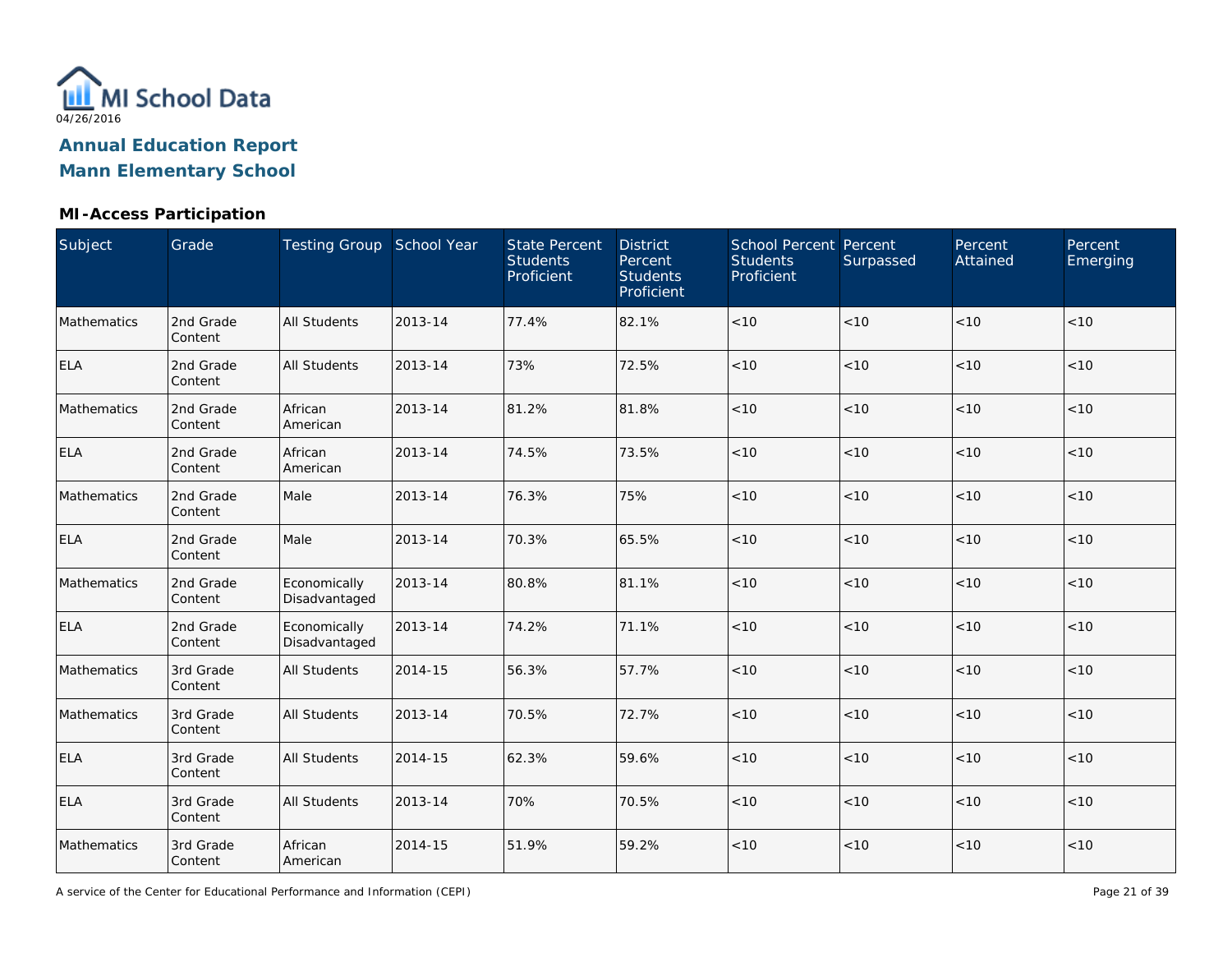

### **MI-Access Participation**

| Subject     | Grade                | Testing Group School Year     |         | <b>State Percent</b><br><b>Students</b><br>Proficient | <b>District</b><br>Percent<br><b>Students</b><br>Proficient | School Percent Percent<br><b>Students</b><br>Proficient | Surpassed | Percent<br>Attained | Percent<br>Emerging |
|-------------|----------------------|-------------------------------|---------|-------------------------------------------------------|-------------------------------------------------------------|---------------------------------------------------------|-----------|---------------------|---------------------|
| Mathematics | 3rd Grade<br>Content | African<br>American           | 2013-14 | 67.3%                                                 | 75%                                                         | $<10$                                                   | < 10      | < 10                | < 10                |
| <b>ELA</b>  | 3rd Grade<br>Content | African<br>American           | 2014-15 | 58.7%                                                 | 61.2%                                                       | $<10$                                                   | $<10$     | < 10                | < 10                |
| <b>ELA</b>  | 3rd Grade<br>Content | African<br>American           | 2013-14 | 62.8%                                                 | 66.7%                                                       | < 10                                                    | < 10      | < 10                | < 10                |
| Mathematics | 3rd Grade<br>Content | Male                          | 2014-15 | 57.9%                                                 | 58.3%                                                       | < 10                                                    | < 10      | < 10                | $<10$               |
| Mathematics | 3rd Grade<br>Content | Male                          | 2013-14 | 70.5%                                                 | 71.4%                                                       | < 10                                                    | < 10      | < 10                | < 10                |
| <b>ELA</b>  | 3rd Grade<br>Content | Male                          | 2014-15 | 61.8%                                                 | 58.3%                                                       | < 10                                                    | < 10      | < 10                | < 10                |
| <b>ELA</b>  | 3rd Grade<br>Content | Male                          | 2013-14 | 72.7%                                                 | 71.4%                                                       | < 10                                                    | < 10      | < 10                | < 10                |
| Mathematics | 3rd Grade<br>Content | Economically<br>Disadvantaged | 2014-15 | 55.2%                                                 | 56.8%                                                       | $<10$                                                   | $<10$     | < 10                | $<10$               |
| Mathematics | 3rd Grade<br>Content | Economically<br>Disadvantaged | 2013-14 | 71.3%                                                 | 68.6%                                                       | $<10$                                                   | < 10      | <10                 | < 10                |
| <b>ELA</b>  | 3rd Grade<br>Content | Economically<br>Disadvantaged | 2014-15 | 60.6%                                                 | 56.8%                                                       | $<10$                                                   | < 10      | < 10                | < 10                |
| <b>ELA</b>  | 3rd Grade<br>Content | Economically<br>Disadvantaged | 2013-14 | 69.6%                                                 | 62.9%                                                       | < 10                                                    | < 10      | < 10                | < 10                |
| Mathematics | 4th Grade<br>Content | <b>All Students</b>           | 2014-15 | 56.5%                                                 | 59.1%                                                       | < 10                                                    | < 10      | < 10                | < 10                |
| Mathematics | 4th Grade<br>Content | All Students                  | 2013-14 | 61.4%                                                 | 44.2%                                                       | < 10                                                    | $<10$     | < 10                | < 10                |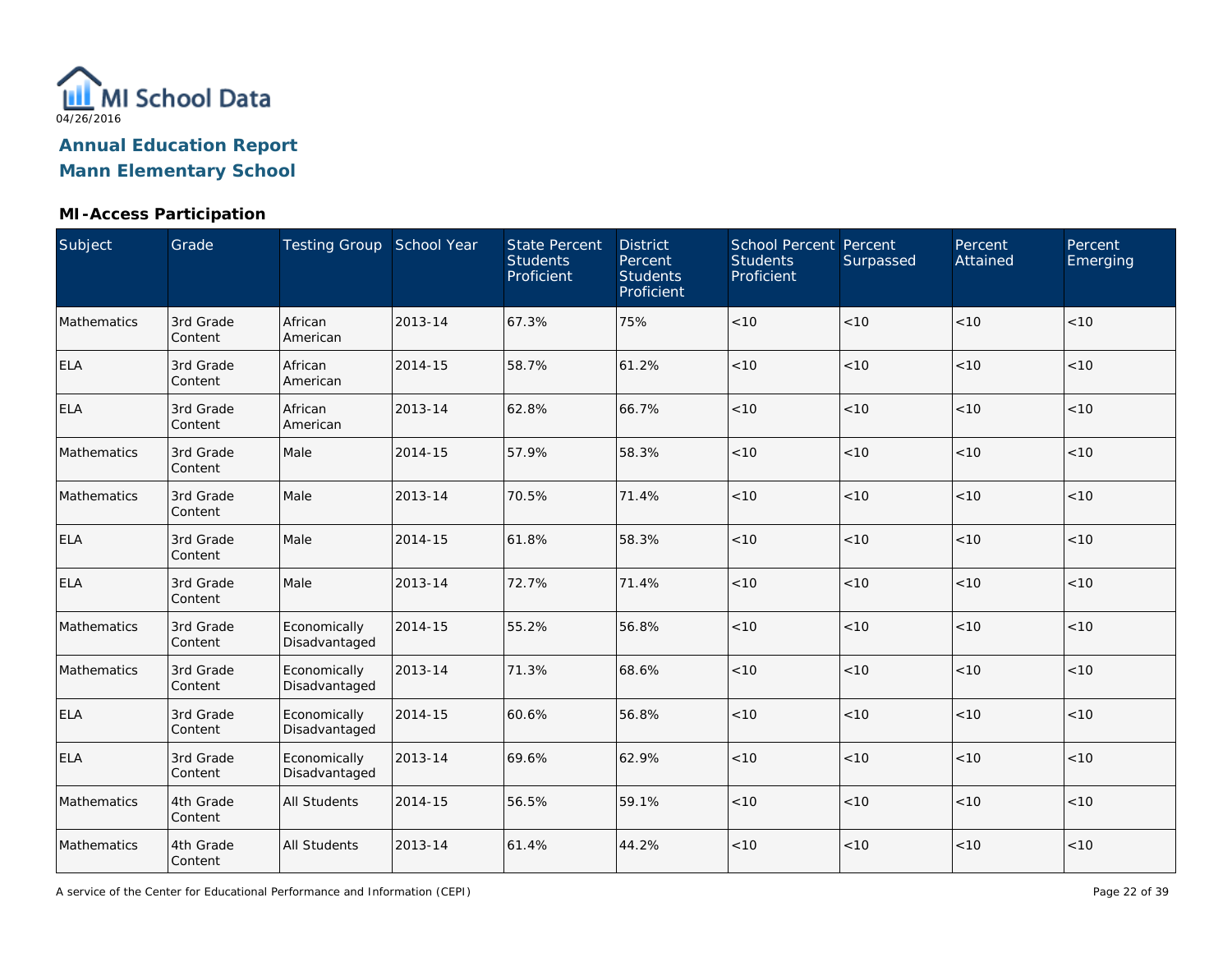

### **MI-Access Participation**

| Subject     | Grade                | Testing Group School Year |         | <b>State Percent</b><br><b>Students</b><br>Proficient | <b>District</b><br>Percent<br><b>Students</b><br>Proficient | School Percent Percent<br><b>Students</b><br>Proficient | Surpassed | Percent<br>Attained | Percent<br>Emerging |
|-------------|----------------------|---------------------------|---------|-------------------------------------------------------|-------------------------------------------------------------|---------------------------------------------------------|-----------|---------------------|---------------------|
| <b>ELA</b>  | 4th Grade<br>Content | <b>All Students</b>       | 2014-15 | 66.1%                                                 | 68.2%                                                       | $<10$                                                   | < 10      | < 10                | < 10                |
| <b>ELA</b>  | 4th Grade<br>Content | <b>All Students</b>       | 2013-14 | 61.6%                                                 | 48.8%                                                       | $<10$                                                   | $<10$     | < 10                | < 10                |
| Science     | 4th Grade<br>Content | <b>All Students</b>       | 2014-15 | 61%                                                   | 64.9%                                                       | < 10                                                    | < 10      | < 10                | < 10                |
| Science     | 4th Grade<br>Content | <b>All Students</b>       | 2013-14 | 70.5%                                                 | 51.2%                                                       | < 10                                                    | < 10      | < 10                | $<10$               |
| Mathematics | 4th Grade<br>Content | African<br>American       | 2014-15 | 63.4%                                                 | 64.1%                                                       | < 10                                                    | < 10      | < 10                | < 10                |
| Mathematics | 4th Grade<br>Content | African<br>American       | 2013-14 | 64.1%                                                 | 45.9%                                                       | < 10                                                    | < 10      | < 10                | < 10                |
| <b>ELA</b>  | 4th Grade<br>Content | African<br>American       | 2014-15 | 74.3%                                                 | 71.8%                                                       | < 10                                                    | < 10      | < 10                | < 10                |
| <b>ELA</b>  | 4th Grade<br>Content | African<br>American       | 2013-14 | 64.1%                                                 | 48.6%                                                       | $<10$                                                   | $<10$     | < 10                | < 10                |
| Science     | 4th Grade<br>Content | African<br>American       | 2014-15 | 72%                                                   | 69.7%                                                       | $<10$                                                   | <10       | <10                 | < 10                |
| Science     | 4th Grade<br>Content | African<br>American       | 2013-14 | 71%                                                   | 51.4%                                                       | $<10$                                                   | < 10      | < 10                | < 10                |
| Mathematics | 4th Grade<br>Content | Female                    | 2013-14 | 58.1%                                                 | 25%                                                         | $<10$                                                   | < 10      | < 10                | < 10                |
| <b>ELA</b>  | 4th Grade<br>Content | Female                    | 2013-14 | 59.6%                                                 | 41.7%                                                       | $<10$                                                   | < 10      | < 10                | < 10                |
| Science     | 4th Grade<br>Content | Female                    | 2013-14 | 66.9%                                                 | 50%                                                         | $<10$                                                   | $<10$     | < 10                | < 10                |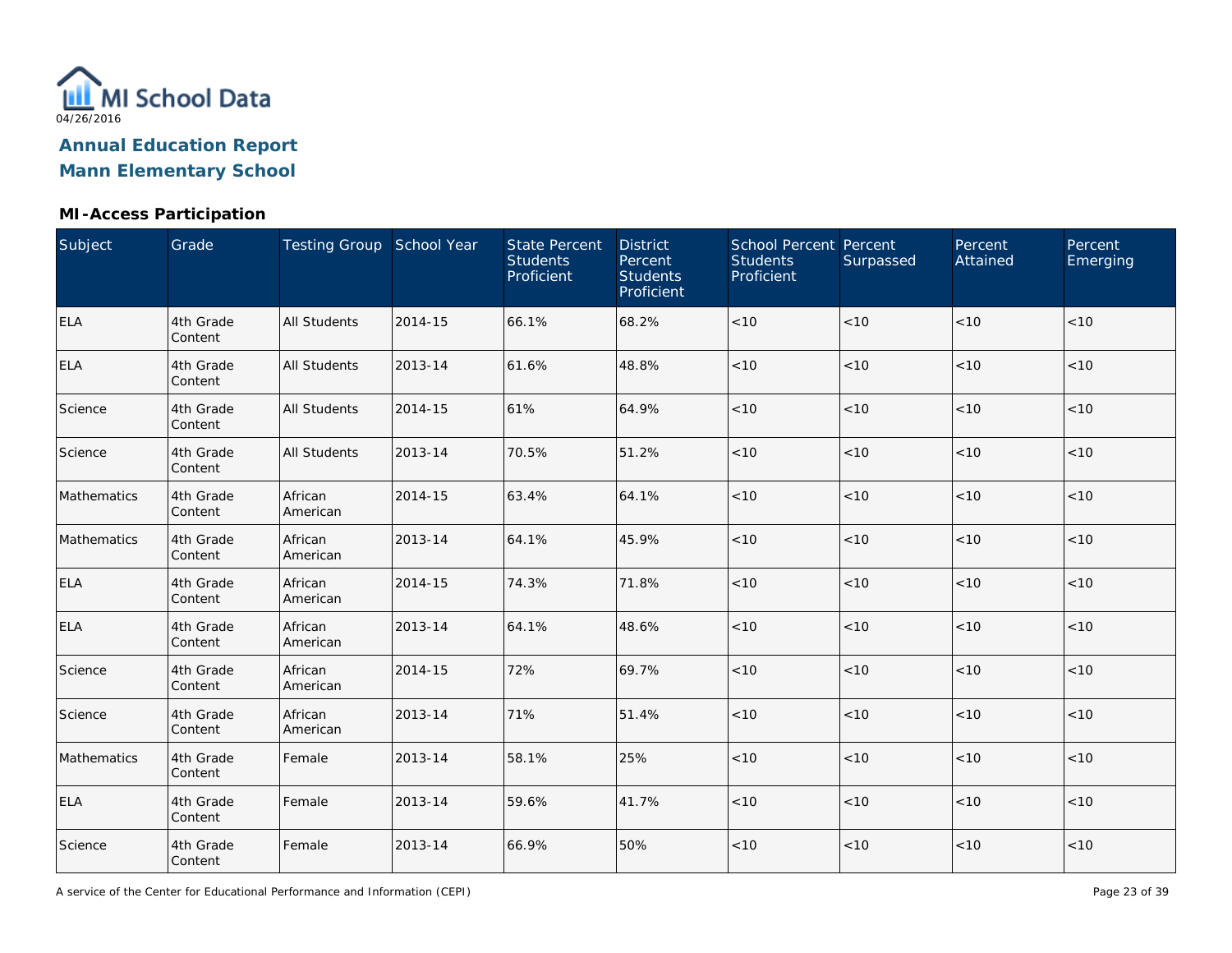

#### **MI-Access Participation**

| Subject     | Grade                | <b>Testing Group</b>          | School Year | <b>State Percent</b><br><b>Students</b><br>Proficient | <b>District</b><br>Percent<br><b>Students</b><br>Proficient | <b>School Percent Percent</b><br><b>Students</b><br>Proficient | Surpassed | Percent<br>Attained | Percent<br>Emerging |
|-------------|----------------------|-------------------------------|-------------|-------------------------------------------------------|-------------------------------------------------------------|----------------------------------------------------------------|-----------|---------------------|---------------------|
| Mathematics | 4th Grade<br>Content | Male                          | 2014-15     | 54.1%                                                 | 48.3%                                                       | < 10                                                           | < 10      | < 10                | < 10                |
| Mathematics | 4th Grade<br>Content | Male                          | 2013-14     | 63%                                                   | 51.6%                                                       | < 10                                                           | < 10      | < 10                | < 10                |
| <b>ELA</b>  | 4th Grade<br>Content | Male                          | 2014-15     | 62%                                                   | 55.2%                                                       | < 10                                                           | < 10      | < 10                | < 10                |
| <b>ELA</b>  | 4th Grade<br>Content | Male                          | 2013-14     | 62.6%                                                 | 51.6%                                                       | < 10                                                           | < 10      | < 10                | < 10                |
| Science     | 4th Grade<br>Content | Male                          | 2014-15     | 57.6%                                                 | 56.5%                                                       | < 10                                                           | < 10      | < 10                | < 10                |
| Science     | 4th Grade<br>Content | Male                          | 2013-14     | 72.3%                                                 | 51.6%                                                       | < 10                                                           | < 10      | < 10                | < 10                |
| Mathematics | 4th Grade<br>Content | Economically<br>Disadvantaged | 2013-14     | 59.7%                                                 | 40%                                                         | < 10                                                           | < 10      | < 10                | < 10                |
| <b>ELA</b>  | 4th Grade<br>Content | Economically<br>Disadvantaged | 2013-14     | 61.7%                                                 | 45.7%                                                       | < 10                                                           | < 10      | < 10                | < 10                |
| Science     | 4th Grade<br>Content | Economically<br>Disadvantaged | 2013-14     | 69.2%                                                 | 48.6%                                                       | < 10                                                           | < 10      | < 10                | < 10                |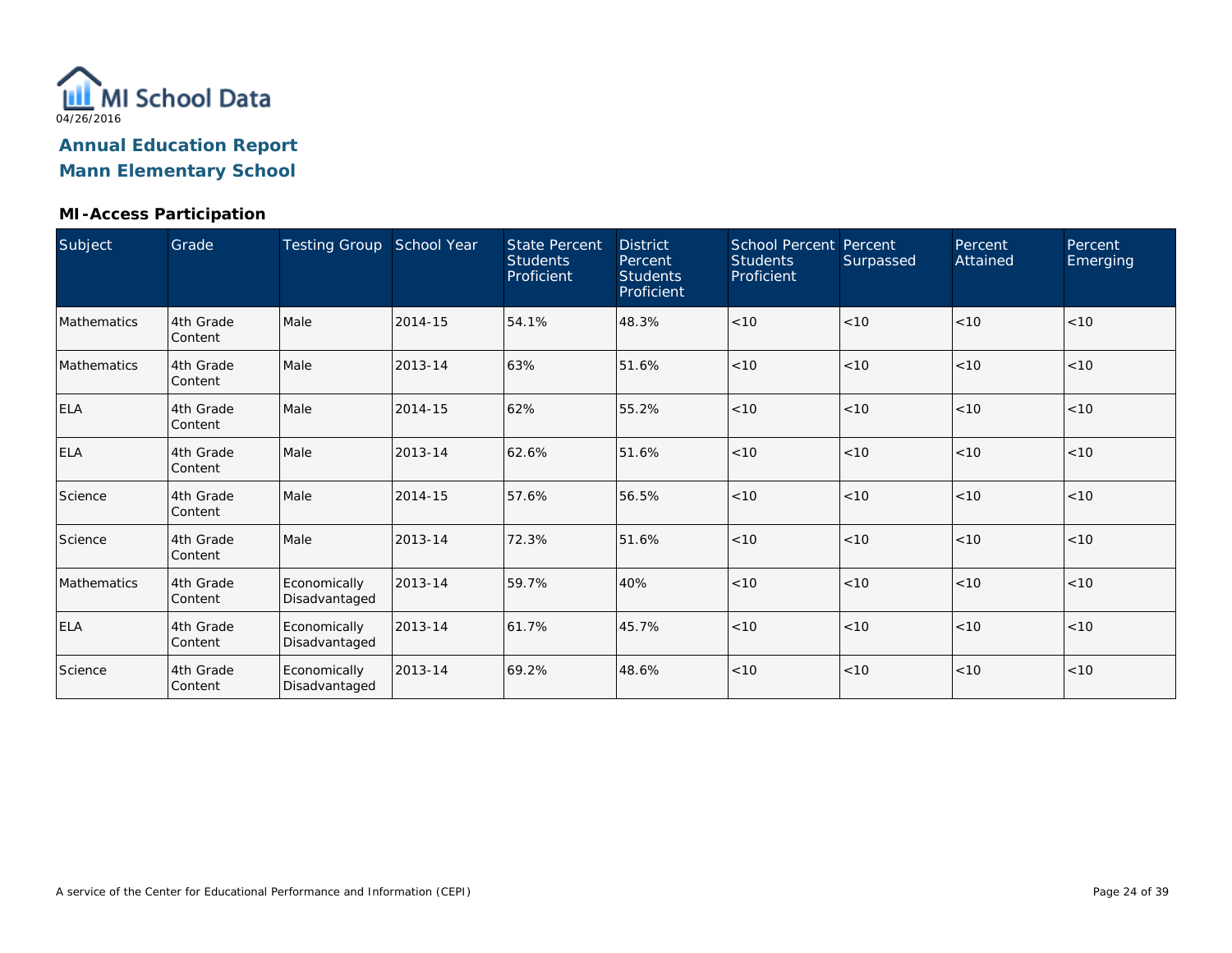

**Mann Elementary School**

### **Accountability Details Subject Data**

| <b>Testing</b><br>Group                                   | Subject               | <b>State Tested</b><br>Total | State Percent<br>Proficient | <b>District</b><br><b>Tested Total</b> | <b>District</b><br>Percent<br>Proficient* | <b>School Tested School</b><br>Total | Percent<br>Proficient** |
|-----------------------------------------------------------|-----------------------|------------------------------|-----------------------------|----------------------------------------|-------------------------------------------|--------------------------------------|-------------------------|
| <b>All Students</b>                                       | <b>Mathematics</b>    | 98.1%                        | 36.5%                       | 94.6%                                  | N/A                                       | 98.6%                                | N/A                     |
| <b>All Students</b>                                       | <b>ELA</b>            | 98.1%                        | 48.5%                       | 94.1%                                  | N/A                                       | 97.2%                                | N/A                     |
| All Students                                              | Science               | 97.5%                        | 22.2%                       | 93.1%                                  | N/A                                       | 100%                                 | N/A                     |
| All Students                                              | <b>Social Studies</b> | 97.4%                        | 31.8%                       | 90.4%                                  | N/A                                       | 97.8%                                | N/A                     |
| American<br>Indian                                        | Mathematics           | 98.2%                        | 27.8%                       | 94.4%                                  | N/A                                       | N/A                                  | N/A                     |
| American<br>Indian                                        | <b>ELA</b>            | 98%                          | 41.5%                       | 96.3%                                  | N/A                                       | N/A                                  | N/A                     |
| American<br>Indian                                        | Science               | 97.8%                        | 17.7%                       | <30                                    | N/A                                       | N/A                                  | N/A                     |
| American<br>Indian                                        | <b>Social Studies</b> | 97.2%                        | 25.2%                       | <30                                    | N/A                                       | N/A                                  | N/A                     |
| African<br>American                                       | Mathematics           | 96.5%                        | 13.5%                       | 94.2%                                  | N/A                                       | 98.6%                                | N/A                     |
| African<br>American                                       | <b>ELA</b>            | 96.5%                        | 24.5%                       | 93.6%                                  | N/A                                       | 97.2%                                | N/A                     |
| African<br>American                                       | Science               | 95.4%                        | 6.1%                        | 92.7%                                  | N/A                                       | 100%                                 | N/A                     |
| African<br>American                                       | <b>Social Studies</b> | 95.2%                        | 11%                         | 89.7%                                  | N/A                                       | 97.8%                                | N/A                     |
| Asian                                                     | Mathematics           | 99.1%                        | 66.3%                       | 96.6%                                  | N/A                                       | N/A                                  | N/A                     |
| Asian                                                     | <b>ELA</b>            | 98.7%                        | 70.2%                       | 95.5%                                  | N/A                                       | N/A                                  | N/A                     |
| Asian                                                     | Science               | 99%                          | 38%                         | 97.4%                                  | N/A                                       | N/A                                  | N/A                     |
| Asian                                                     | Social Studies        | 98.8%                        | 49.6%                       | 96.5%                                  | N/A                                       | N/A                                  | N/A                     |
| Hispanic of Any<br>Race                                   | Mathematics           | 98.3%                        | 23.7%                       | 97.1%                                  | N/A                                       | N/A                                  | N/A                     |
| Hispanic of Any ELA<br>Race                               |                       | 98.3%                        | 36.1%                       | 97%                                    | N/A                                       | N/A                                  | N/A                     |
| Hispanic of Any<br>Race                                   | Science               | 97.9%                        | 11.7%                       | 95%                                    | N/A                                       | N/A                                  | N/A                     |
| Hispanic of Any<br>Race                                   | Social Studies        | 97.5%                        | 20.2%                       | 94%                                    | N/A                                       | N/A                                  | N/A                     |
| Native<br>Hawaiian or<br><b>Other Pacific</b><br>Islander | Mathematics           | 99.8%                        | 40.8%                       | <30                                    | N/A                                       | N/A                                  | N/A                     |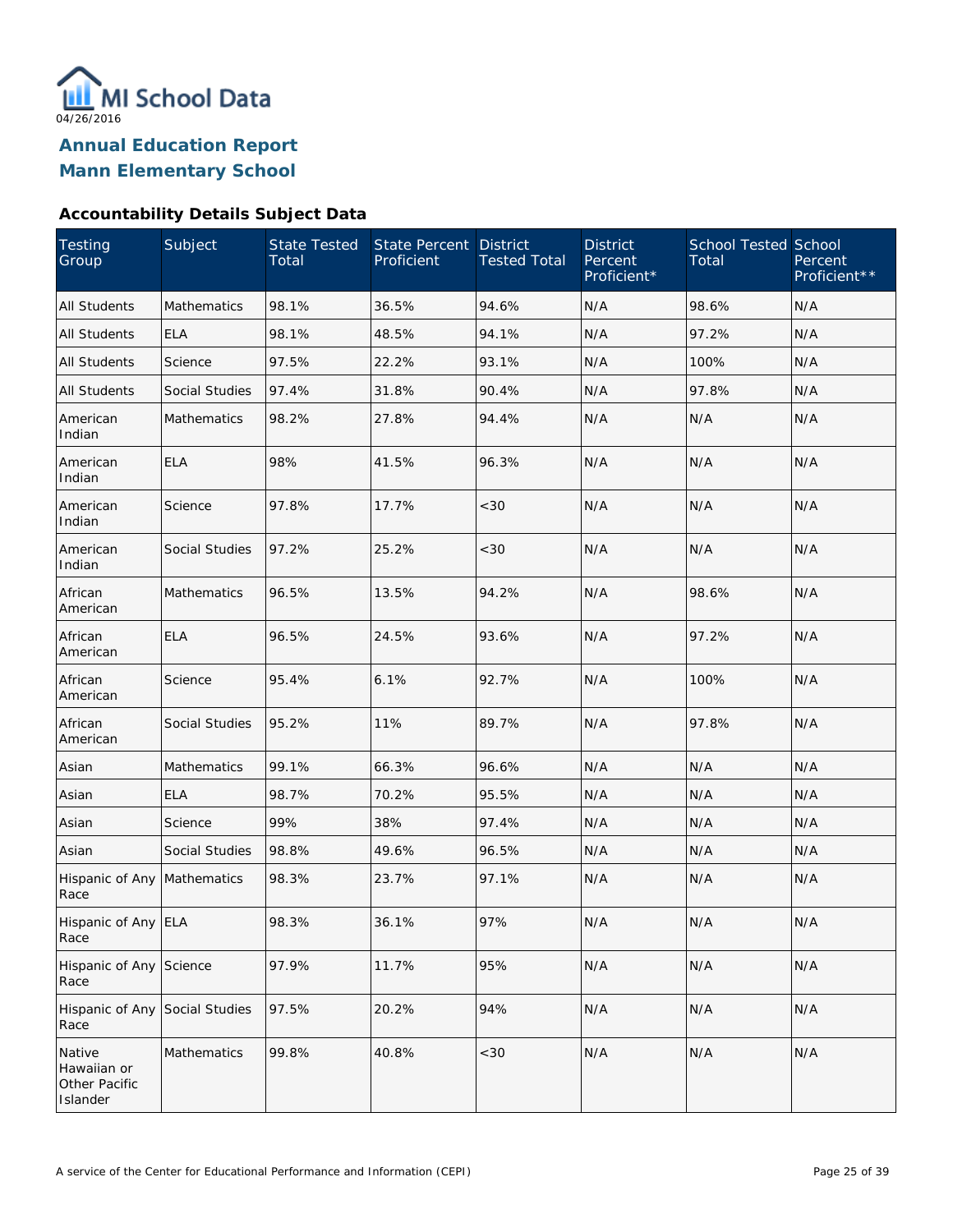

**Mann Elementary School**

### **Accountability Details Subject Data**

| <b>Testing</b><br>Group                                   | Subject            | <b>State Tested</b><br>Total | State Percent<br>Proficient | <b>District</b><br><b>Tested Total</b> | <b>District</b><br>Percent<br>Proficient* | <b>School Tested School</b><br>Total | Percent<br>Proficient** |
|-----------------------------------------------------------|--------------------|------------------------------|-----------------------------|----------------------------------------|-------------------------------------------|--------------------------------------|-------------------------|
| Native<br>Hawaiian or<br><b>Other Pacific</b><br>Islander | <b>ELA</b>         | 99.3%                        | 53.3%                       | < 30                                   | N/A                                       | N/A                                  | N/A                     |
| Native<br>Hawaiian or<br>Other Pacific<br>Islander        | Science            | 99.6%                        | 21.9%                       | < 30                                   | N/A                                       | N/A                                  | N/A                     |
| Native<br>Hawaiian or<br>Other Pacific<br>Islander        | Social Studies     | 99.3%                        | 33%                         | < 30                                   | N/A                                       | N/A                                  | N/A                     |
| Two or More<br>Races                                      | Mathematics        | 98.5%                        | 33.6%                       | 96%                                    | N/A                                       | N/A                                  | N/A                     |
| Two or More<br>Races                                      | <b>ELA</b>         | 98.5%                        | 46.9%                       | 98%                                    | N/A                                       | N/A                                  | N/A                     |
| Two or More<br>Races                                      | Science            | 98.5%                        | 20.1%                       | $<30$                                  | N/A                                       | N/A                                  | N/A                     |
| Two or More<br>Races                                      | Social Studies     | 98.1%                        | 28.3%                       | $<30$                                  | N/A                                       | N/A                                  | N/A                     |
| White                                                     | <b>Mathematics</b> | 98.5%                        | 42.5%                       | 93.4%                                  | N/A                                       | <30                                  | N/A                     |
| White                                                     | <b>ELA</b>         | 98.5%                        | 55%                         | 92.8%                                  | N/A                                       | <30                                  | N/A                     |
| White                                                     | Science            | 98.1%                        | 26.6%                       | 92.6%                                  | N/A                                       | N/A                                  | N/A                     |
| White                                                     | Social Studies     | 98%                          | 37.3%                       | 88.2%                                  | N/A                                       | N/A                                  | N/A                     |
| Economically<br>Disadvantaged                             | <b>Mathematics</b> | 97.6%                        | 22.5%                       | 94.3%                                  | N/A                                       | 98.5%                                | N/A                     |
| Economically<br>Disadvantaged                             | <b>ELA</b>         | 97.6%                        | 33.7%                       | 93.8%                                  | N/A                                       | 97.7%                                | N/A                     |
| Economically<br>Disadvantaged                             | Science            | 96.8%                        | 11.7%                       | 92.7%                                  | N/A                                       | 100%                                 | N/A                     |
| Economically<br>Disadvantaged                             | Social Studies     | 96.5%                        | 17.8%                       | 89.9%                                  | N/A                                       | 97.6%                                | N/A                     |
| English<br>Language<br>Learners                           | Mathematics        | 98.6%                        | 20.3%                       | 97.2%                                  | N/A                                       | N/A                                  | N/A                     |
| English<br>Language<br>Learners                           | <b>ELA</b>         | 98.2%                        | 24%                         | 97.1%                                  | N/A                                       | N/A                                  | N/A                     |
| English<br>Language<br>Learners                           | Science            | 98.2%                        | 3.9%                        | 95.4%                                  | N/A                                       | N/A                                  | N/A                     |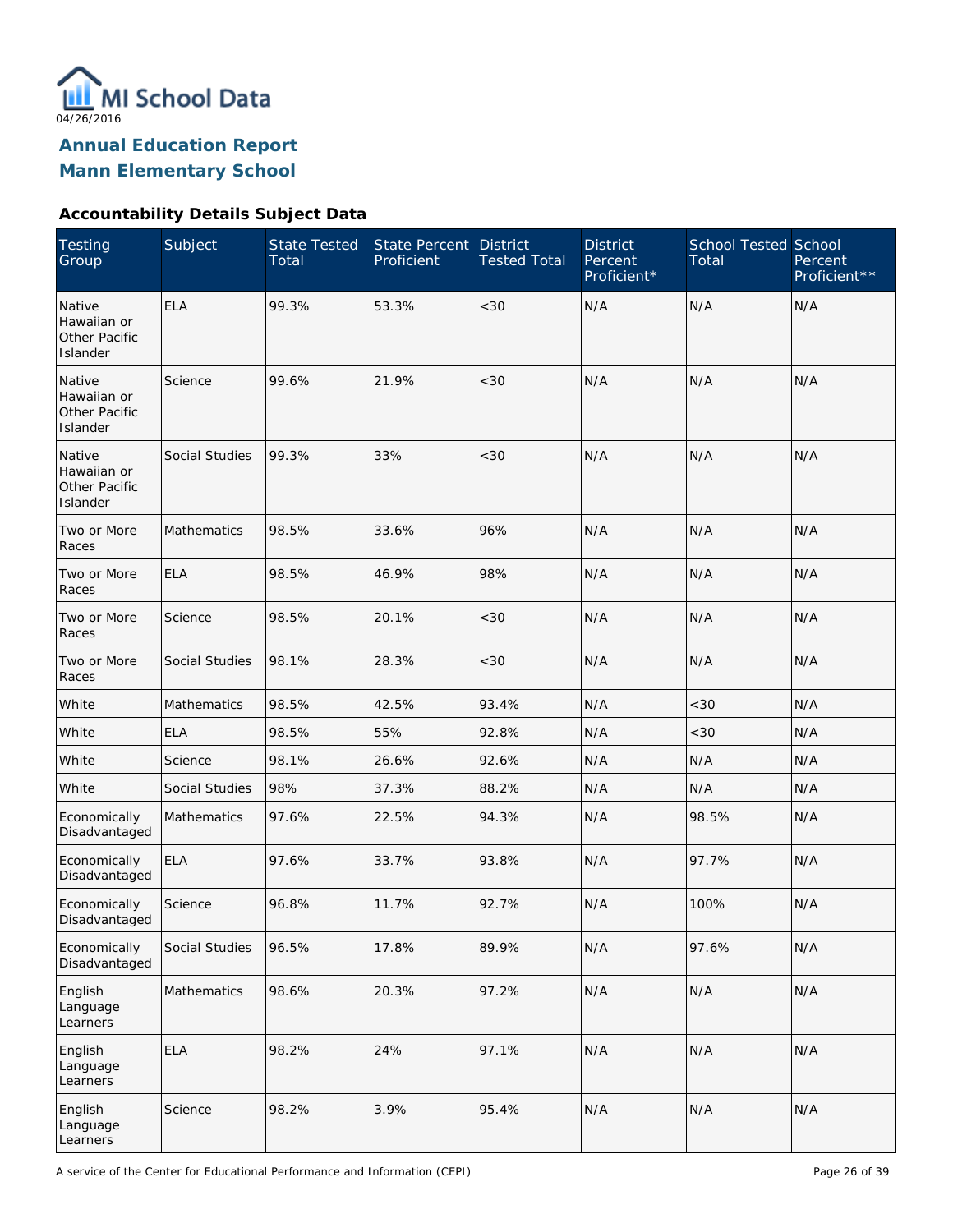

**Mann Elementary School**

### **Accountability Details Subject Data**

| Testing<br>Group                     | Subject            | <b>State Tested</b><br>Total | State Percent District<br>Proficient | <b>Tested Total</b> | <b>District</b><br>Percent,<br>Proficient* | <b>School Tested School</b><br>Total | Percent<br>Proficient** |
|--------------------------------------|--------------------|------------------------------|--------------------------------------|---------------------|--------------------------------------------|--------------------------------------|-------------------------|
| English<br>Language<br>Learners      | Social Studies     | 97.9%                        | 8.1%                                 | 94.3%               | N/A                                        | N/A                                  | N/A                     |
| <b>Students With</b><br>Disabilities | <b>Mathematics</b> | 97.2%                        | 21.8%                                | 92%                 | N/A                                        | < 30                                 | N/A                     |
| Students With<br>Disabilities        | <b>IELA</b>        | 96.6%                        | 24.7%                                | 89.2%               | N/A                                        | < 30                                 | IN/A                    |
| <b>Students With</b><br>Disabilities | Science            | 96.5%                        | 15.4%                                | 90.8%               | N/A                                        | < 30                                 | N/A                     |
| Students With<br>Disabilities        | Social Studies     | 95%                          | 13.9%                                | 80.9%               | N/A                                        | < 30                                 | N/A                     |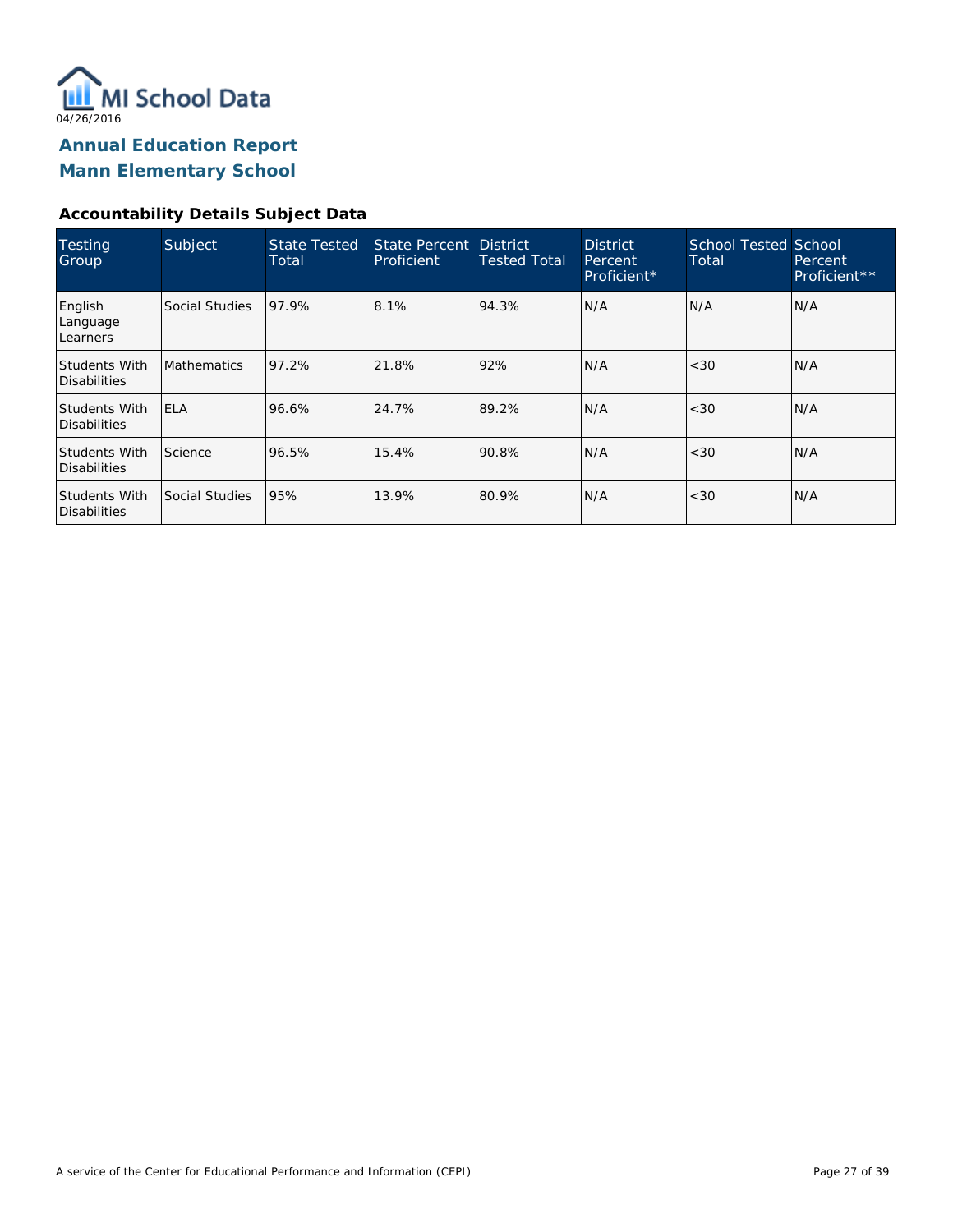

### **Accountability Details Graduation Data**

| Student Group                                      | Statewide | <b>District</b> | School |  |
|----------------------------------------------------|-----------|-----------------|--------|--|
| <b>All Students</b>                                | 78.6%     | 70.3%           | N/A    |  |
| American Indian                                    | 64.8%     | N/A             | N/A    |  |
| African American                                   | 64.5%     | 70.3%           | N/A    |  |
| Asian                                              | 89.1%     | 80.6%           | N/A    |  |
| Hispanic of Any Race                               | 68.8%     | 73.7%           | N/A    |  |
| Native Hawaiian or Other Pacific 78.9%<br>Islander |           | N/A             | N/A    |  |
| Two or More Races                                  | 74.2%     | N/A             | N/A    |  |
| White                                              | 82.9%     | 52.5%           | N/A    |  |
| Female                                             | 82.9%     | N/A             | N/A    |  |
| Male                                               | 74.4%     | N/A             | N/A    |  |
| Economically Disadvantaged                         | 65.6%     | 70.4%           | N/A    |  |
| English Language Learners                          | 68.2%     | 77.1%           | N/A    |  |
| <b>Students With Disabilities</b>                  | 55.1%     | 47.8%           | N/A    |  |
| Bottom 30%                                         | N/A       | N/A             | N/A    |  |

*\* All data based on students enrolled for a full academic year.*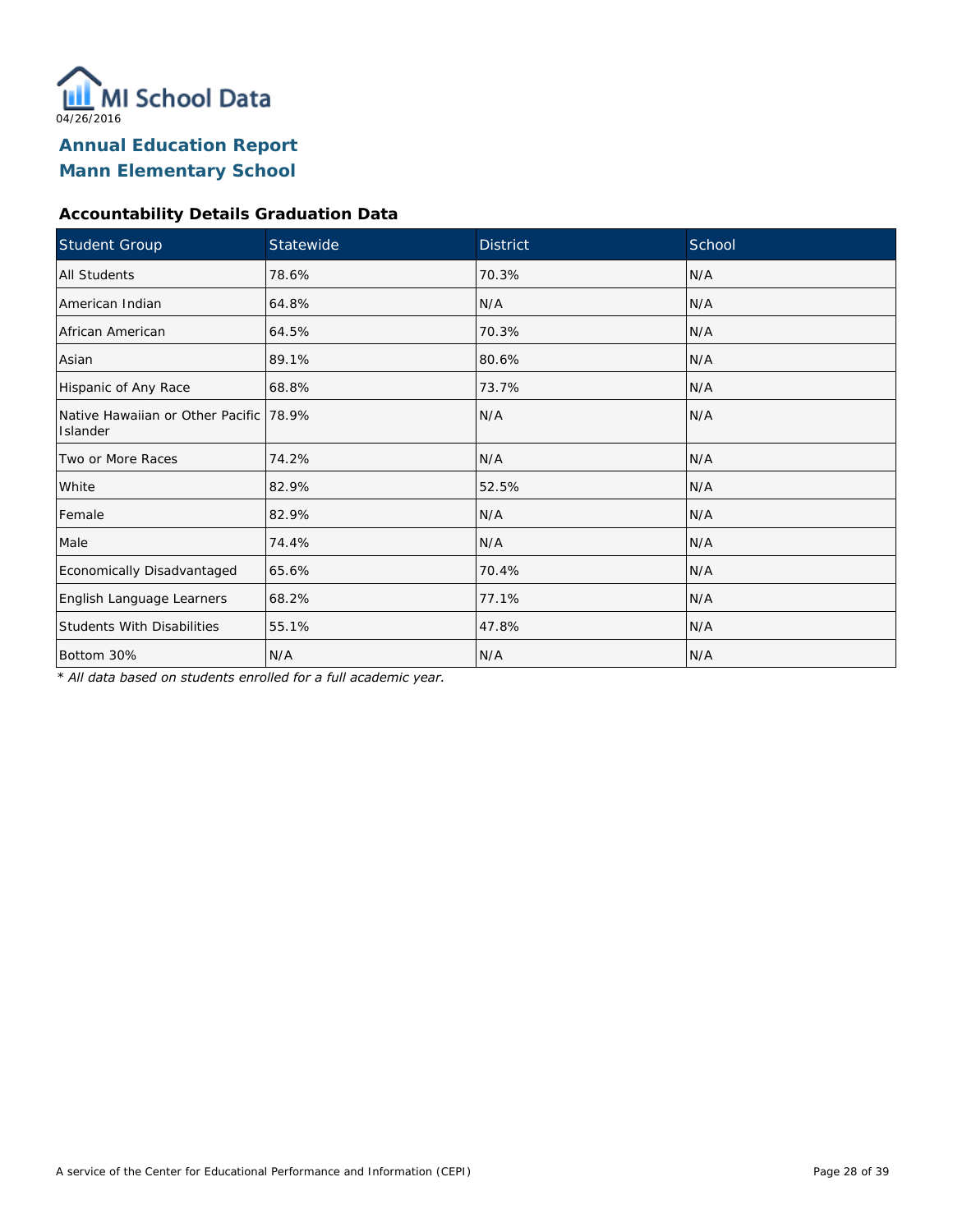

### **Mann Elementary School**

### **Accountability Details Attendance Data**

| <b>Student Group</b> | <b>Statewide</b> | <b>District</b> | School |
|----------------------|------------------|-----------------|--------|
| All Students         | 94.7%            | 86.1%           | 85.1%  |

*\* All data based on students enrolled for a full academic year.*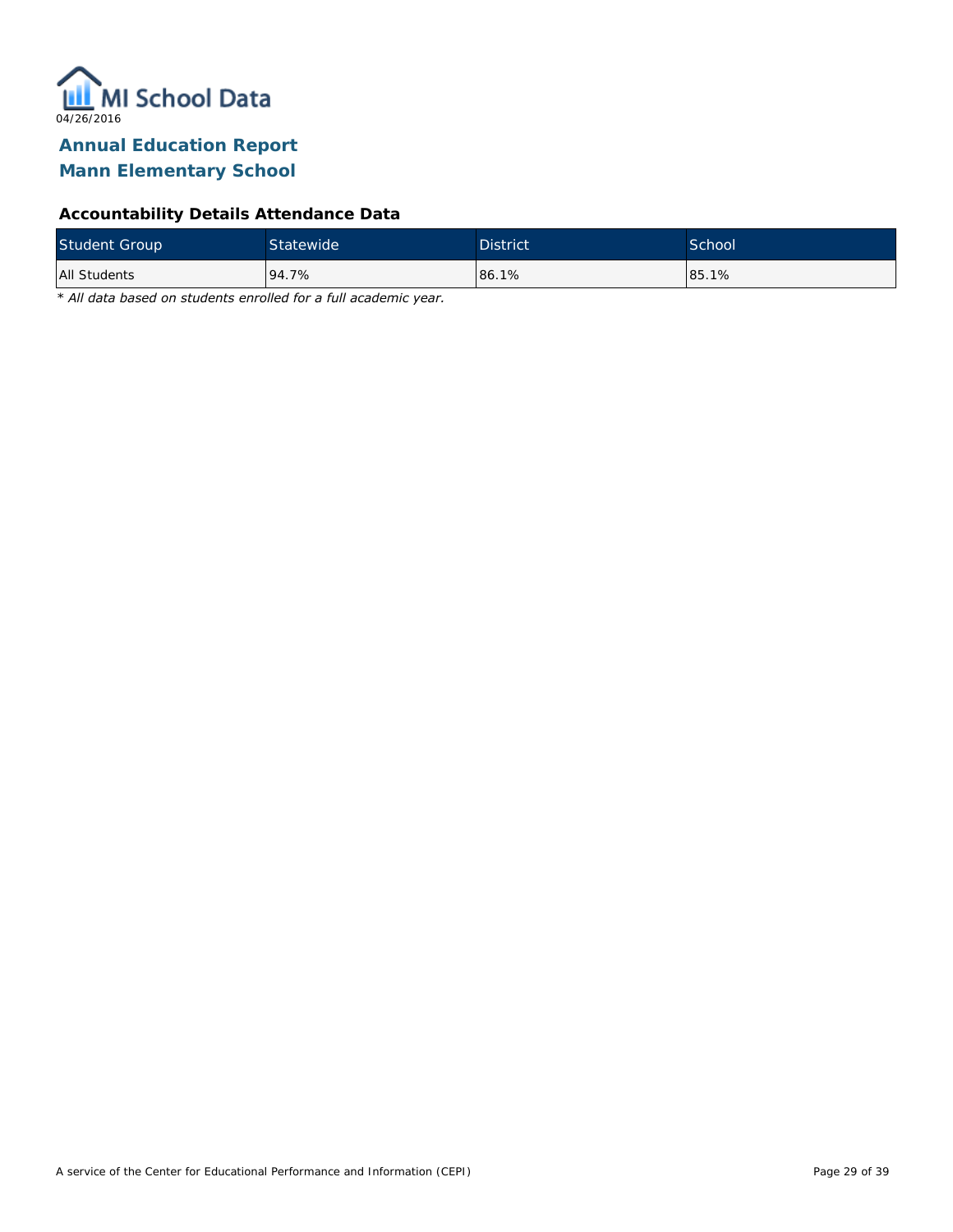

#### **Accountability Status District Data**

| <b>District</b><br><b>Name</b> | Reading<br><b>Status</b> | Reading<br>Score <sup>1</sup> | Writina<br><b>Status</b> | Writina<br>Score | Math<br><b>Status</b> | Math Score Science | <b>Status</b> | Science<br>Score | Social<br><b>Studies</b><br><b>Status</b> | Social<br><b>Studies</b><br><b>Score</b> | <b>Overall</b><br><b>Status</b> | <b>Overall</b><br>Score |
|--------------------------------|--------------------------|-------------------------------|--------------------------|------------------|-----------------------|--------------------|---------------|------------------|-------------------------------------------|------------------------------------------|---------------------------------|-------------------------|
|--------------------------------|--------------------------|-------------------------------|--------------------------|------------------|-----------------------|--------------------|---------------|------------------|-------------------------------------------|------------------------------------------|---------------------------------|-------------------------|

No Data to Display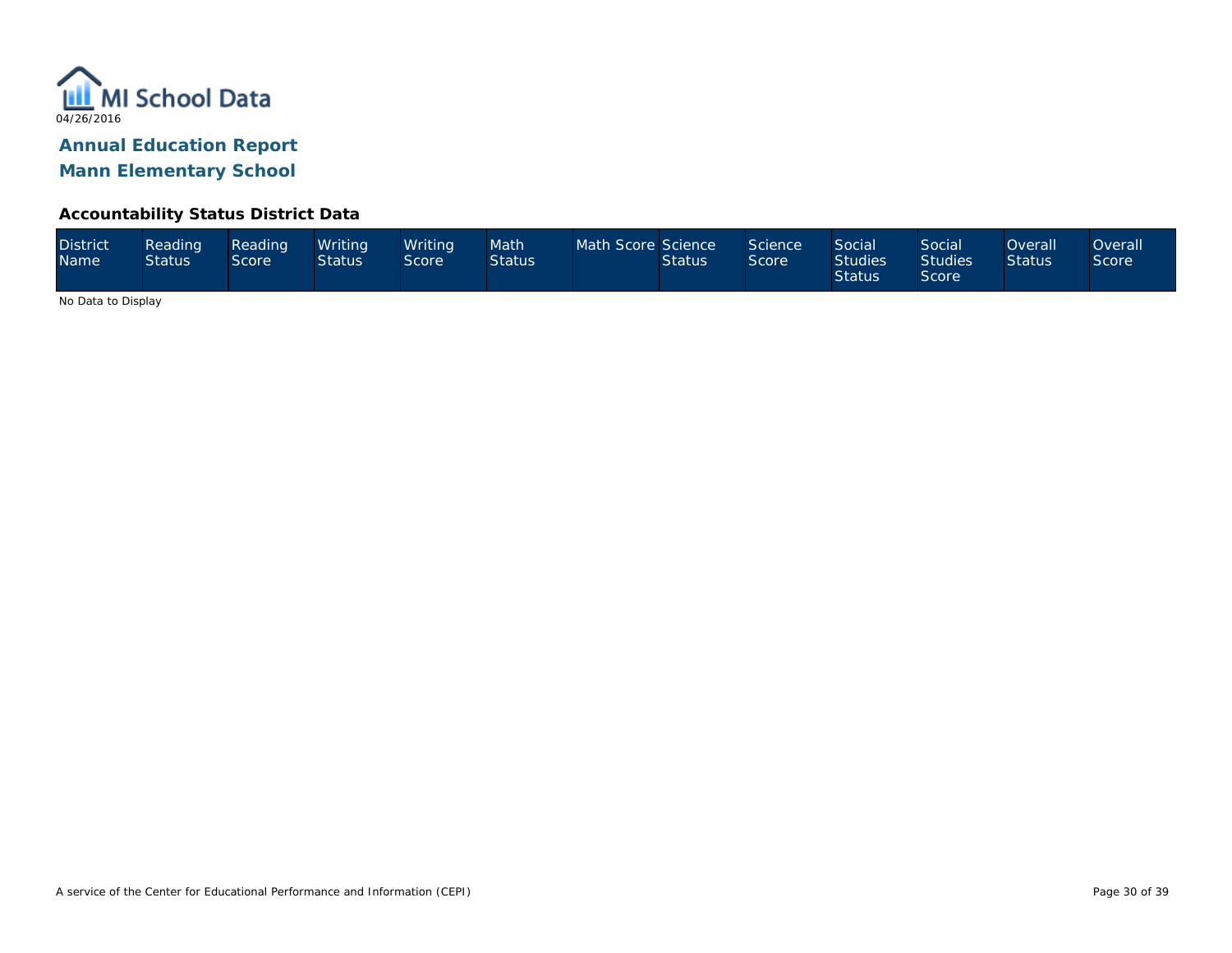

#### **Accountability Status School Data**

| <b>District</b><br><b>Name</b> | School<br><b>Name</b> | Title 1<br>Status I | <b>Status</b> | Score | Reading Reading Writing Writing Math<br><b>Status</b> | Score | Status | Math<br>Score | <b>Status</b> | Science Science Social<br>Score | <b>Status</b> | Social<br>Studies Studies Status<br>Score | Overall <u>Le</u> | <b>Overall</b><br>Score |
|--------------------------------|-----------------------|---------------------|---------------|-------|-------------------------------------------------------|-------|--------|---------------|---------------|---------------------------------|---------------|-------------------------------------------|-------------------|-------------------------|
|--------------------------------|-----------------------|---------------------|---------------|-------|-------------------------------------------------------|-------|--------|---------------|---------------|---------------------------------|---------------|-------------------------------------------|-------------------|-------------------------|

No Data to Display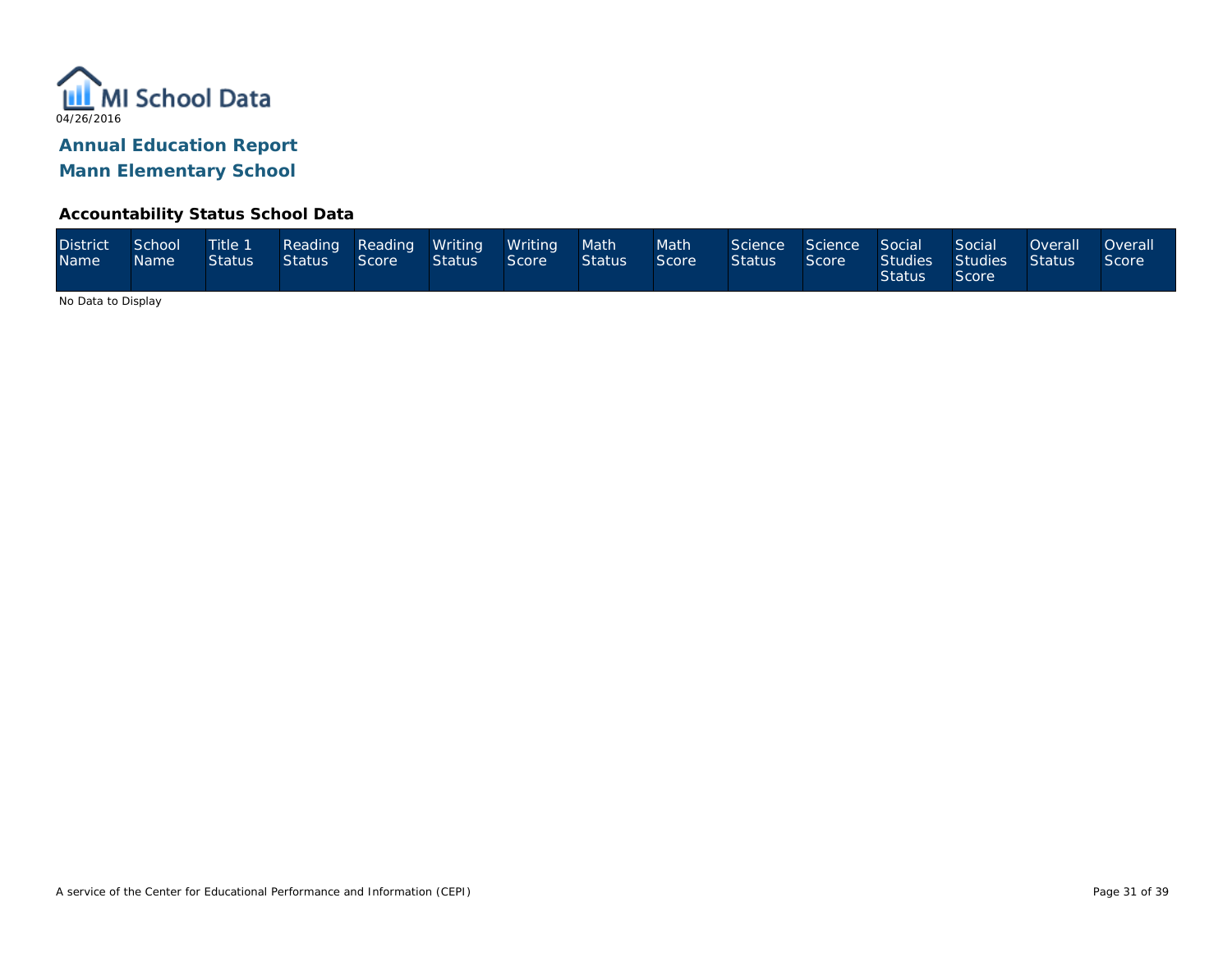

### **Mann Elementary School**

#### **Teacher Quality - Qualification**

|                                                                | Other | B.A. | M.A.       | P.H.D. |
|----------------------------------------------------------------|-------|------|------------|--------|
| Professional<br>Qualifications of All Public<br>Elementary and |       |      | $\epsilon$ |        |
| Secondary School<br>Teachers in the School                     |       |      |            |        |

*Professional Qualifications are defined by the State and may include information such as the degrees of public school teachers (e.g., percentage of teachers with Bachelors Degrees or Masters Degrees) or the percentage of fully certified teachers*

#### **Teacher Quality - Class**

|                                                                                                                                   | School Aggregate | <b>High-Poverty Schools</b> | Low-Poverty Schools |
|-----------------------------------------------------------------------------------------------------------------------------------|------------------|-----------------------------|---------------------|
| Percentage of Core Academic<br>Subject Elementary and<br>Secondary School Classes not<br>Taught by Highly Qualified<br>l Teachers | $0.0\%$          | $0.0\%$                     | $0.0\%$             |

#### **Teacher Quality - Provisional**

|                                                                                                                  | <b>Certification Percent</b> |
|------------------------------------------------------------------------------------------------------------------|------------------------------|
| Percentage of Public Elementary and Secondary School Teachers 4.0%<br>in the School with Emergency Certification |                              |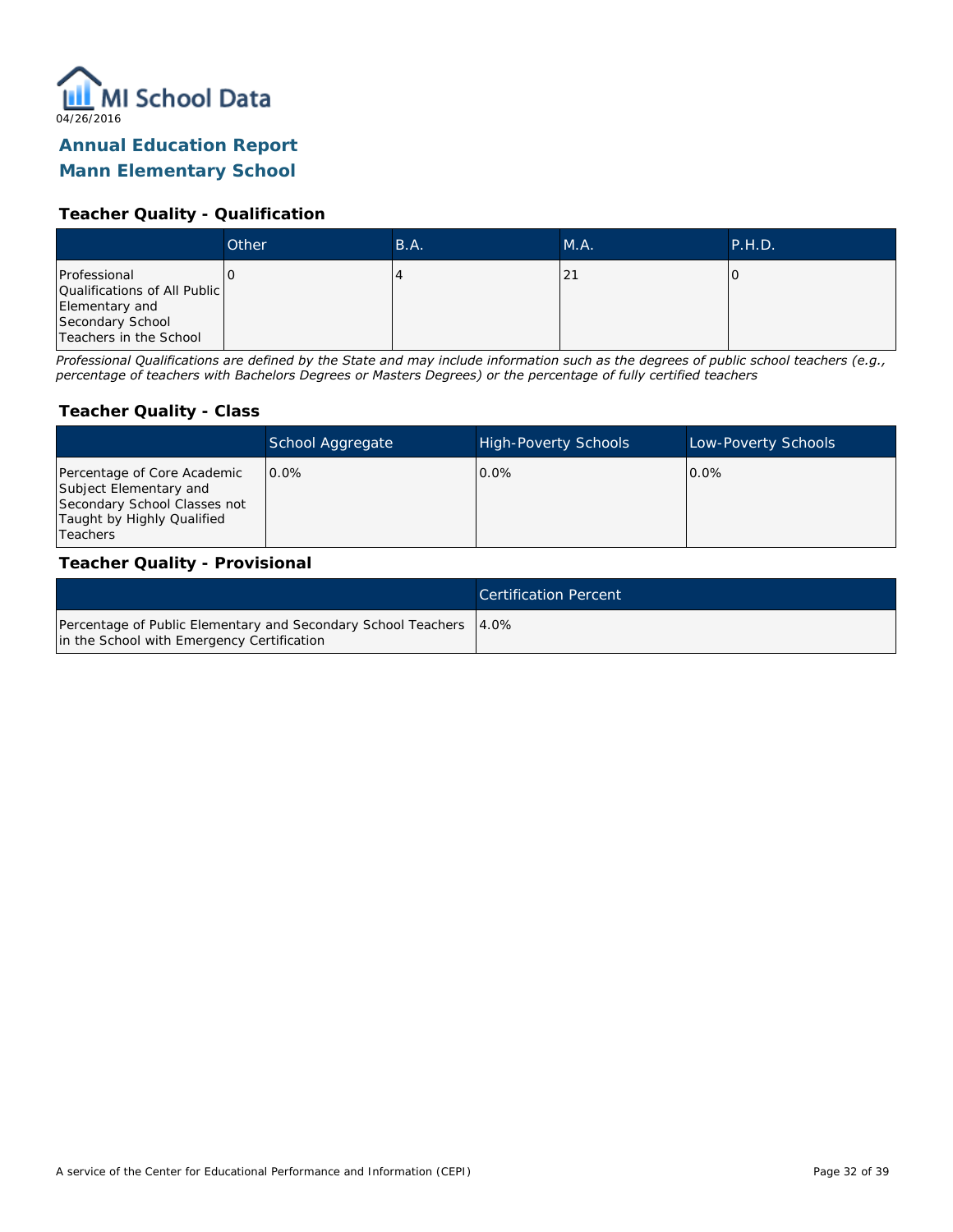

#### **NAEP Grade 4 Math**

|                                                                                                                                                                 | Percent of<br><b>Students</b> | Percent below<br><b>Basic</b>                    | Percent Basic                                                  | Percent Proficient                                             | Percent Advanced                        |
|-----------------------------------------------------------------------------------------------------------------------------------------------------------------|-------------------------------|--------------------------------------------------|----------------------------------------------------------------|----------------------------------------------------------------|-----------------------------------------|
| <b>All Students</b>                                                                                                                                             | 100                           | 23                                               | 77                                                             | 34                                                             | 5                                       |
| Male<br>Female                                                                                                                                                  | 51<br>49                      | 22<br>23                                         | 78<br>77                                                       | 36<br>32                                                       | 6<br>$\overline{4}$                     |
| National Lunch<br>Program Eligibility<br>Eligible<br>Not Eligible<br>Info not available                                                                         | 47<br>53<br>#                 | 36<br>10<br>$\ddagger$                           | 64<br>90<br>$\ddagger$                                         | 17<br>49<br>$\ddagger$                                         | 9<br>$\ddagger$                         |
| Race/Ethnicity<br>White<br><b>Black</b><br>Hispanic<br>Asian<br>American<br>Indian/Alaska Native<br>Native<br>Hawaiian/Pacific<br>Islander<br>Two or More Races | 72<br>15<br>6<br>4<br>#<br>3  | 15<br>53<br>38<br>11<br>$\ddagger$<br>$\ddagger$ | 85<br>47<br>62<br>89<br>$\ddagger$<br>$\ddagger$<br>$\ddagger$ | 39<br>10<br>21<br>58<br>$\ddagger$<br>$\ddagger$<br>$\ddagger$ | 5<br>8#35<br>3<br>19<br>$\ddagger$<br>‡ |
| Student classified as<br>having a disability<br><b>SD</b><br>Not SD                                                                                             | 12<br>88                      | 47<br>19                                         | 53<br>81                                                       | 14<br>37                                                       | 5                                       |
| Student is an English<br>Language Learner<br><b>ELL</b><br>Not ELL                                                                                              | 5<br>95                       | 42<br>22                                         | 58<br>78                                                       | 16<br>35                                                       | 5                                       |

*‡ Reporting Standards not met. Note: Observed differences are not necessarily statistically significant. Detail may not sum to total because of rounding. SOURCE: U.S. Department of Education. Institute for Education Sciences. National Center for Education Statistics. National Assessment of Educational Progress (NAEP) 2015 Mathematics Achievement.*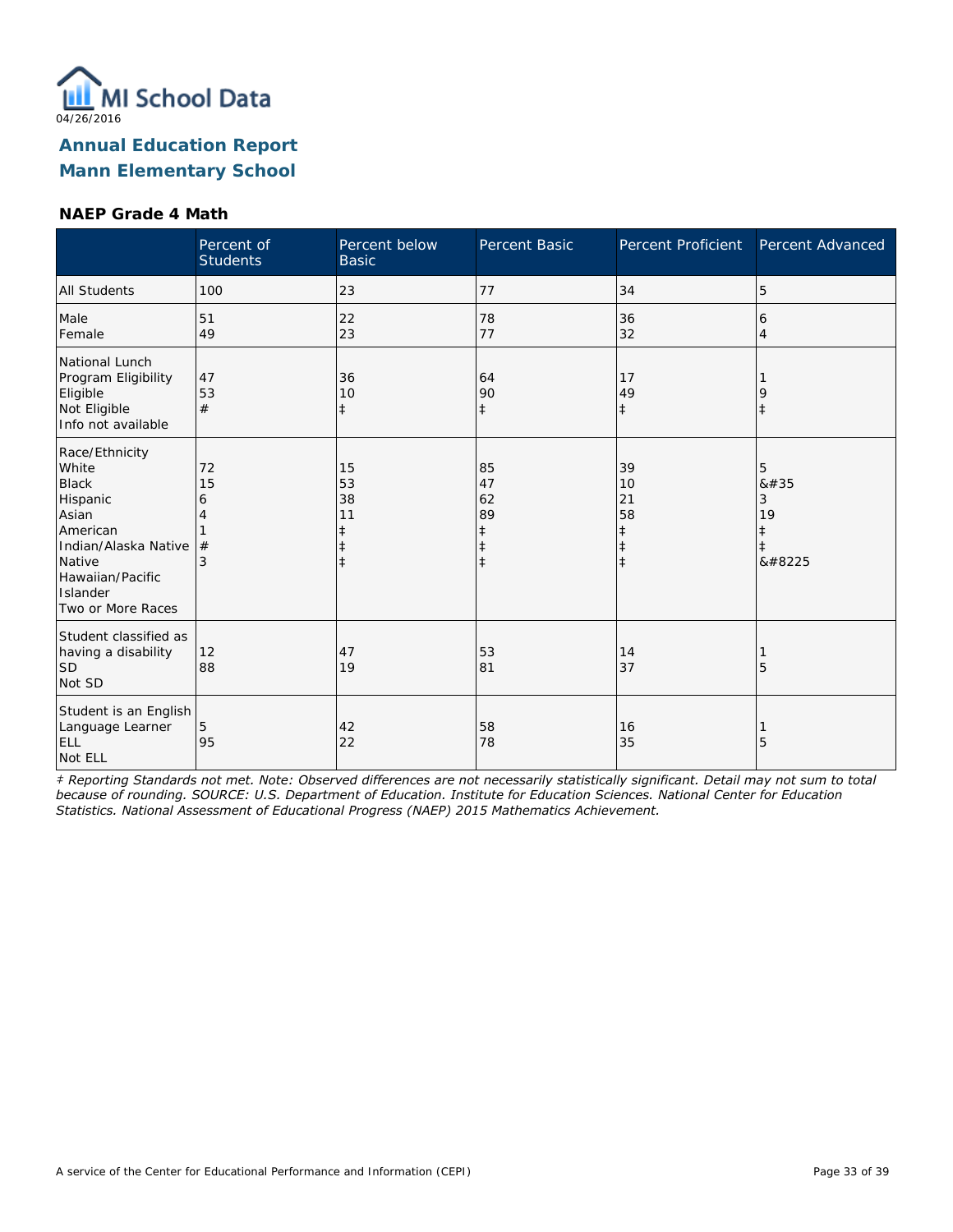

#### **NAEP Grade 8 Math**

|                                                                                                                                                                 | Percent of<br><b>Students</b>             | Percent below<br><b>Basic</b>                    | Percent Basic                                | Percent Proficient                     | Percent Advanced      |
|-----------------------------------------------------------------------------------------------------------------------------------------------------------------|-------------------------------------------|--------------------------------------------------|----------------------------------------------|----------------------------------------|-----------------------|
| <b>All Students</b>                                                                                                                                             | 100                                       | 32                                               | 39                                           | 22                                     | 7                     |
| Male<br>Female                                                                                                                                                  | 51<br>49                                  | 31<br>34                                         | 39<br>39                                     | 23<br>21                               | 6                     |
| National Lunch<br>Program Eligibility<br>Eligible<br>Not Eligible<br>Info not available                                                                         | 45<br>55<br>#                             | 48<br>19<br>$\ddagger$                           | 39<br>40<br>$\ddagger$                       | 12<br>30<br>$\ddagger$                 | 2<br>11<br>$\ddagger$ |
| Race/Ethnicity<br>White<br><b>Black</b><br>Hispanic<br>Asian<br>American<br>Indian/Alaska Native<br>Native<br>Hawaiian/Pacific<br>Islander<br>Two or More Races | 69<br>20<br>4<br>3<br>#<br>$\overline{2}$ | 23<br>66<br>38<br>11<br>ŧ<br>$\ddagger$<br>$\pm$ | 43<br>29<br>44<br>18<br>ŧ<br>ŧ<br>$\ddagger$ | 26<br>5<br>15<br>39<br>ŧ<br>$\ddagger$ | #<br>4<br>32          |
| Student classified as<br>having a disability<br>SD <sup>1</sup><br>Not SD                                                                                       | 11<br>89                                  | 77<br>27                                         | 19<br>41                                     | 3<br>24                                | #                     |
| Student is an English<br>Language Learner<br><b>ELL</b><br>Not ELL                                                                                              | 3<br>97                                   | 54<br>32                                         | 33<br>39                                     | 11<br>22                               | 2                     |

*‡ Reporting Standards not met. NOTE: Observed differences are not necessarily statistically significant. Detail may not sum to total because of rounding. SOURCE: U.S. Department of Education. Institute for Education Sciences. National Center for Education Statistics. National Assessment of Educational Progress (NAEP) 2015 Mathematics Achievement.*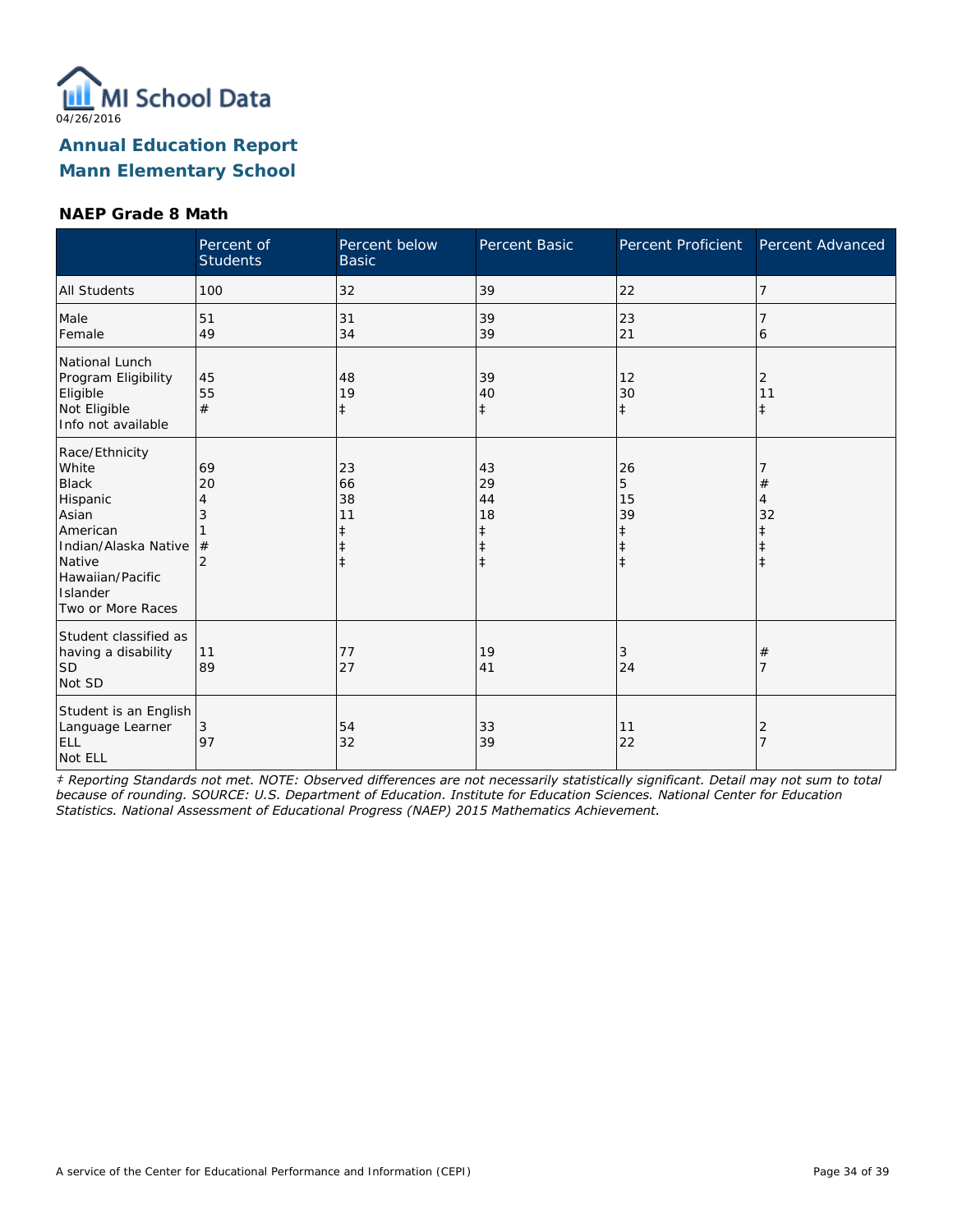

#### **NAEP Grade 12 Math**

|                                                                                                                                                | Percent of<br><b>Students</b> | Percent below<br><b>Basic</b>              | Percent Basic                                   | Percent Proficient                                   | Percent Advanced           |
|------------------------------------------------------------------------------------------------------------------------------------------------|-------------------------------|--------------------------------------------|-------------------------------------------------|------------------------------------------------------|----------------------------|
| <b>All Students</b>                                                                                                                            | 100                           | 34                                         | 41                                              | 23                                                   | 2                          |
| Male<br>Female                                                                                                                                 | 51<br>49                      | 32<br>35                                   | 41<br>42                                        | 26<br>22                                             |                            |
| National Lunch<br>Program Eligibility<br>Eligible<br>Not Eligible<br>Info not available                                                        | 35<br>64<br>$\Omega$          | 54<br>22<br>$\overline{O}$                 | 37<br>44<br>0                                   | 9<br>32<br>$\Omega$                                  | 0<br>2<br>$\mathbf{O}$     |
| Race/Ethnicity<br>White<br><b>Black</b><br>Hispanic<br>Asian<br>American Indian<br>Native<br>Hawaiian/Pacific<br>Islander<br>Two or More Races | 76<br>14<br>5<br>3<br>O       | 26<br>68<br>58<br>26<br>Ω<br>O<br>$\Omega$ | 42<br>27<br>33<br>32<br>0<br>0<br>$\mathcal{O}$ | 30<br>5<br>9<br>35<br>$\circ$<br>$\circ$<br>$\Omega$ | 2<br>O<br>Ω<br>O<br>Ω<br>0 |
| Student classified as<br>having a disability<br><b>SD</b><br>Not SD                                                                            | 9<br>91                       | 78<br>30                                   | 19<br>43                                        | 3<br>25                                              | 0<br>2                     |
| Student is an English<br>Language Learner<br>ELL<br>Not ELL                                                                                    | $\overline{2}$<br>98          | 0<br>33                                    | 0<br>41                                         | 0<br>24                                              | 0<br>2                     |

*‡ Reporting Standards not met. NOTE: Observed differences are not necessarily statistically significant. Detail may not sum to total because of rounding. SOURCE: U.S. Department of Education. Institute for Education Sciences. National Center for Education Statistics. National Assessment of Educational Progress (NAEP) 2015 Mathematics Achievement.*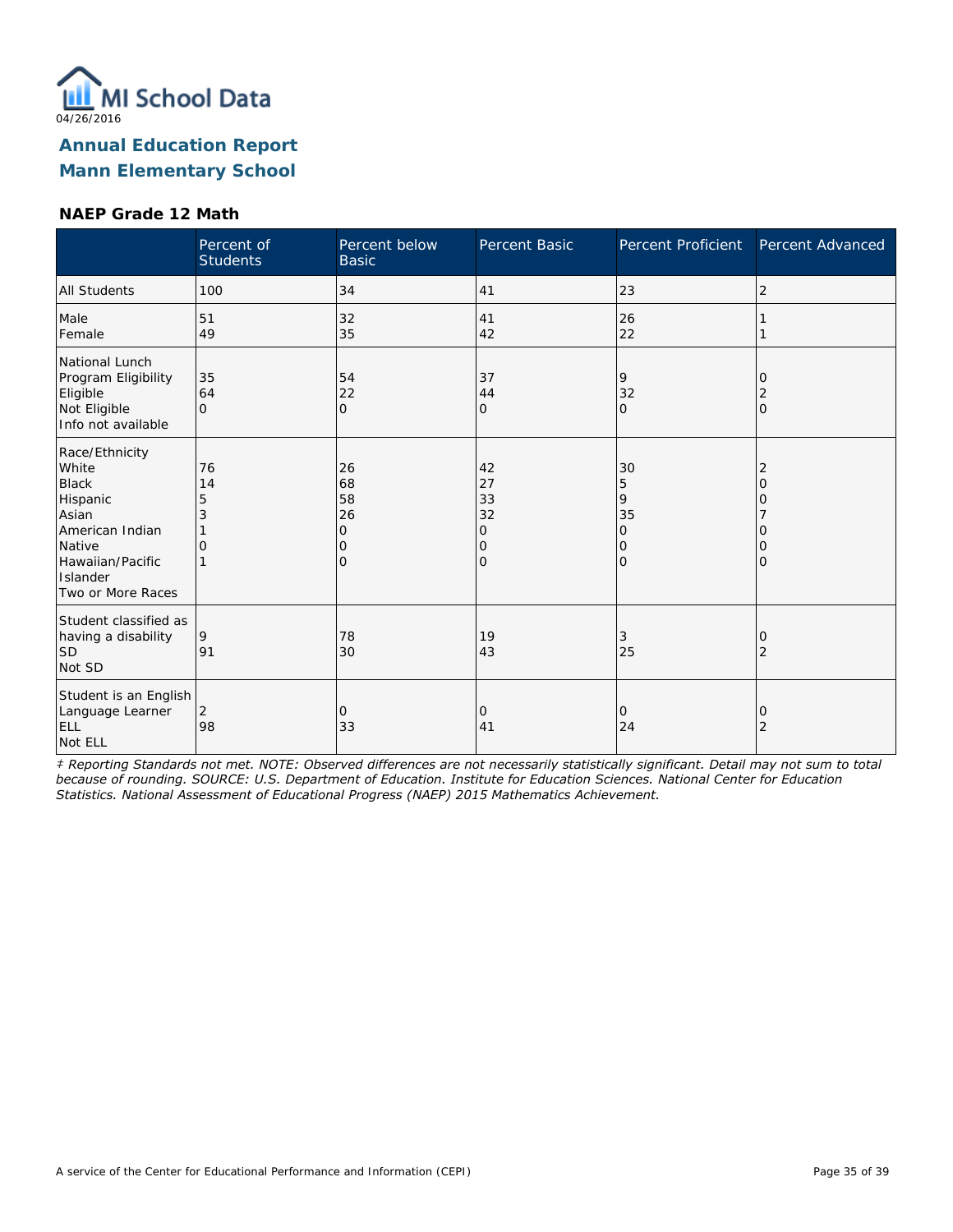

#### **NAEP Grade 4 Reading**

|                                                                                                                                                                        | Percent of<br><b>Students</b> | Percent below<br><b>Basic</b>            | Percent Basic                                          | Percent Proficient                           | Percent Advanced |
|------------------------------------------------------------------------------------------------------------------------------------------------------------------------|-------------------------------|------------------------------------------|--------------------------------------------------------|----------------------------------------------|------------------|
| All Students                                                                                                                                                           | 100                           | 37                                       | 63                                                     | 29                                           | 5                |
| Male<br>Female                                                                                                                                                         | 50<br>50                      | 39<br>34                                 | 61<br>66                                               | 26<br>31                                     | 5<br>6           |
| National Lunch<br>Program Eligibility<br>Eligible<br>Not Eligible<br>Info not available                                                                                | 48<br>52<br>#                 | 50<br>24<br>$\ddagger$                   | 50<br>76<br>$\ddagger$                                 | 16<br>40<br>$\ddagger$                       | 8<br>$\pm$       |
| Race/Ethnicity<br>White<br><b>Black</b><br>Hispanic<br>Asian<br>American<br>Indian/Alaska Native<br>Native<br>Hawaiian/Pacific<br><b>Islander</b><br>Two or More Races | 72<br>14<br>6<br>#<br>3       | 32<br>66<br>49<br>16<br>$\ddagger$<br>30 | 68<br>34<br>51<br>84<br>$\ddagger$<br>$\ddagger$<br>70 | 32<br>9<br>17<br>49<br>‡<br>$\ddagger$<br>37 | 6<br>15<br>8     |
| Student classified as<br>having a disability<br><b>SD</b><br>Not SD                                                                                                    | 12<br>88                      | 76<br>32                                 | 24<br>68                                               | 7<br>31                                      | #<br>6           |
| Student is an English<br>Language Learner<br>ELL<br>Not ELL                                                                                                            | $\overline{4}$<br>96          | 52<br>36                                 | 48<br>64                                               | 16<br>29                                     | 2<br>5           |

*# Rounds to zero*

*‡ Reporting Standards not met. NOTE: Observed differences are not necessarily statistically significant. Detail may not sum to total because of rounding. SOURCE: U.S. Department of Education, Institute of Education Sciences, National Center for Education Statistics, National Assessment of Educational Progress (NAEP), 2015 Reading Assessment.*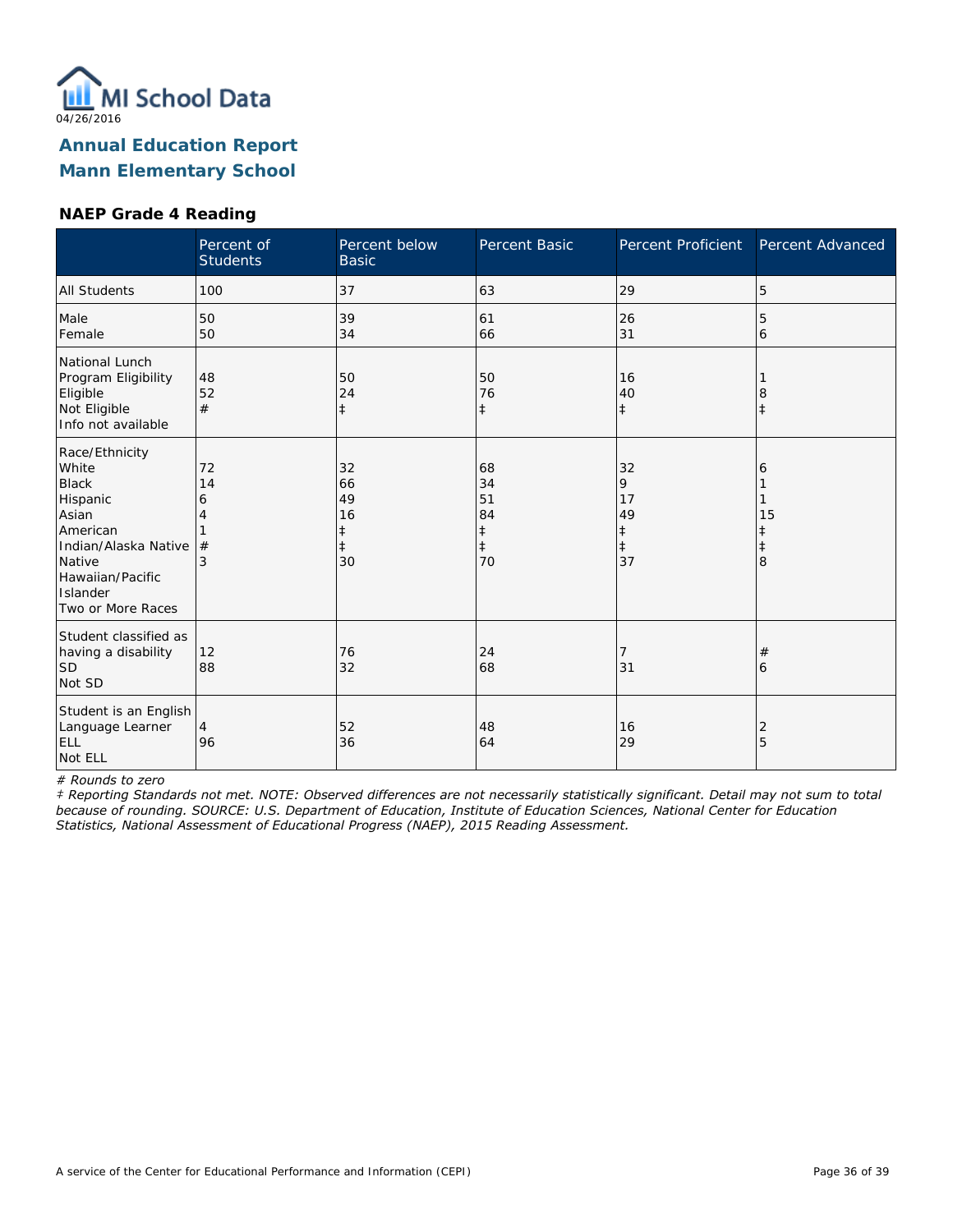

## **NAEP Grade 8 Reading**

|                                                                                                                                            | Percent of<br><b>Students</b> | Percent below<br><b>Basic</b>      | Percent Basic                           | Percent Proficient                              | Percent Advanced                |
|--------------------------------------------------------------------------------------------------------------------------------------------|-------------------------------|------------------------------------|-----------------------------------------|-------------------------------------------------|---------------------------------|
| <b>All Students</b>                                                                                                                        | 100                           | 24                                 | 44                                      | 29                                              | 3                               |
| Male<br>Female                                                                                                                             | 51<br>49                      | 29<br>20                           | 45<br>42                                | 25<br>34                                        | 2<br>4                          |
| National Lunch<br>Program Eligibility<br>Eligible<br>Not Eligible<br>Info not available                                                    | 45<br>55<br>#                 | 37<br>14<br>ŧ                      | 45<br>43<br>$\ddagger$                  | 17<br>39<br>$\ddagger$                          |                                 |
| Race/Ethnicity<br>White<br><b>Black</b><br>Hispanic<br>Asian/Pacific Islander 3<br>American<br>Indian/Alaska Native 2<br>Two or More Races | 69<br>20<br>4                 | 18<br>47<br>27<br>13<br>$\ddagger$ | 44<br>44<br>41<br>35<br>‡<br>$\ddagger$ | 34<br>9<br>29<br>41<br>$\ddagger$<br>$\ddagger$ | 3<br>#<br>3<br>10<br>$\ddagger$ |
| Student classified as<br>having a disability<br> SD<br>Not SD                                                                              | 10<br>90                      | 64<br>20                           | 30<br>45                                | 5<br>32                                         | $^{\#}$<br>3                    |
| Student is an English<br>Language Learner<br><b>ELL</b><br>Not ELL                                                                         | 3<br>97                       | 57<br>23                           | 37<br>44                                | 6<br>30                                         | #<br>3                          |

*# Rounds to zero*

*‡ Reporting Standards not met. NOTE: Observed differences are not necessarily statistically significant. Detail may not sum to total because of rounding. SOURCE: U.S. Department of Education, Institute of Education Sciences, National Center for Education Statistics, National Assessment of Educational Progress (NAEP), 2015 Reading Assessment.*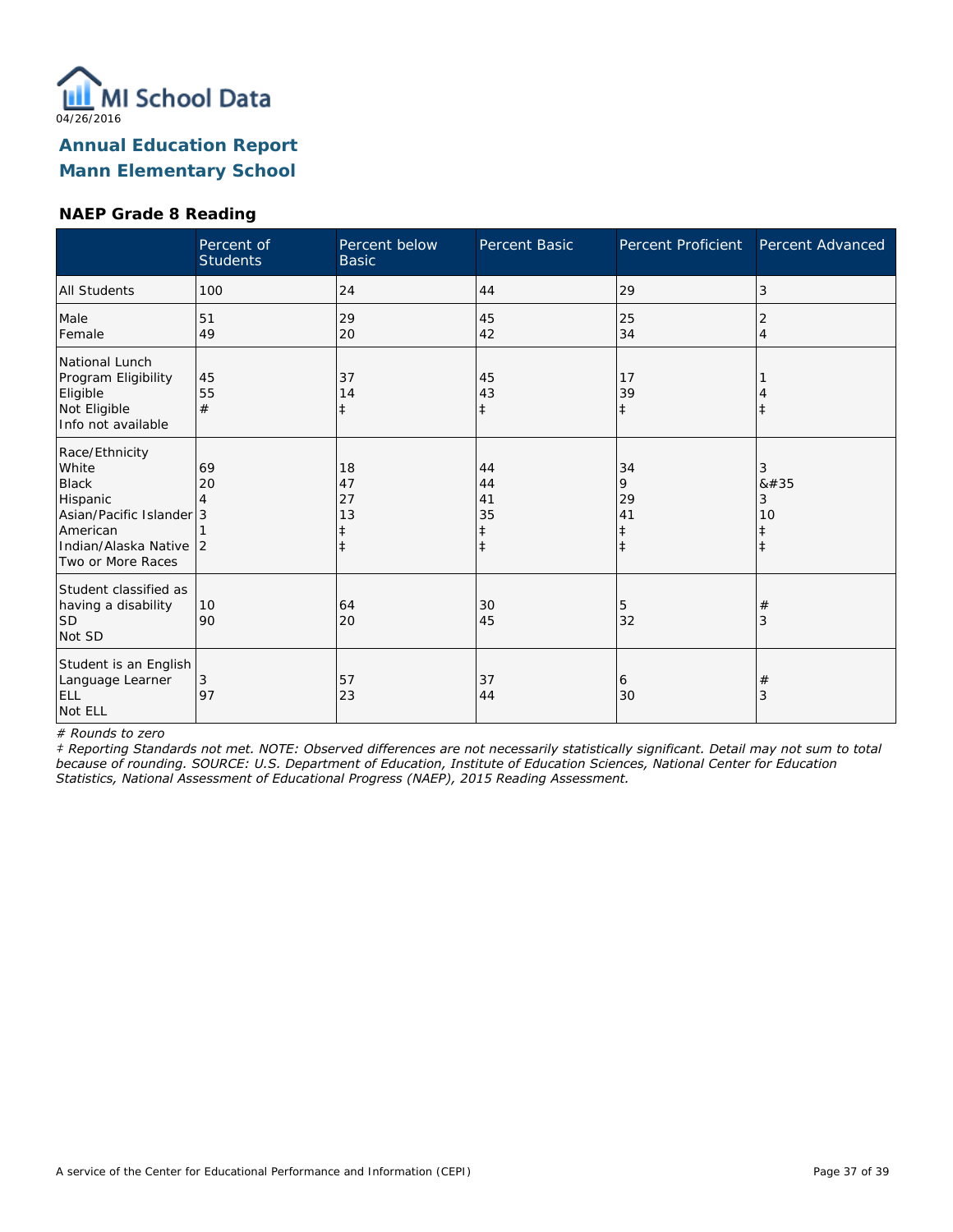

# **Mann Elementary School**

#### **NAEP Grade 12 Reading**

|                                                                                                                                                | Percent of<br><b>Students</b>       | Percent below<br><b>Basic</b>       | <b>Percent Basic</b>                            | Percent Proficient                                     | Percent Advanced            |
|------------------------------------------------------------------------------------------------------------------------------------------------|-------------------------------------|-------------------------------------|-------------------------------------------------|--------------------------------------------------------|-----------------------------|
| <b>All Students</b>                                                                                                                            | 100                                 | 26                                  | 5                                               | 27                                                     | 5                           |
| Male<br>Female                                                                                                                                 | 50<br>50                            | 31<br>20                            | 37<br>37                                        | 28<br>37                                               | 4<br>6                      |
| National Lunch<br>Program Eligibility<br>Eligible<br>Not Eligible<br>Info not available                                                        | 35<br>64                            | 37<br>19<br>0                       | 39<br>36<br>0                                   | 22<br>38<br>$\Omega$                                   | 2<br>$\Omega$               |
| Race/Ethnicity<br>White<br><b>Black</b><br>Hispanic<br>Asian<br>American Indian<br>Native<br>Hawaiian/Pacific<br>Islander<br>Two or More Races | 76<br>14<br>5<br>3<br>0<br>$\Omega$ | 20<br>52<br>34<br>21<br>0<br>0<br>Ω | 38<br>36<br>44<br>26<br>0<br>0<br>$\mathcal{O}$ | 36<br>12<br>21<br>41<br>$\circ$<br>$\circ$<br>$\Omega$ | 6<br>0<br>12<br>O<br>0<br>0 |
| Student classified as<br>having a disability<br> SD<br>Not SD                                                                                  | 7<br>93                             | 66<br>23                            | 25<br>38                                        | 8<br>34                                                | 5                           |
| Student is an English<br>Language Learner<br>ELL<br>Not ELL                                                                                    | 2<br>98                             | 0<br>25                             | 0<br>37                                         | $\circ$<br>33                                          | 0<br>5                      |

*# Rounds to zero*

*‡ Reporting Standards not met. NOTE: Observed differences are not necessarily statistically significant. Detail may not sum to total because of rounding. SOURCE: U.S. Department of Education, Institute of Education Sciences, National Center for Education Statistics, National Assessment of Educational Progress (NAEP), 2015 Reading Assessment.*